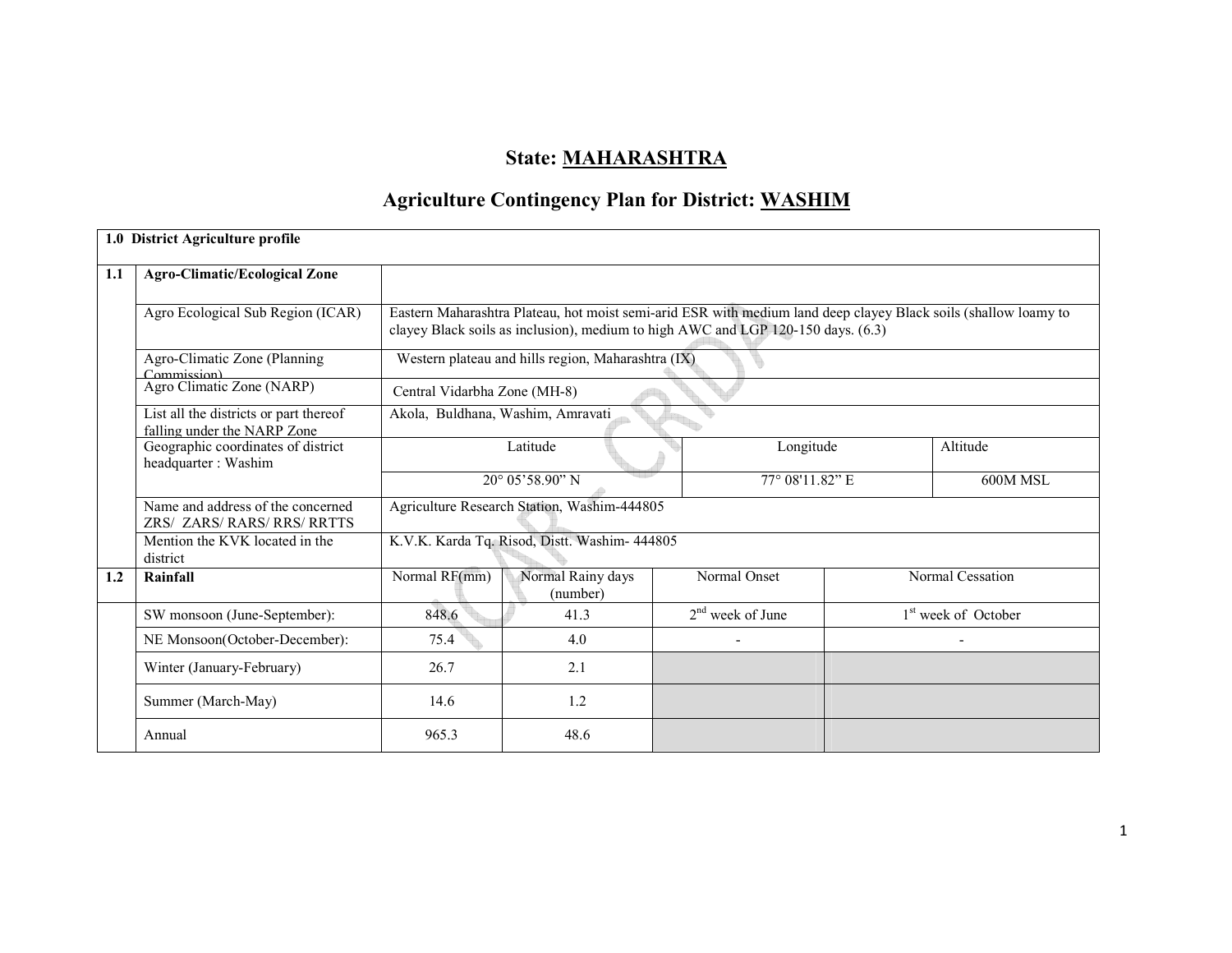| 1.3 | Land use<br>pattern of the<br>district (latest<br>statistics) | Geographical<br>Area | Cultivable<br>area | Forest<br>area | Land<br>under non<br>agricultur<br>al use | Perman<br>ent pastu<br>res | Cultivable<br>waste<br>land | <b>Land under</b><br>miscellaneous<br>tree crops &<br>groves | <b>Barren</b><br>&<br>unculti<br>vable<br>land | Current<br>fallows | Other<br>fallows |
|-----|---------------------------------------------------------------|----------------------|--------------------|----------------|-------------------------------------------|----------------------------|-----------------------------|--------------------------------------------------------------|------------------------------------------------|--------------------|------------------|
|     | Area $(900)$ ha)                                              | 514                  | 386                | 35             |                                           | 34                         | 10                          |                                                              | 18                                             |                    |                  |

Source: \* District Socio economic Review 2009 of respective district pub by Govt. of M.S., Mumbai

\*\* Hand Book of Basic Statistics of Maharashtra State.2006

| 1.4 | Major Soils (common names like red sandy<br>loam deep soils (etc.,) | Area ('000 ha) | Percent (%) of total |
|-----|---------------------------------------------------------------------|----------------|----------------------|
|     | Deep black soils                                                    | 239.2          | 46.54                |
|     | Medium deep black soils                                             | 50.9           | 9.91                 |
|     | Shallow black soils                                                 | 223.8          | 43.55                |

| 1.5 | <b>Agricultural land use</b> | Area $(^{\circ}000$ ha)* | Cropping intensity $\%$ ** |
|-----|------------------------------|--------------------------|----------------------------|
|     | Net sown area                | 386.0                    |                            |
|     | Area sown more than once     | 38.0                     | 109.8                      |
|     | Gross cropped area           | 424.0                    |                            |

 $\frac{1}{\sqrt{2}}$ 

Gross cropped area 424.0 Source : \*District Socio economic Review 2009 of respective district pub by Govt. of M.S., Mumbai \*\* Calculated actually \*\*\* Economic Survey of M.S. 2009-10

| 1.6 | <b>Irrigation</b>            | Area ('000 ha) |                          |                                    |  |  |  |
|-----|------------------------------|----------------|--------------------------|------------------------------------|--|--|--|
|     | Net irrigated area           | 5.5            |                          |                                    |  |  |  |
|     | Gross irrigated area         | 22.0           |                          |                                    |  |  |  |
|     | Rainfed area                 | 402.2          |                          |                                    |  |  |  |
|     | <b>Sources of Irrigation</b> | Number         | Area ('000 ha)           | Percentage of total irrigated area |  |  |  |
|     | Canals                       |                | 0.9                      | 15.9                               |  |  |  |
|     | Tanks                        |                | $\overline{\phantom{0}}$ |                                    |  |  |  |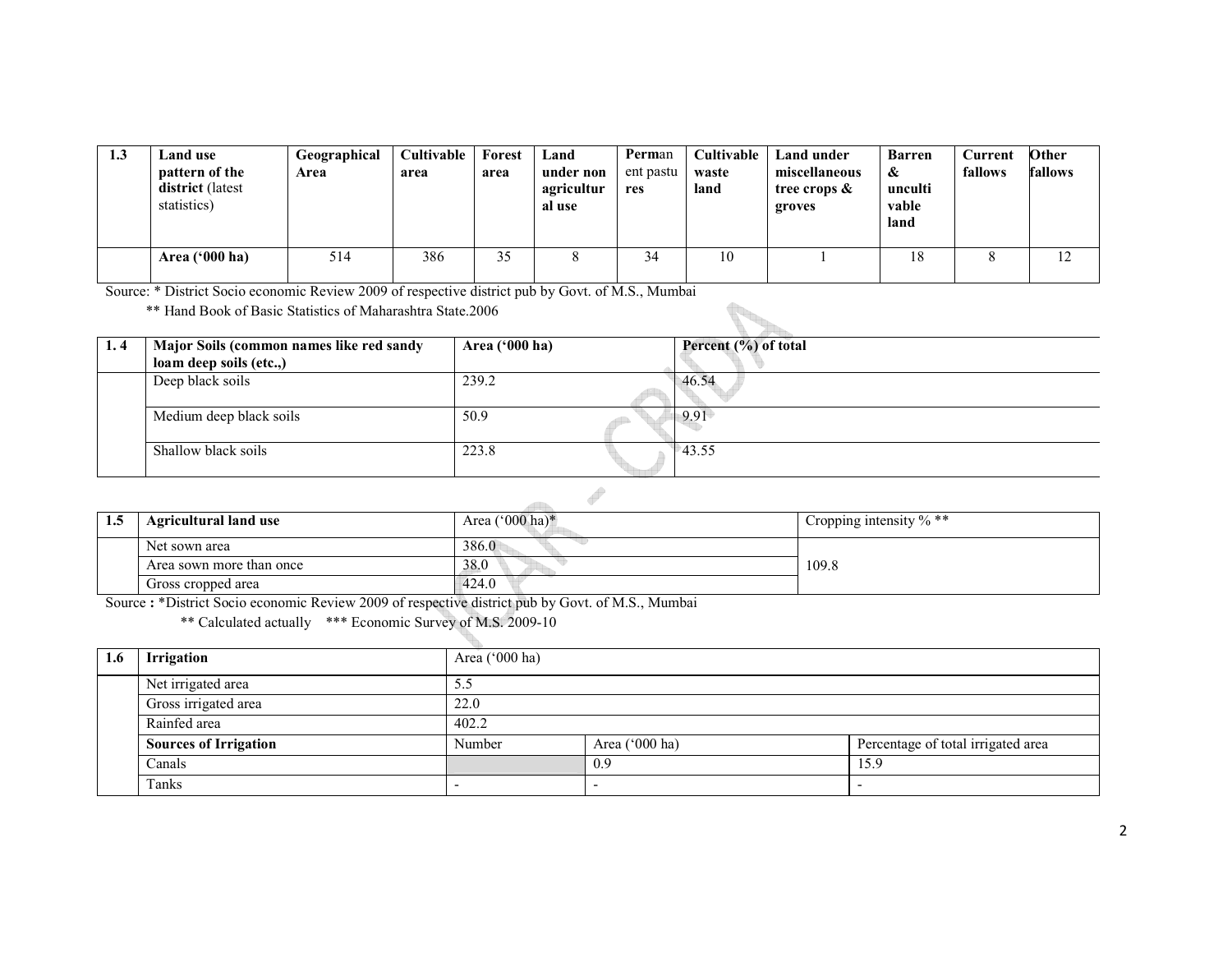| Open wells                                                                                                 | 14203                         | 4.6                      | 84.1                                                                                              |  |  |  |  |
|------------------------------------------------------------------------------------------------------------|-------------------------------|--------------------------|---------------------------------------------------------------------------------------------------|--|--|--|--|
| Bore wells                                                                                                 | 3                             |                          |                                                                                                   |  |  |  |  |
| Lift irrigation schemes                                                                                    |                               |                          |                                                                                                   |  |  |  |  |
| Micro-irrigation                                                                                           |                               |                          |                                                                                                   |  |  |  |  |
| Other sources (please specify)                                                                             | $\overline{\phantom{a}}$      |                          |                                                                                                   |  |  |  |  |
| Total Irrigated Area                                                                                       |                               | 5.5                      |                                                                                                   |  |  |  |  |
| Pump sets                                                                                                  | 8187                          |                          |                                                                                                   |  |  |  |  |
| No. of Tractors                                                                                            | 5152                          |                          |                                                                                                   |  |  |  |  |
| Groundwater availability and use* (Data<br>source: State/Central Ground water<br><b>Department</b> /Board) | No. of blocks/ $6$<br>Tehsils | $(\%)$ area              | Quality of water (specify the problem<br>such as high levels of arsenic, fluoride,<br>saline etc) |  |  |  |  |
| Over exploited                                                                                             | $\overline{\phantom{0}}$      |                          |                                                                                                   |  |  |  |  |
| Critical                                                                                                   | $\overline{\phantom{0}}$      |                          |                                                                                                   |  |  |  |  |
| Semi-critical                                                                                              | $\overline{\phantom{0}}$      |                          |                                                                                                   |  |  |  |  |
| Safe                                                                                                       | 6                             |                          |                                                                                                   |  |  |  |  |
| Wastewater availability and use                                                                            | $\overline{\phantom{a}}$      | $\overline{\phantom{0}}$ |                                                                                                   |  |  |  |  |
| Ground water quality                                                                                       | $\overline{\phantom{0}}$      |                          |                                                                                                   |  |  |  |  |
| *over-exploited: groundwater utilization > 100%; critical: 90-100%; semi-critical: 70-90%; safe: <70%      |                               |                          |                                                                                                   |  |  |  |  |

# 1.7 Area under major field crops & horticulture etc. (2008-09)

| 1.7 | <b>Major Field Crops cultivated</b> | Area ('000 ha)           |                          |                          |                          |                          |                          |                          |                          |
|-----|-------------------------------------|--------------------------|--------------------------|--------------------------|--------------------------|--------------------------|--------------------------|--------------------------|--------------------------|
|     |                                     |                          | <b>Kharif</b>            |                          |                          | Rabi                     |                          |                          | <b>Total</b>             |
|     |                                     | <b>Irrigated</b>         | Rainfed                  | <b>Total</b>             | <b>Crop</b>              | <b>Irrigated</b>         | Rainfed                  |                          |                          |
|     | Soybean                             | $\overline{\phantom{0}}$ | 185.1                    | 185.1                    | $\overline{\phantom{a}}$ |                          |                          |                          | 185.1                    |
|     | Cotton                              | $\overline{\phantom{0}}$ | 67.8                     | 67.8                     | $\overline{\phantom{0}}$ | $\overline{\phantom{0}}$ | $\overline{\phantom{0}}$ | $\overline{\phantom{0}}$ | 67.8                     |
|     | Other pulses                        | $\overline{\phantom{0}}$ | 88.4                     | 88.4                     | $\overline{\phantom{a}}$ | $\overline{\phantom{0}}$ | $\overline{\phantom{0}}$ | $\overline{\phantom{a}}$ | 88.4                     |
|     | Pigeon pea                          | $\overline{\phantom{a}}$ | 47.4                     | 47.4                     | $\overline{\phantom{a}}$ | $\overline{\phantom{a}}$ | $\overline{\phantom{a}}$ | $\overline{\phantom{a}}$ | 47.4                     |
|     | Sorghum                             | $\overline{\phantom{0}}$ | 29.9                     | 29.9                     | $\overline{\phantom{a}}$ | $\overline{\phantom{0}}$ | $\overline{\phantom{a}}$ | $\overline{\phantom{a}}$ | 29.9                     |
|     | Gram                                | $\overline{\phantom{0}}$ | $\overline{\phantom{a}}$ | $\overline{\phantom{a}}$ | $\overline{\phantom{a}}$ | $\overline{\phantom{0}}$ | 55.7                     | $\overline{\phantom{a}}$ | 55.7                     |
|     | Wheat                               | $\overline{\phantom{0}}$ | $\overline{\phantom{a}}$ | $\overline{\phantom{0}}$ | $\overline{\phantom{a}}$ | 3.0                      | ٠                        | $\overline{\phantom{0}}$ | 3.0                      |
|     | Safflower                           | $\overline{\phantom{0}}$ | $\overline{\phantom{0}}$ | $\overline{\phantom{0}}$ | $\overline{a}$           | $\overline{\phantom{0}}$ | 2.3                      | $\overline{\phantom{0}}$ | 2.3                      |
|     | Others (specify)                    | $\overline{\phantom{0}}$ | $\overline{\phantom{a}}$ | $\overline{\phantom{a}}$ | $\overline{\phantom{a}}$ | $\overline{\phantom{0}}$ | $\overline{\phantom{a}}$ | $\overline{\phantom{0}}$ | $\overline{\phantom{a}}$ |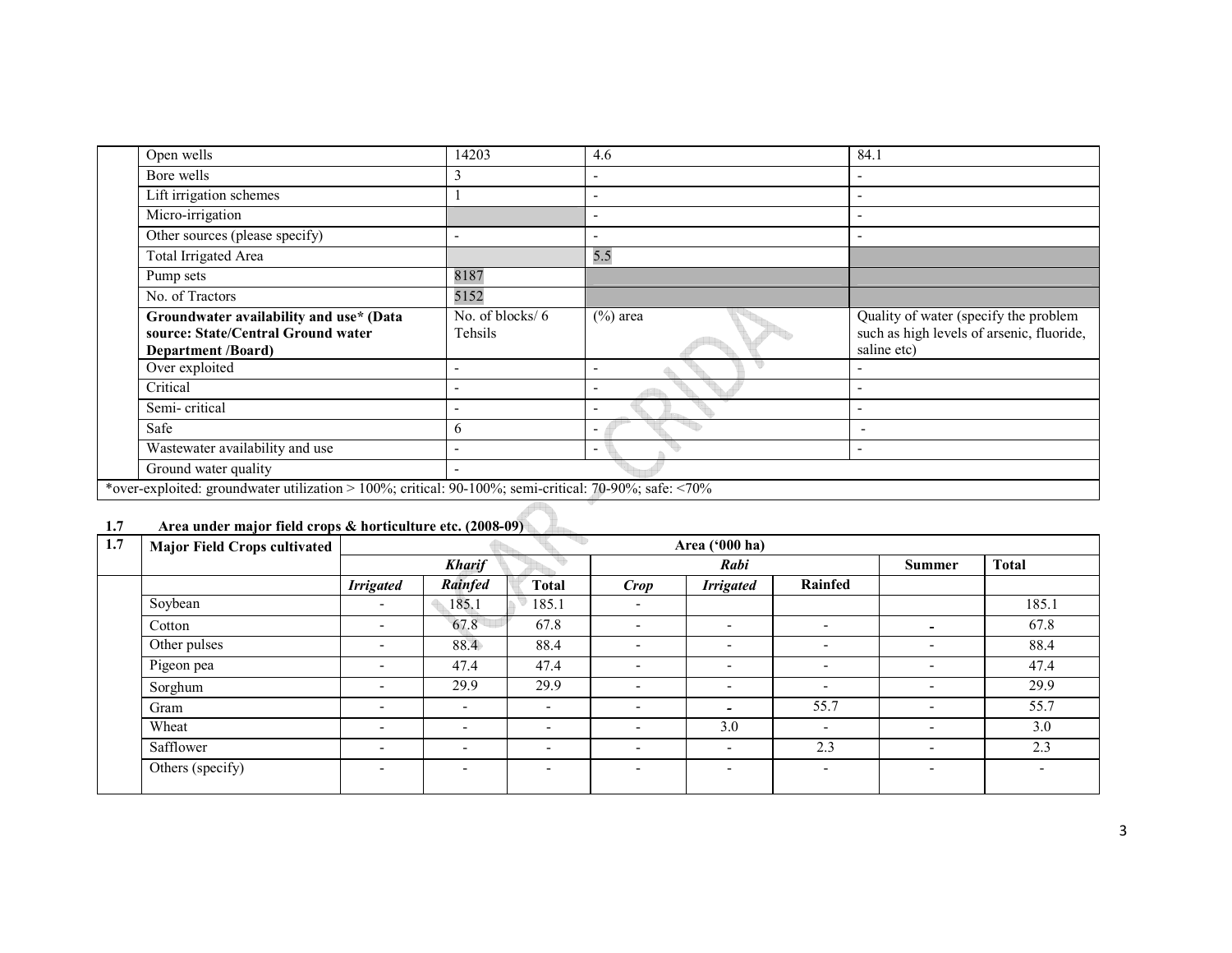| Horticulture crops - Fruits      | Total area ('000 ha)   |
|----------------------------------|------------------------|
| Mango                            | 3.6                    |
| Sapota                           | 0.3                    |
| Orange (Santra) Mandarin         | 0.2                    |
| Mosambi                          | 0.5                    |
| Guava                            | 0.1                    |
| Aonla                            | 0.4                    |
| Kagzi lime                       | 0.1                    |
| Custard apple                    | 0.3                    |
| Ber                              | 0.0                    |
| Tamrind                          | $\overline{0.02}$      |
| Banana                           | 0.04<br>g              |
| Papaya                           | $\overline{0.1}$       |
| Other<br>Total                   | 0.003<br>14.6          |
| Horticultural crops - Vegetables | B)                     |
|                                  | Total area ('000 ha)   |
| Tomato                           | $\overline{0.1}$<br>ð  |
| <b>Brinjal</b>                   | $\overline{0.2}$       |
| Cabbage                          | $\overline{0.1}$       |
| Cauliflower                      | $\overline{0.1}$       |
| Lady's finger                    | $\overline{0.1}$<br>÷, |
| Spinach                          | 0.2                    |
| Fenugreek                        | 0.04                   |
| Rigged gourd                     | $\overline{0.02}$      |
| Cucumber                         | $\boldsymbol{0}$       |
| Bitter gourd                     | 0.04                   |
| Potato                           | $\overline{0.01}$      |
| Onion                            | $\overline{0.1}$       |
| Other specify                    | 0.1                    |
|                                  | Total<br>1.1           |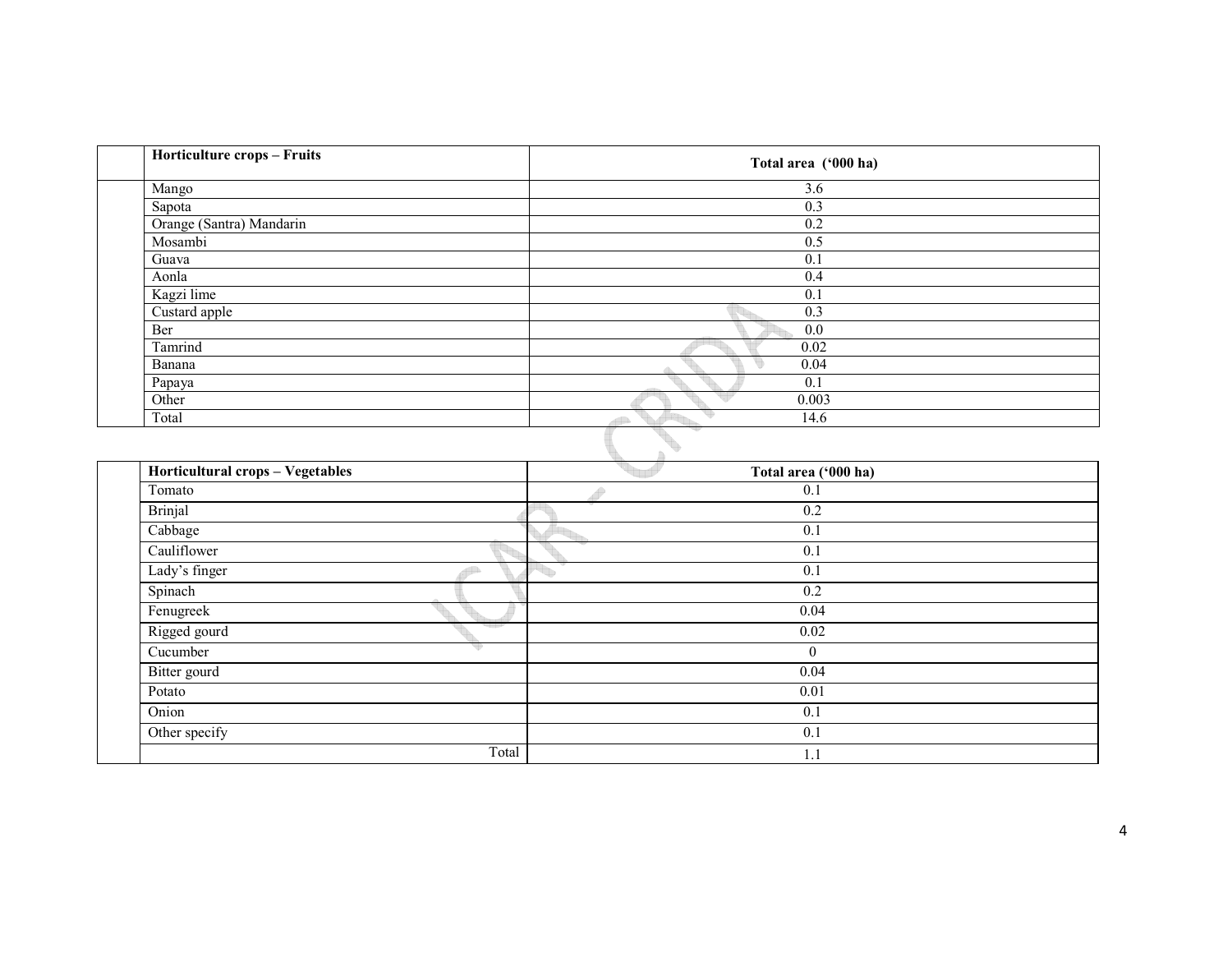| <b>Medicinal and Aromatic crops</b> |                  | Total area ('000ha) |
|-------------------------------------|------------------|---------------------|
|                                     | Safed musli      | Limited area        |
|                                     | Stevia           | Limited area        |
|                                     | Coleus           | Limited area        |
|                                     | Others (specify) |                     |

Source: By telephonic talk to Project Manager (Special project), Maharashtra state Horticulture, Medicinal plants Board,Pune ,& State Deptt. of Agriculture

| <b>Plantation crops</b>                                   |      |
|-----------------------------------------------------------|------|
| Others such as industrial pulpwood crops etc<br>(specify) |      |
| <b>Fodder crops</b>                                       |      |
| Total fodder crop area                                    |      |
| <b>Grazing land</b>                                       | 34   |
| <b>Sericulture etc (Mulbery)</b>                          | 76.9 |
|                                                           |      |

| 1.8 | Livestock                                      | <b>Male ('000)</b> | Female ('000)             | <b>Total ('000)</b> |  |
|-----|------------------------------------------------|--------------------|---------------------------|---------------------|--|
|     | Non descriptive Cattle (local low yielding)    | 236.4              | 127.8                     | 364.3               |  |
|     | Crossbred cattle                               | 3.5                | 5.3                       | 8.8                 |  |
|     | Non descriptive Buffaloes (local low yielding) | 190.0              | 62.9                      | 81.9                |  |
|     | <b>Graded Buffaloes</b>                        | 0.2                | 1.5                       | 1.7                 |  |
|     | Goat                                           | 73.8               | 109.6                     | 183.4               |  |
|     | Sheep                                          | 1.1                | 1.4                       | 2.5                 |  |
|     | Others (Camel, Pig, Yak etc.)                  |                    |                           |                     |  |
|     | Commercial dairy farms (Number)                |                    |                           |                     |  |
| 1.9 | Poultry                                        | No. of farms       | Total No. of birds ('000) |                     |  |
|     | Commercial                                     | $\theta$           | 19.6                      |                     |  |
|     | Backyard                                       | $\mathbf{0}$       | 173.3                     |                     |  |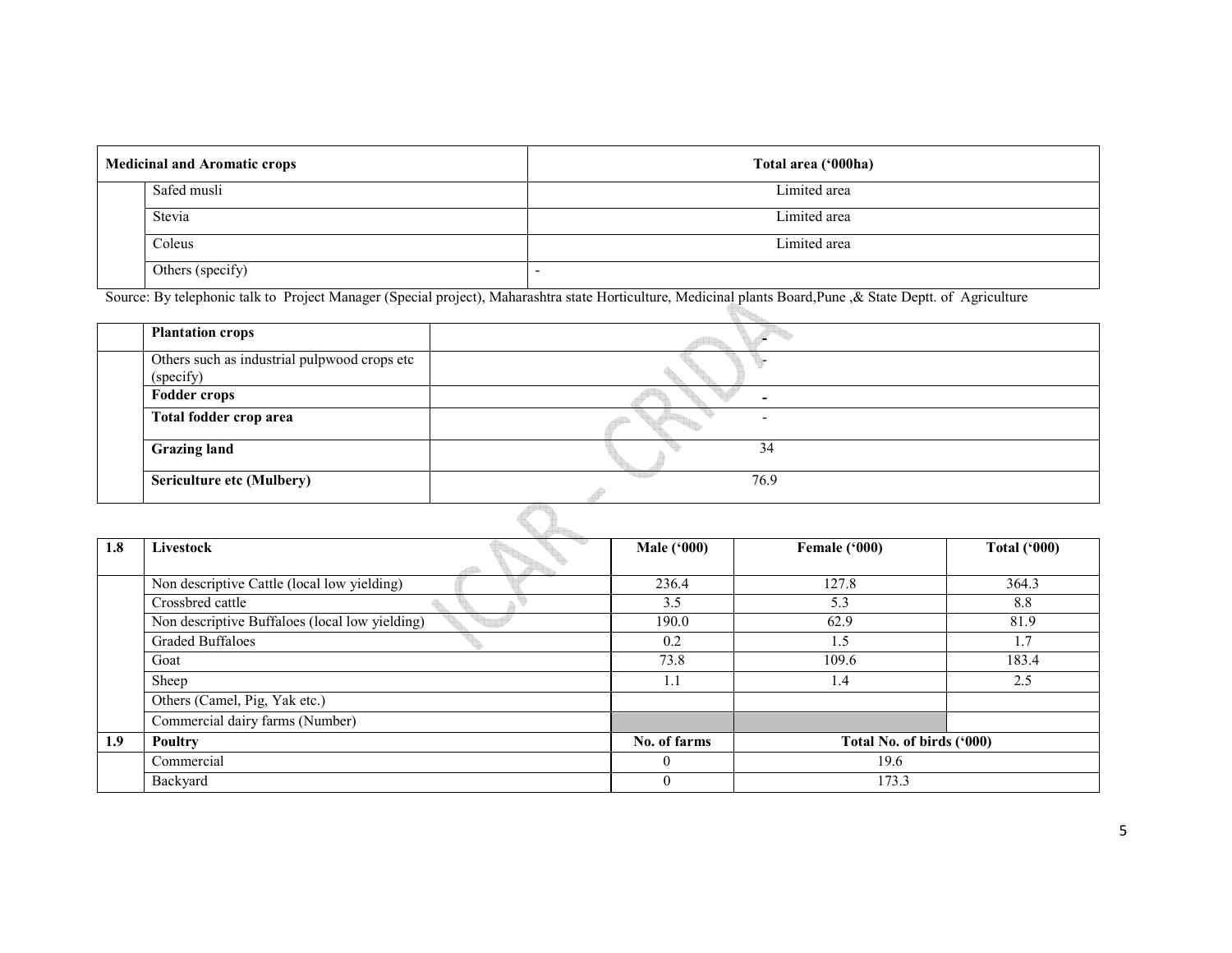| 1.10 | Fisheries (Data source: Chief Planning Officer)                  |                        |            |                          |                            |                                                        |                                                |                        |  |
|------|------------------------------------------------------------------|------------------------|------------|--------------------------|----------------------------|--------------------------------------------------------|------------------------------------------------|------------------------|--|
|      | A. Capture                                                       |                        |            |                          |                            |                                                        |                                                |                        |  |
|      | i) Marine (Data Source: Fisheries<br>Department)                 | No. of fishermen       |            | <b>Boats</b>             |                            | <b>Nets</b>                                            | <b>Storage facilities</b><br>(Ice plants etc.) |                        |  |
|      |                                                                  |                        | Mechanized | Non-<br>mechanized       | Mechanized<br>(Trawl nets, | Non-mechanized<br>(Shore Seines,<br>Stake & trap nets) |                                                |                        |  |
|      |                                                                  |                        |            |                          | Gill nets)                 |                                                        |                                                |                        |  |
|      |                                                                  |                        |            |                          |                            | -                                                      |                                                |                        |  |
|      | ii) Inland (Data Source: Fisheries<br>Department)                | No. Farmer owned ponds |            | <b>No. of Reservoirs</b> |                            | No. of village tanks                                   |                                                |                        |  |
|      |                                                                  | $\theta$               |            | 74                       |                            | 241                                                    |                                                |                        |  |
|      | <b>B.</b> Culture                                                |                        |            |                          |                            |                                                        |                                                |                        |  |
|      |                                                                  |                        |            | Water Spread Area (ha)   |                            | Yield (t/ha)                                           |                                                | Production ('000 tons) |  |
|      | <b>Brackish water</b> (Data Source: MPEDA/ Fisheries Department) |                        |            |                          |                            |                                                        |                                                |                        |  |
|      | ii) Fresh water (Data Source: Fisheries Department)              |                        | 5736       |                          |                            | 2753<br>0.5                                            |                                                |                        |  |
|      | <b>Others</b>                                                    |                        |            |                          |                            |                                                        |                                                |                        |  |
|      |                                                                  | <u>Ab. </u>            |            |                          |                            |                                                        |                                                |                        |  |

1.11 Production and Productivity of major crops (Average of last 5 years: 2004, 05, 06, 07, 08; specify)

| 1.11 | Name of                                                           | Kharif                |                         |                          | Rabi |                         | <b>Summer</b>        |                          | <b>Total</b>         |                          | Crop residue             |
|------|-------------------------------------------------------------------|-----------------------|-------------------------|--------------------------|------|-------------------------|----------------------|--------------------------|----------------------|--------------------------|--------------------------|
|      | crop                                                              | Production<br>(000 t) | Productivity<br>(kg/ha) | Production ('000 t)      |      | Productivity<br>(kg/ha) | Producti<br>on ('000 | Productivi<br>ty (kg/ha) | Producti<br>on ('000 | Productivi<br>ty (kg/ha) | as fodder ('000<br>tons) |
|      | Major Field crops (Crops to be identified based on total acreage) |                       |                         |                          |      |                         |                      |                          |                      |                          |                          |
|      | Cotton                                                            | 77.1                  | 21.4                    | Gram                     | 35.8 | 63.4                    |                      |                          | 112.9                | 84.8                     |                          |
|      | Sovbean                                                           | 202.8                 | 100.4                   | Wheat                    | 26.4 | 132.7                   |                      |                          | 229.2                | 233.3                    |                          |
|      | Greengram                                                         | 16.0                  | 43.9                    | Safflower                | 1.7  | 54.7                    |                      |                          | 17.7                 | 98.7                     |                          |
|      | Blackgram                                                         | 18.7                  | 49.7                    | $\overline{\phantom{a}}$ | -    | -                       |                      |                          | 18.7                 | 49.7                     |                          |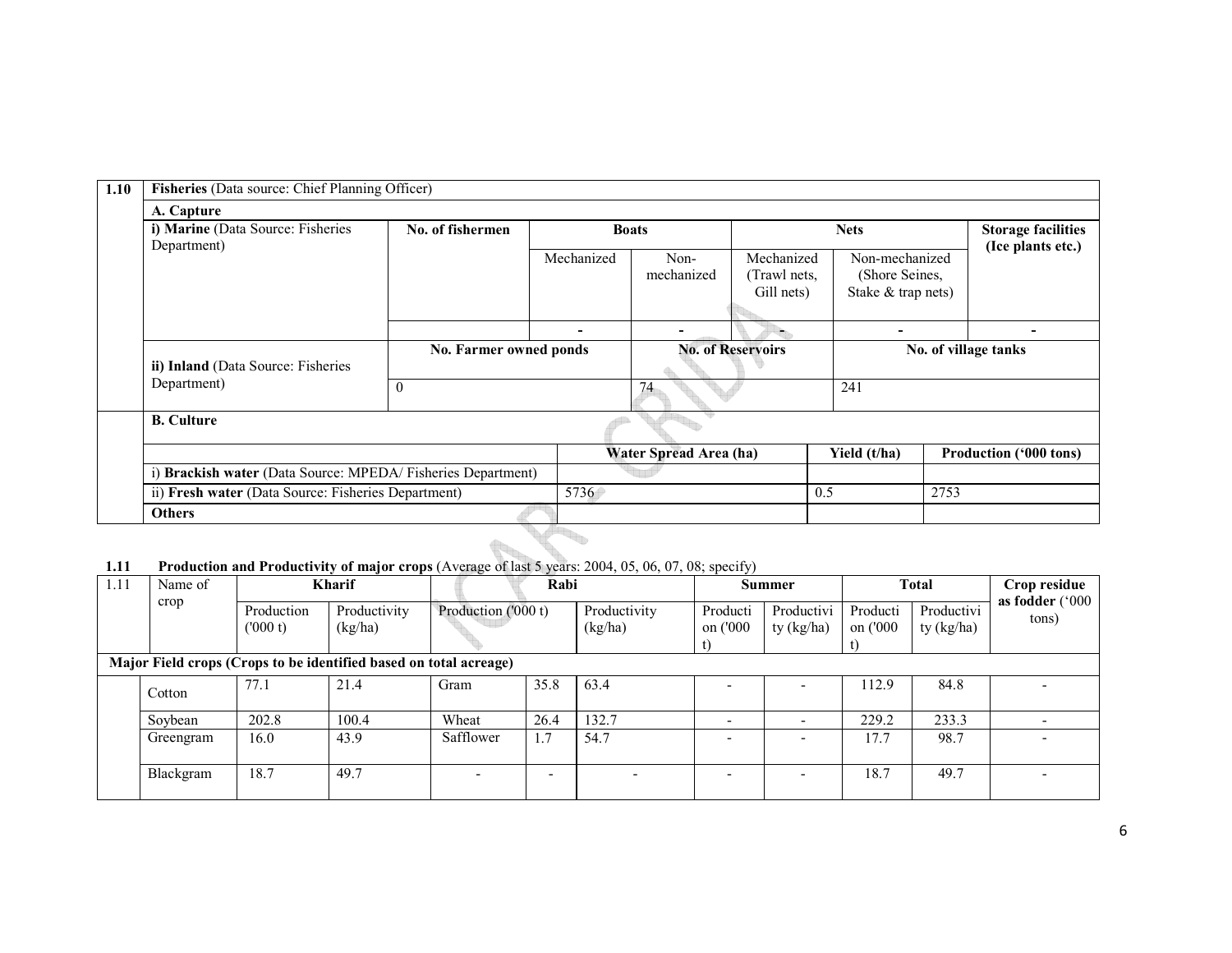| Pigeonpea                   | 40.6                         | $-1$<br>$^{\prime}$ 1.0 |  |  | 40.6         | $\overline{\phantom{a}}$<br>7. U |  |
|-----------------------------|------------------------------|-------------------------|--|--|--------------|----------------------------------|--|
|                             |                              |                         |  |  |              |                                  |  |
| Sorghum                     | $\sim$ $\sim$ $\sim$<br>JJ.I | 128.1                   |  |  | $ -$<br>JJ.1 | 128.0                            |  |
| Others                      |                              |                         |  |  |              |                                  |  |
| $\cdot$ $\sim$<br>(specity) |                              |                         |  |  |              |                                  |  |

| Major Horticultural crops (Crops to be identified based on total acreage) |  |  |  |  |  |       |      |  |  |
|---------------------------------------------------------------------------|--|--|--|--|--|-------|------|--|--|
| Orange                                                                    |  |  |  |  |  | 38385 | 38.3 |  |  |
| Lemon                                                                     |  |  |  |  |  | 4300  | 4.5  |  |  |
| Papaya                                                                    |  |  |  |  |  | 553   | U.C  |  |  |
| Onion                                                                     |  |  |  |  |  | 1480  | 1.4  |  |  |
| <b>Brinjal</b>                                                            |  |  |  |  |  | 3600  | 3.0  |  |  |

| 1.12 | Sowing window for 5<br>major field crops<br>(start and end of normal)<br>sowing period) | Cotton                                      | Soybean                                                 | Greengram/<br>Blackgram | Pigeon pea                   | Jowar                |
|------|-----------------------------------------------------------------------------------------|---------------------------------------------|---------------------------------------------------------|-------------------------|------------------------------|----------------------|
|      | Kharif-Rainfed                                                                          | $20$ June $-15$ July                        | $20$ June $-15$ July                                    | Last week of June       | 1 <sup>st</sup> week of July | $20$ June $-10$ July |
|      | Kharif-Irrigated                                                                        | --                                          | $\overline{\phantom{m}}$                                | $\qquad \qquad -$       | $- -$                        | $- -$                |
|      | Rabi-Rainfed                                                                            | Gram<br>$2nd$ week of Oct.                  | Safflower<br>$3rd$ week of Sept. $-1st$ week<br>of Oct. |                         |                              |                      |
|      | Rabi-Irrigated                                                                          | Wheat<br>$1st$ week of Nov. $-15th$<br>Dec. | $\overline{\phantom{m}}$                                | --                      | --                           | --                   |
|      |                                                                                         |                                             |                                                         |                         |                              |                      |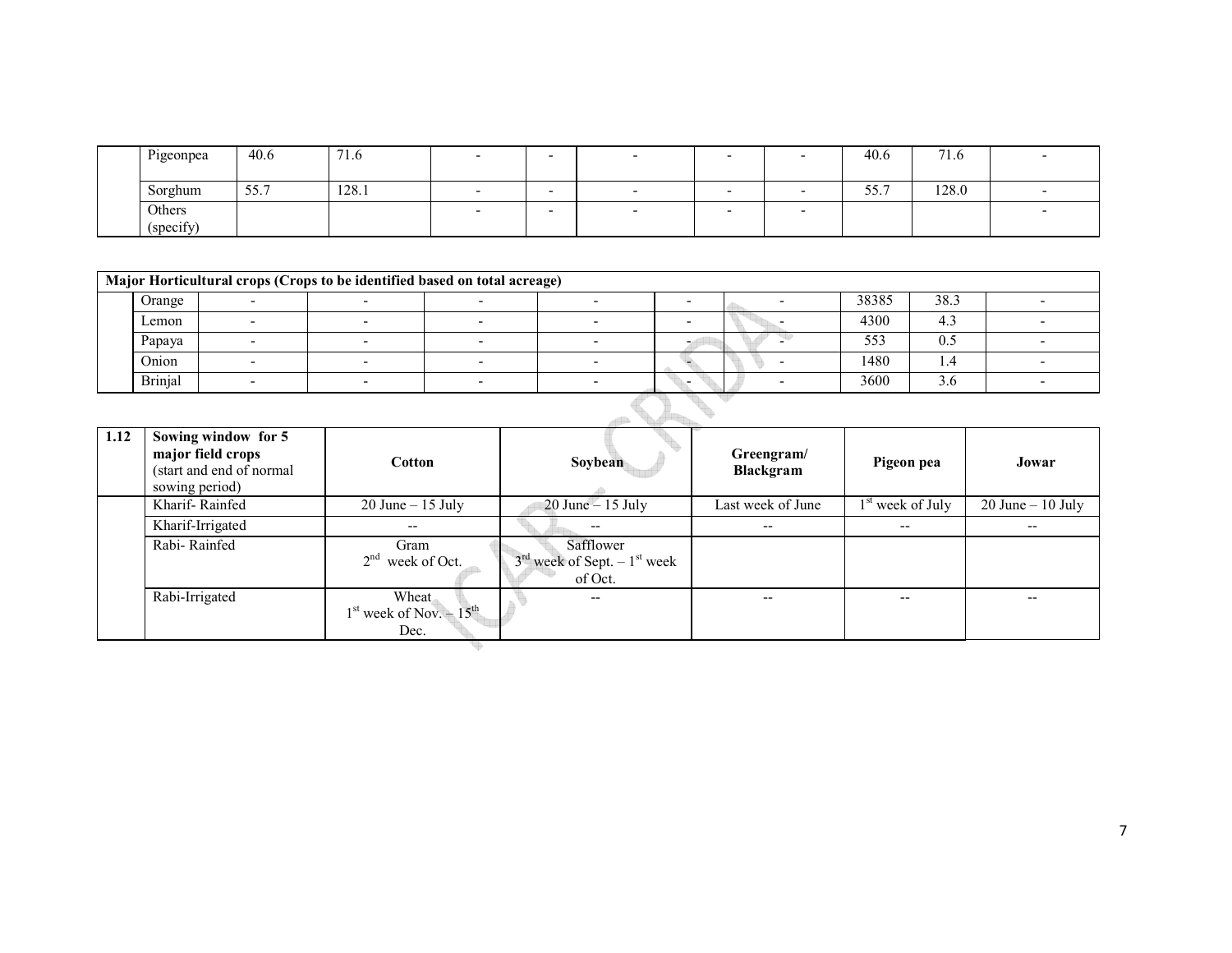| 1.13 | What is the major contingency the district is prone to?<br>(Tick mark)                                  | Regular                  | Occasional                                                                                          | None                     |
|------|---------------------------------------------------------------------------------------------------------|--------------------------|-----------------------------------------------------------------------------------------------------|--------------------------|
|      | Drought                                                                                                 | $\overline{\phantom{m}}$ | $\checkmark$                                                                                        | $\overline{\phantom{m}}$ |
|      | Flood                                                                                                   | $\overline{\phantom{m}}$ | $\overline{\phantom{m}}$                                                                            | $\overline{\phantom{m}}$ |
|      | Cyclone                                                                                                 | $\overline{\phantom{m}}$ | $\overline{\phantom{m}}$                                                                            | $\overline{\phantom{m}}$ |
|      | Hail storm                                                                                              | $\overline{\phantom{m}}$ | $\checkmark$ (Mild)                                                                                 | $\overline{\phantom{m}}$ |
|      | Heat wave                                                                                               | $- -$                    | $\checkmark$ (Mild)                                                                                 | --                       |
|      | Cold wave                                                                                               | $- -$                    | $\overline{\phantom{m}}$                                                                            | --                       |
|      | Frost                                                                                                   | $- -$                    | <b></b>                                                                                             | $\overline{\phantom{m}}$ |
|      | Sea water intrusion*                                                                                    | $- -$                    | $\overline{\phantom{m}}$                                                                            | $\overline{\phantom{m}}$ |
|      | Pests and disease outbreak (specify) Specify pests/diseases<br>crop wise which are triggered by weather |                          | Cotton-jassids;<br>Soybean-<br>Chickpea-<br>Spodoptera;<br>Blight and wilt; Sorghum-<br>grain molds | --                       |

| 1.14 | Include Digital maps | Location map of district within State as Annexure I | Enclosed: Yes |
|------|----------------------|-----------------------------------------------------|---------------|
|      | of the district for  |                                                     |               |
|      |                      | Mean annual rainfall as Annexure 2                  | Enclosed: Yes |
|      |                      | Soil map as Annexure 3                              | Enclosed: Yes |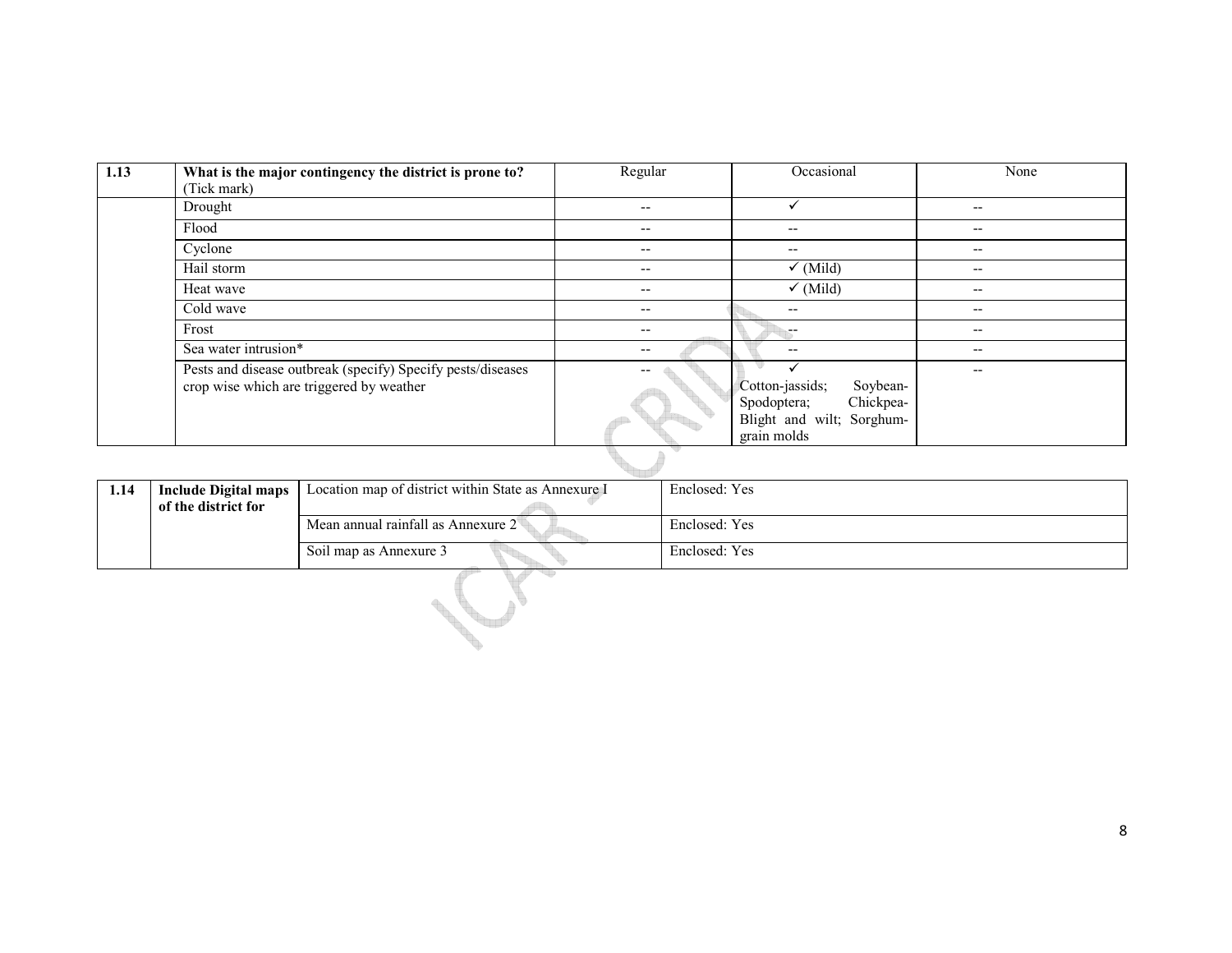## Annexure 1: Location map of WASHIM

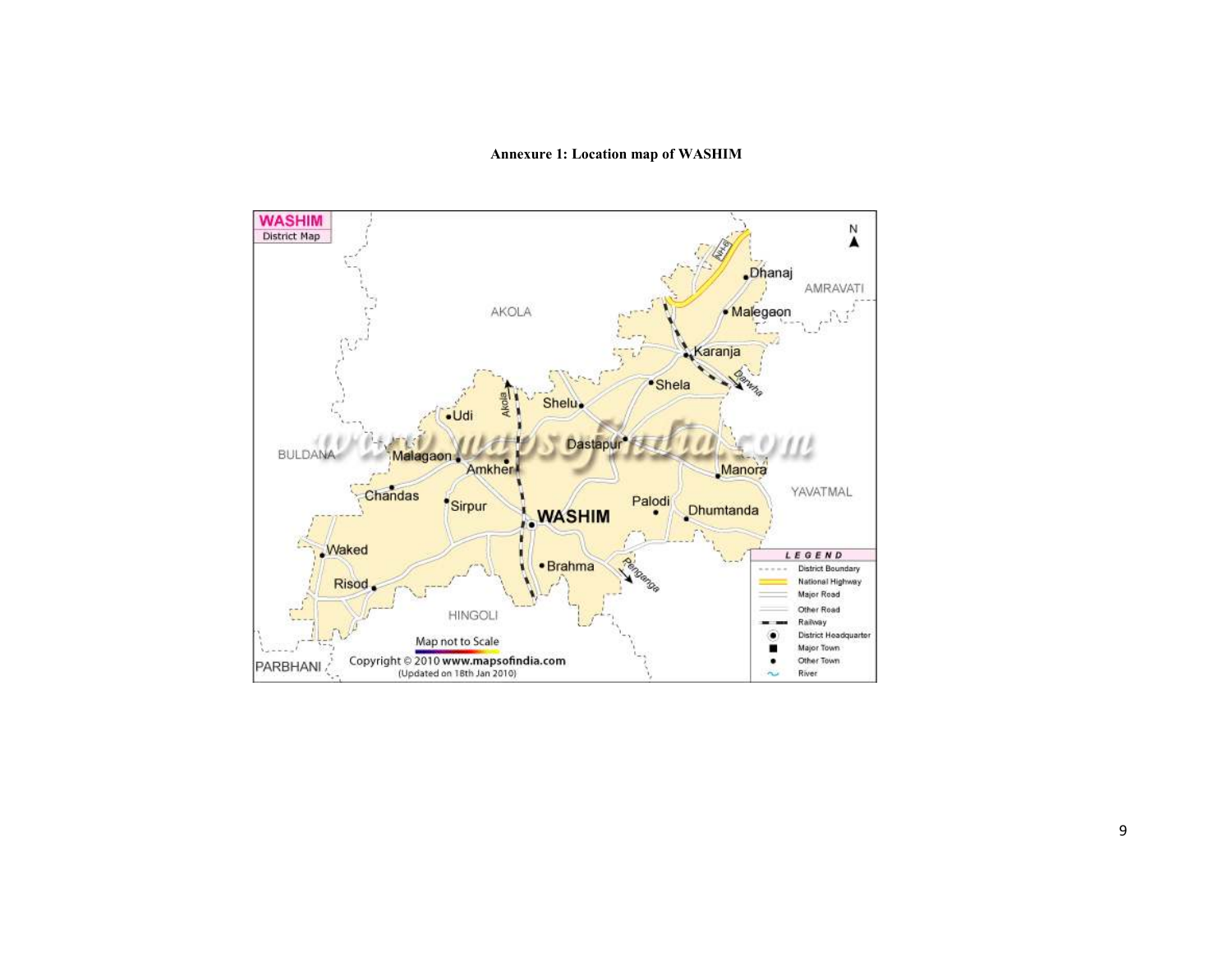### Annexure-II Mean Annual Rainfall



| <b>District Washim</b> |          |              |  |  |  |  |  |
|------------------------|----------|--------------|--|--|--|--|--|
| Taluka                 | Rainfall | Rainy<br>Day |  |  |  |  |  |
| Washim                 | 902.6    | 52.3         |  |  |  |  |  |
| Risod                  | 863.0    | 47.6         |  |  |  |  |  |
| Malegaon               | 814.0    | 47.4         |  |  |  |  |  |
| Mangrulpir             | 840.6    | 50.1         |  |  |  |  |  |
| Manora                 | 828.0    | 47.4         |  |  |  |  |  |
| Karanja                | 814.0    | 47.4         |  |  |  |  |  |
| Overall                | 843.7    | 48.7         |  |  |  |  |  |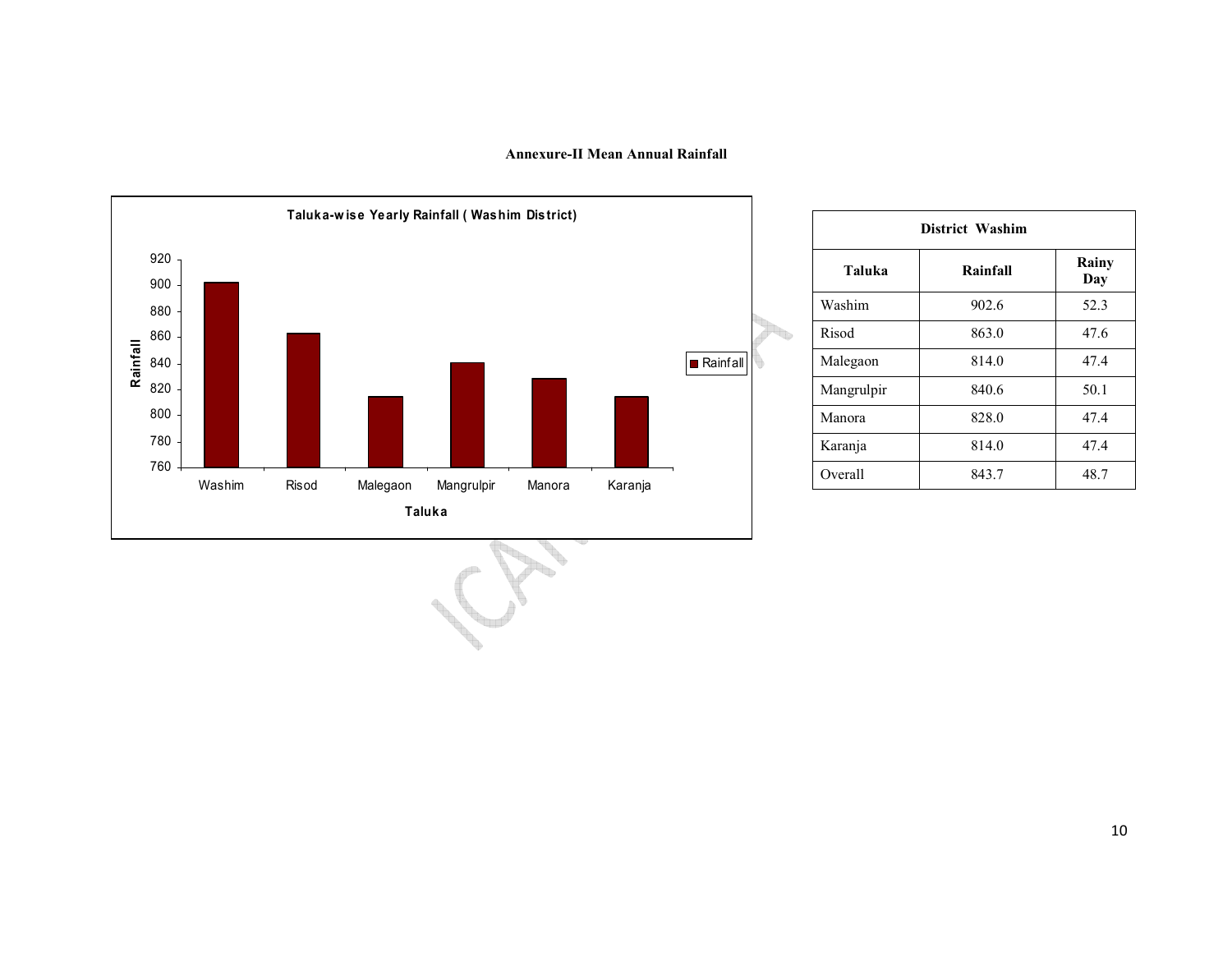### Annexure 3: SOIL MAP OF WASHIM

¢.

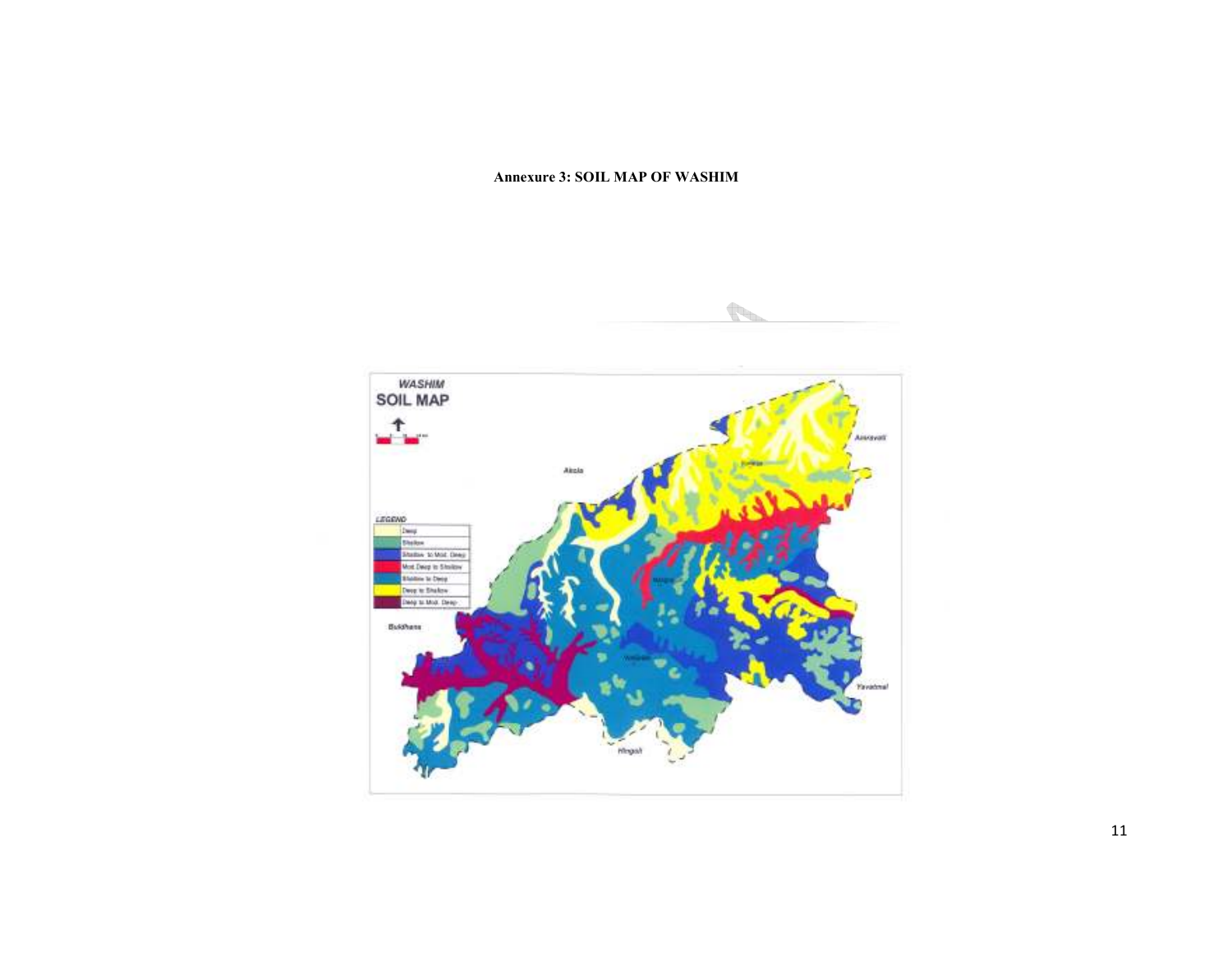# 2.0 Strategies for weather related contingencies

# 2.1 Drought

# 2.1.1 Rainfed situation

| Condition               |                      |                 |                      | <b>Suggested Contingency measures</b>                                                              |                   |
|-------------------------|----------------------|-----------------|----------------------|----------------------------------------------------------------------------------------------------|-------------------|
| <b>Early season</b>     | <b>Major Farming</b> | Normal Crop/    | Change in crop /     | <b>Agronomic measures</b>                                                                          | <b>Remarks</b> on |
| drought (delayed        | situation            | Cropping        | cropping system      |                                                                                                    | Implementatio     |
| onset)                  |                      | system          | including variety    |                                                                                                    | n                 |
| Delay by 2 weeks        | Deep & Medium        | <b>BtCotton</b> | Soybean              | Normal recommended Package of Practices by Dr.                                                     | Linkage with      |
| $25th$ June- $1st$ July | deep black soils     |                 | $(JS-335, JS-93-05)$ | PDKV, Akola (Test GP% Use seed rate @ 75-80kg/ha                                                   | Dr.PDKV/          |
|                         |                      |                 | Pigeonpea            | Seed Treatment with Rhizobium+ PSB (250gm each                                                     | MSSC NSC          |
|                         |                      |                 | (AKT-8811, Vipula,   | $/10$ Kg seed + Thiram 3 gm+Carbendazim                                                            |                   |
|                         |                      |                 | PKV-Tara, BSMR-736)  | 1gm+Trichoderma 4 gm/Kg of seed                                                                    |                   |
|                         |                      |                 |                      | Intercrop one row of pigeon pea after every 4 or 6 rows                                            |                   |
|                         |                      |                 |                      | of soybean as per convenience<br>Open furrow after six /Three rows of soybean)                     |                   |
|                         |                      |                 |                      |                                                                                                    |                   |
|                         |                      | Cotton+Tur      | No change            | Normal recommended Package of Practices by Dr.                                                     |                   |
|                         |                      | Intercropping   |                      | PDKV, Akola                                                                                        |                   |
|                         |                      |                 |                      | (Cotton + Pigeonpea 6:2 & Cotton + Greengram/                                                      |                   |
|                         |                      |                 |                      | Blackgram 1:1 intercropping system.)                                                               |                   |
|                         |                      |                 |                      |                                                                                                    |                   |
|                         |                      | Soybean         | No change            | Normal recommended Package of Practices by Dr.<br>PDKV, Akola (Test GP% Use seed rate @ 75-80kg/ha |                   |
|                         |                      |                 |                      | Seed Treatment with Rhizobium+ PSB (250gm each                                                     |                   |
|                         |                      |                 |                      | /10Kg seed + Thiram 3 gm+Carbendazim                                                               |                   |
|                         |                      |                 |                      | 1gm+Trichoderma 4 gm/Kg of seed                                                                    |                   |
|                         |                      |                 |                      | Intercrop one row of pigeon pea after every 4 or 6 rows                                            |                   |
|                         |                      |                 |                      | of soybean as per convenience                                                                      |                   |
|                         |                      |                 |                      | Open furrow after six /Three rows of soybean)                                                      |                   |
|                         |                      | Pigeonpea       | No change            | Package of Practices by Dr.<br>Normal recommended                                                  |                   |
|                         |                      |                 |                      | PDKV, Akola                                                                                        |                   |
|                         |                      |                 |                      | Intercrop                                                                                          |                   |
|                         |                      |                 |                      | Soybean+ Pigeonpea(4:2 / 6:2)                                                                      |                   |
|                         |                      |                 |                      | Cotton + Pigeonpea(8:1/6:2)                                                                        |                   |
|                         |                      |                 |                      |                                                                                                    |                   |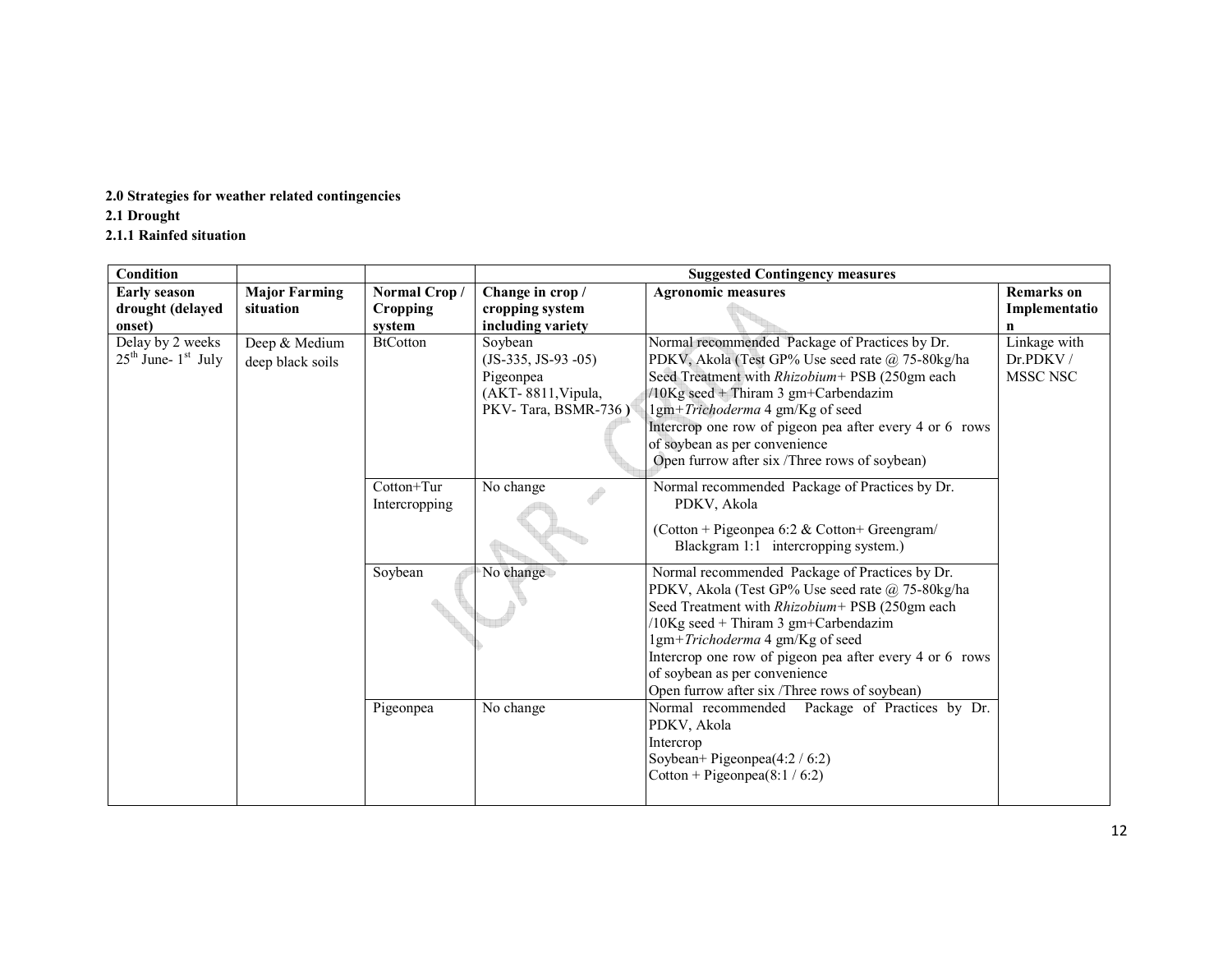|                        | Sorghum<br>(Kh. Jowar) | No Change | Normal recommended<br>Package of Practices by Dr.<br>PDKV, Akola<br>Seed Treatment of Imidachloprid 70 WS 7g/Kg Seed<br>Sulphur 4g/Kg Seed                                                                                                                              |  |
|------------------------|------------------------|-----------|-------------------------------------------------------------------------------------------------------------------------------------------------------------------------------------------------------------------------------------------------------------------------|--|
| Shallow black<br>soils | Soybean                | No change | Normal recommended Package of Practices by Dr.<br>PDKV, Akola (Test GP% Use seed rate @ 75-80kg/ha<br>Seed Treatment with Rhizobium+ PSB (250gm each<br>$/10$ Kg seed + Thiram 3 gm+ Carbendazim<br>$\frac{1}{\text{gm}} + \frac{Trichoderna}{4 \text{ gm/Kg}}$ of seed |  |
|                        | Greengram              | No Change | Normal recommended Package of Practices by Dr.<br>PDKV, Akola<br>Seed Treatment with Rhizobium+ PSB (250gm each<br>/10Kg seed + Thiram 3 gm+ Carbendazim 1 gm +<br>Trichoderma 4 gm/Kg of seed                                                                          |  |
|                        | Blackgram              |           | $-do-$                                                                                                                                                                                                                                                                  |  |

• Farmers do cultivate cotton in shallow black soils also, However, the productivity is low

| <b>Condition</b>                                        |                                          |                                        |                                                                                                         | <b>Suggested Contingency measures</b>                                                                                                                                                                                                                                                                                                                                                                             |                                     |
|---------------------------------------------------------|------------------------------------------|----------------------------------------|---------------------------------------------------------------------------------------------------------|-------------------------------------------------------------------------------------------------------------------------------------------------------------------------------------------------------------------------------------------------------------------------------------------------------------------------------------------------------------------------------------------------------------------|-------------------------------------|
| <b>Early season</b><br>drought<br>(delayed<br>onset)    | Major<br>Farming<br>situation            | Normal<br>Crop /<br>Cropping<br>system | Change in crop /<br>cropping system<br>including variety                                                | <b>Agronomic measures</b>                                                                                                                                                                                                                                                                                                                                                                                         | <b>Remarks</b> on<br>Implementation |
| Delay by 4<br>weeks<br>$28^{th}$ wk<br>$9-15^{th}$ July | Deep to<br>medium<br>deep black<br>soils | <b>BtCotton</b>                        | Soybean,<br>$(JS-335, JS-93-05)$<br>Pigeonpea<br>(AKT-8811, Vipula,<br>PKV-Tara, BSMR-736)              | Normal recommended Package of Practices by Dr. PDKV, Akola<br>(Test GP% Use seed rate $\omega$ 75-80kg/ha Seed Treatment with<br><i>Rhizobium</i> + PSB (250gm each /10Kg seed + Thiram 3<br>gm+Carbendazim 1gm+Trichoderma 4 gm/Kg of seed<br>Intercrop one row of pigeon pea after every 4 or 6 rows of<br>soybean as per convenience<br>Open furrow after six /Three rows of soybean)                          | Linkage with PDKV<br>/ MSSC NSC     |
|                                                         |                                          | $Cottom + Tur$<br>Intercropping        | Use early varieties of<br>American /Desi cotton<br>varieties<br>No change in varieties<br>for Pigeonpea | Use 20-25% more than recommended seed rate and reduce<br>fertilizer dose by 25% for Cotton.<br>Replace the hybrids with improved varieties in cotton. (American<br>Cotton:- AKH-8828, PKV Rajat, AKH-081, Deshi Cotton:- AKA-<br>5, AKA-7, AKA-8<br>Avoid sowing of Greengram and Blackgram.<br>To reduce the risk of late sowing follow cotton: sorghum:<br>Pigeonpea: Sorghum $(6:1:2:1)$ intercropping system. |                                     |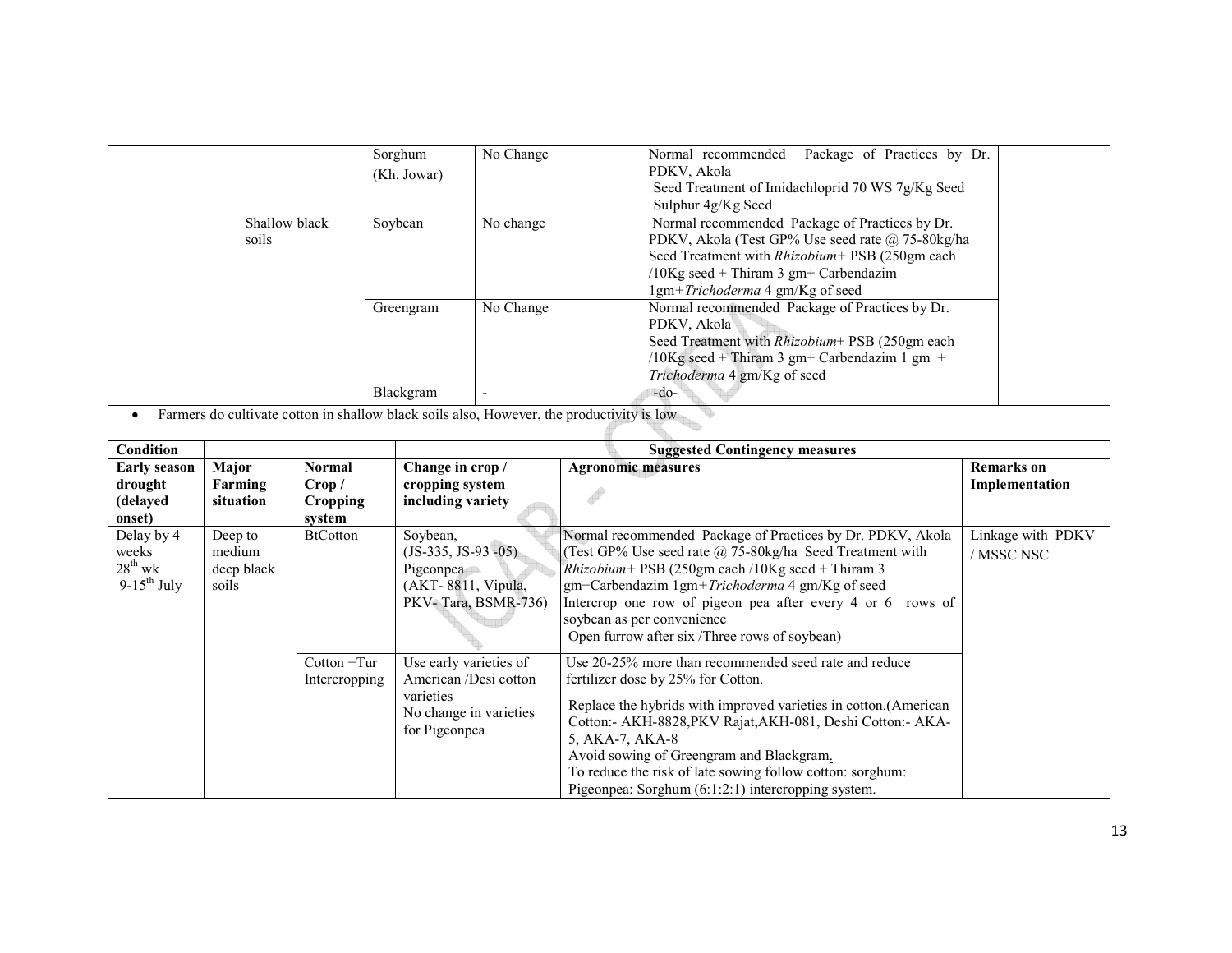|                        | Soybean                | No Change                                                                                                                        | Follow Normal Recommended Package of Practices                                                                                                                                                                                        |  |  |  |
|------------------------|------------------------|----------------------------------------------------------------------------------------------------------------------------------|---------------------------------------------------------------------------------------------------------------------------------------------------------------------------------------------------------------------------------------|--|--|--|
|                        | Pigeonpea              | Change in variety AKT<br>8811, Vipula, PKV-Tara,<br><b>BSMR-736</b>                                                              | Use spacing $90 \times 20$ cm instead of $90 \times 30$ cm.                                                                                                                                                                           |  |  |  |
|                        | Sorghum<br>(Kh. Jowar) | Replace sorghum by<br>soybean Varieties<br>JS-335, JS-93 -05 or<br>Pigeonpea variety AKT<br>8811, Vipula, PKV-<br>Tara, BSMR-736 | Follow Normal Recommended Package of Practices                                                                                                                                                                                        |  |  |  |
| Shallow<br>black soils | Soybean                | No change in var.                                                                                                                | Normal recommended Package of Practices by Dr. PDKV,<br>Akola (Test GP% Use seed rate @ 75-80kg/ha Seed Treatment<br>with <i>Rhizobium</i> + PSB (250gm each /10Kg seed + Thiram 3 gm+<br>Carbendazim 1gm+Trichoderma 4 gm/Kg of seed |  |  |  |
|                        | Greengram              | Replace Greengram &<br>Blackgram by Soybean<br>Varieties<br>JS-335, JS-93 -05                                                    | Follow Normal Recommended Package of Practices<br>Seed Treatment with <i>Rhizobium</i> + PSB (250gm each /10Kg seed +<br>Thiram 3 gm+ Carbendazim 1 gm + Trichoderma 4 gm/Kg of<br>seed                                               |  |  |  |
|                        | Blackgram              |                                                                                                                                  |                                                                                                                                                                                                                                       |  |  |  |
|                        |                        |                                                                                                                                  |                                                                                                                                                                                                                                       |  |  |  |

| <b>Condition</b>                                        |                                       |                  |                                                                                                                                                                                                                                                | <b>Suggested Contingency measures</b>                                                                    |                   |
|---------------------------------------------------------|---------------------------------------|------------------|------------------------------------------------------------------------------------------------------------------------------------------------------------------------------------------------------------------------------------------------|----------------------------------------------------------------------------------------------------------|-------------------|
| <b>Early season</b>                                     | Major                                 | Normal           | Change in crop / cropping system                                                                                                                                                                                                               | <b>Agronomic measures</b>                                                                                | <b>Remarks</b> on |
| drought (delayed                                        | Farming                               | Crop /           | including variety                                                                                                                                                                                                                              |                                                                                                          | Implementation    |
| onset)                                                  | situation                             | <b>Cropping</b>  |                                                                                                                                                                                                                                                |                                                                                                          |                   |
|                                                         |                                       | svstem           |                                                                                                                                                                                                                                                |                                                                                                          |                   |
| Delay by 6 weeks<br>$23-29$ July<br>$30^{\text{th}}$ MW | Deep to<br>Medium deep<br>black soils | <b>Bt Cotton</b> | Sole Pigeonpea AKT-8811, Vipula, PKV<br>Tara, BSMR-736.<br>Sunflower (hybrids) / Sesame AKT64/<br>castor AKC-1, GCH-4,5,6 $\&$ DCH-117,<br>32/pearlmillet. PKV Raj Shradha, Saburi<br>pearlmillet + pigeon pea inter-<br>cropping $(2:1, 4:2)$ | Adopt closer spacing(60x30 cm)for<br>pigeonpea<br>Follow <i>insitu</i> moisture conservation<br>measures |                   |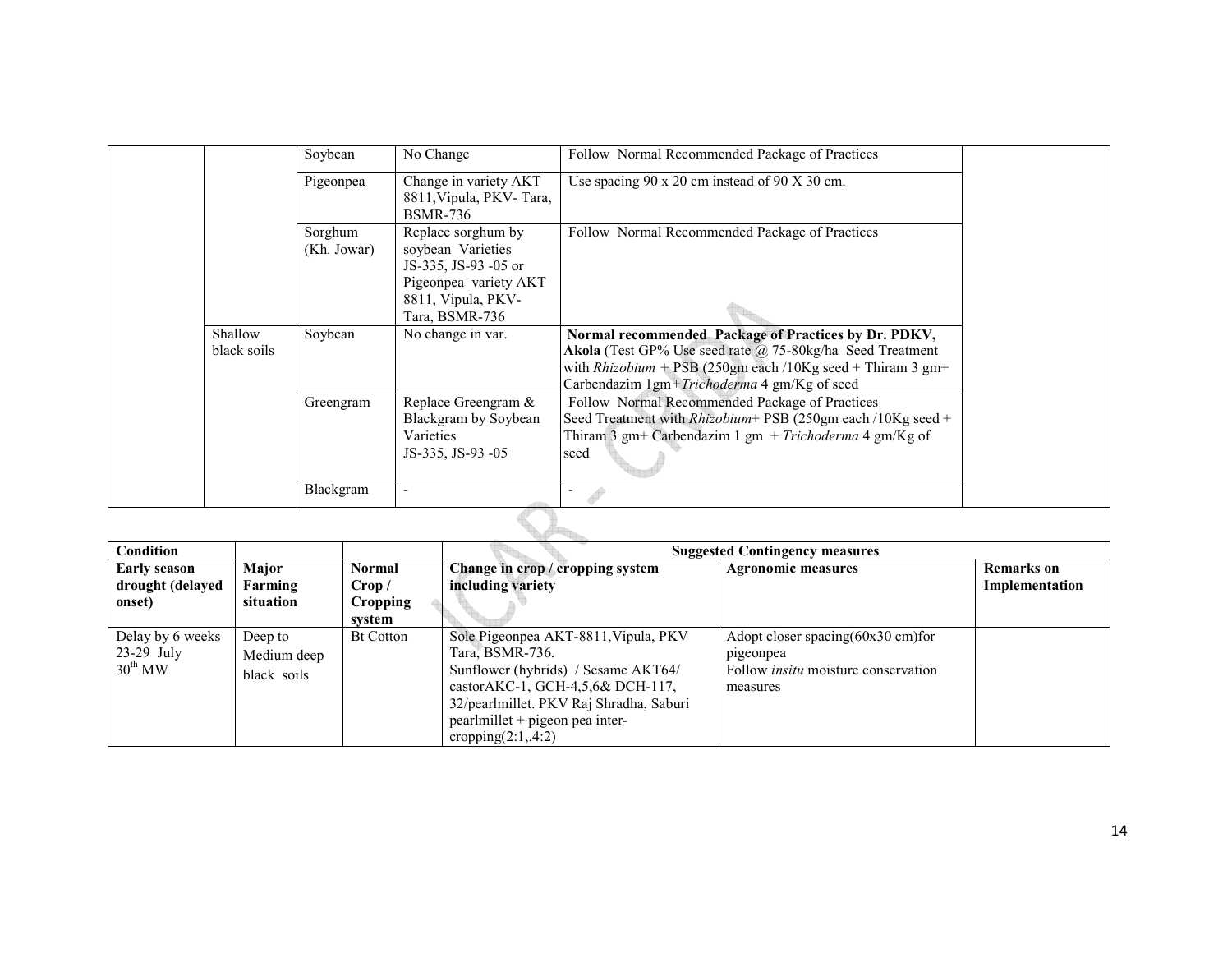|                        | $Cottom + Tur$<br>Intercropping | Sole Pigeonpea AKT-8811, Vipula, PKV<br>Tara, BSMR-736.<br>Sunflower (hybrids) /Pearlmillet. PKV Raj<br>Shradha, Saburi<br>/ Sesame AKT64/ Castor GCH-4,5,6&<br>DCH-117, Pearlmillet + pigeonpea inter-<br>cropping $(2:1, 4:2)$ .         | Adopt closer spacing(60x30 cm)for<br>pigeonpea<br>Follow <i>insitu</i> moisture conservation<br>measures | For Seed Source<br>and Technology<br>contact Dr.PDKV/<br>KVK/MSSC/NSC. |
|------------------------|---------------------------------|--------------------------------------------------------------------------------------------------------------------------------------------------------------------------------------------------------------------------------------------|----------------------------------------------------------------------------------------------------------|------------------------------------------------------------------------|
|                        | Soybean                         | $-do-$                                                                                                                                                                                                                                     | $-do-$                                                                                                   | $-do-$                                                                 |
|                        | Pigeonpea                       | Pigeonpea AKT-8811, Vipula, PKV Tara,<br>BSMR-736.                                                                                                                                                                                         | -do-                                                                                                     | $-do-$                                                                 |
|                        | Sorghum                         | Sole Pigeonpea AKT-8811, Vipula, PKV<br>Tara, BSMR-736.<br>Sunflower (hybrids) / Sesame AKT64/<br>CastorAKC-1, GCH-4,5,6& DCH-117,<br>32/pearlmillet. PKV Raj Shradha, Saburi<br>Pearlmillet + Pigeonpea inter-<br>cropping $(2:1, 4:2)$ . | $-do-$                                                                                                   | $-do-$                                                                 |
| Shallow black<br>soils | Soybean                         | $-do-$                                                                                                                                                                                                                                     | Adopt closer spacing(45x20 cm)for<br>pigeonpea<br>Follow <i>insitu</i> moisture conservation<br>measures | $-do-$                                                                 |
|                        | Greengram                       | $-do-$                                                                                                                                                                                                                                     | $-do-$                                                                                                   |                                                                        |
| Shallow black<br>soils | Blackgram                       | $-do-$                                                                                                                                                                                                                                     | $-do-$                                                                                                   |                                                                        |
|                        |                                 |                                                                                                                                                                                                                                            |                                                                                                          |                                                                        |

| Condition    |                      |                  | <b>Suggested Contingency measures</b>   |                                               |                   |  |  |
|--------------|----------------------|------------------|-----------------------------------------|-----------------------------------------------|-------------------|--|--|
| Early season | <b>Major Farming</b> | Normal Crop/     | Change in crop / cropping system        | <b>Agronomic measures</b>                     | <b>Remarks</b> on |  |  |
| drought      | situation            | <b>Cropping</b>  | including variety                       |                                               | Implementation    |  |  |
| (delayed)    |                      | system           |                                         |                                               |                   |  |  |
| onset)       |                      |                  |                                         |                                               |                   |  |  |
| Delay by 8   | Deep to Medium       | <b>Bt Cotton</b> | Sole Pigeonpea AKT-8811, Vipula,        | Adopt closer spacing $(60x30 \text{ cm})$ for |                   |  |  |
| weeks        | deep black soils     |                  | Sunflower (hybrids)/ Sesame AKT64/      | pigeonpea                                     |                   |  |  |
| $6 - 12$     |                      |                  | Castor AKC-1, GCH-4,5,6& DCH-117,       | Follow <i>insitu</i> moisture conservation    |                   |  |  |
| August,      |                      |                  | 32/pearlmillet. PKV Raj Shradha, Saburi | measures                                      |                   |  |  |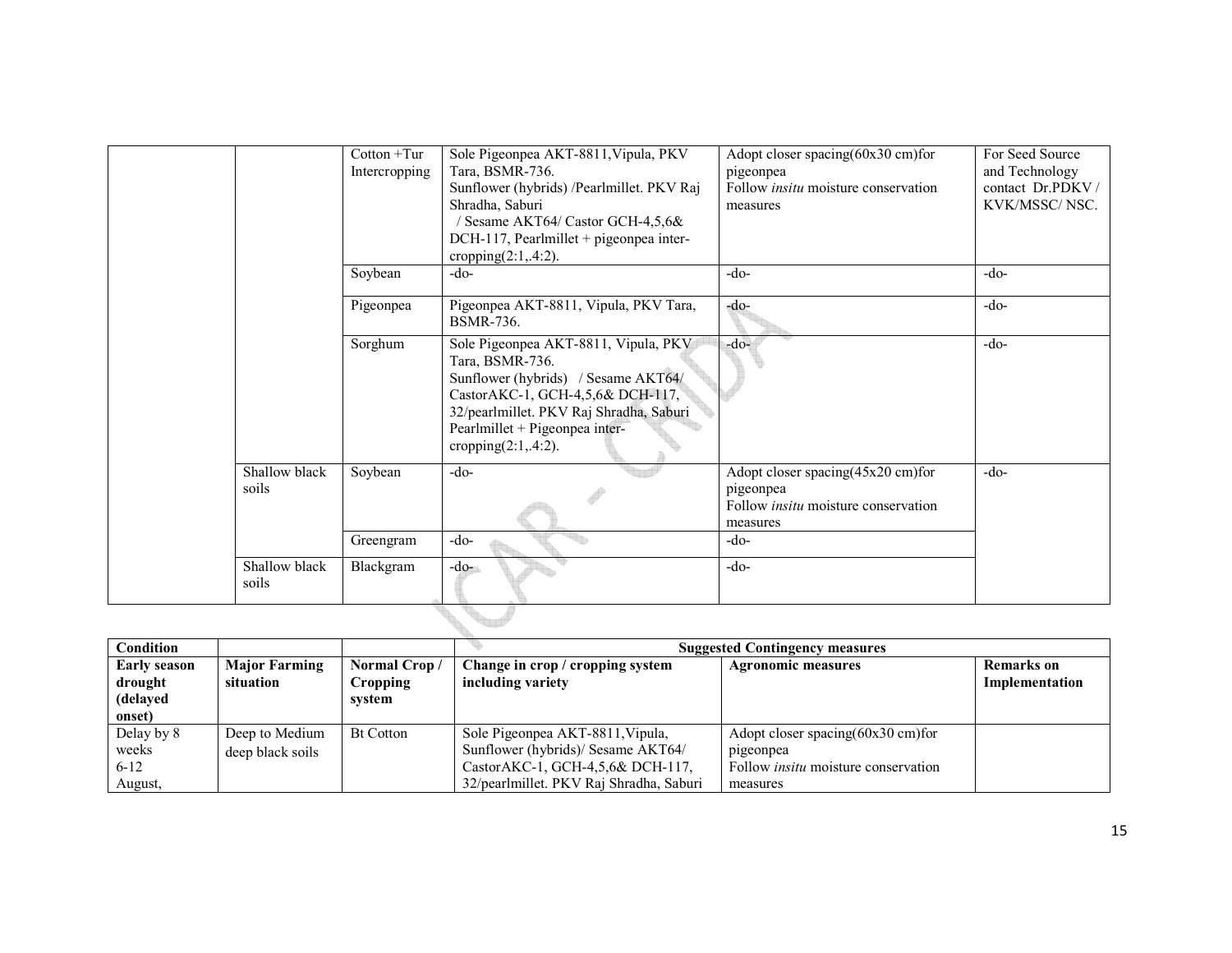| $32nd$ MW |                        |                                     |                                                                                                                                                        |                                                        |  |
|-----------|------------------------|-------------------------------------|--------------------------------------------------------------------------------------------------------------------------------------------------------|--------------------------------------------------------|--|
|           |                        | $Cottom + Tur$<br>Intercropping     | $-do-$                                                                                                                                                 | $-do-$                                                 |  |
|           |                        | Soybean                             | $-do-$                                                                                                                                                 | $-do-$                                                 |  |
|           |                        | Pigeonpea                           | Pigeonpea Varieties<br>PKV Tara, BSMR-736,                                                                                                             | $-do-$                                                 |  |
|           |                        | Sorghum<br>(Kh. Jowar)<br>Varieties | Sole Pigeonpea AKT-8811, Vipula,<br>Sunflower (hybrids)/ Sesame AKT64/<br>Castor AKC-1, GCH-4,5,6& DCH-117,<br>32/pearlmillet. PKV Raj Shradha, Saburi | $-do-$                                                 |  |
|           | Shallow black<br>soils | Soybean                             | Sunflower (hybrids) / Sesame AKT64/<br>pearlmillet. PKV Raj Shradha, Saburi                                                                            | Follow <i>insitu</i> moisture conservation<br>measures |  |
|           |                        | Greengram                           | $-do-$                                                                                                                                                 | $-do-$                                                 |  |
|           |                        | Blackgram                           | $-do-$                                                                                                                                                 | $-do-$                                                 |  |
|           |                        |                                     |                                                                                                                                                        |                                                        |  |

| Condition           |             |                  |                                           | <b>Suggested Contingency measures</b>     |                   |
|---------------------|-------------|------------------|-------------------------------------------|-------------------------------------------|-------------------|
| Early season        | Major       | <b>Normal</b>    | Crop management                           | Soil nutrient & moisture                  | <b>Remarks</b> on |
| drought (Normal     | Farming     | Crop/cropping    |                                           | conservation measues                      | Implementation    |
| onset)              | situation   | system           |                                           |                                           |                   |
| <b>Normal onset</b> | Deep to     | <b>Bt Cotton</b> |                                           |                                           |                   |
| followed by 15-20   | Medium deep | $Cottom + Tur$   | irrigation<br>Give protective<br>wherever | Avoid applying fertilizer till sufficient | Sowing on BBF     |
| days dry spell      | black soils | Intercropping    | possible. Raise cotton seedlings in       | moisture in soil.                         |                   |
| after sowing        |             |                  | nursery & transplant at sufficient soil   |                                           |                   |
| leading to poor     |             |                  | moisture or Gap filling to be done by pot |                                           |                   |
|                     |             |                  | watering 7-10 days after sowing when      |                                           |                   |
| germination/crop    |             |                  | crop stand is less than $80\%$            |                                           |                   |
|                     |             |                  |                                           |                                           |                   |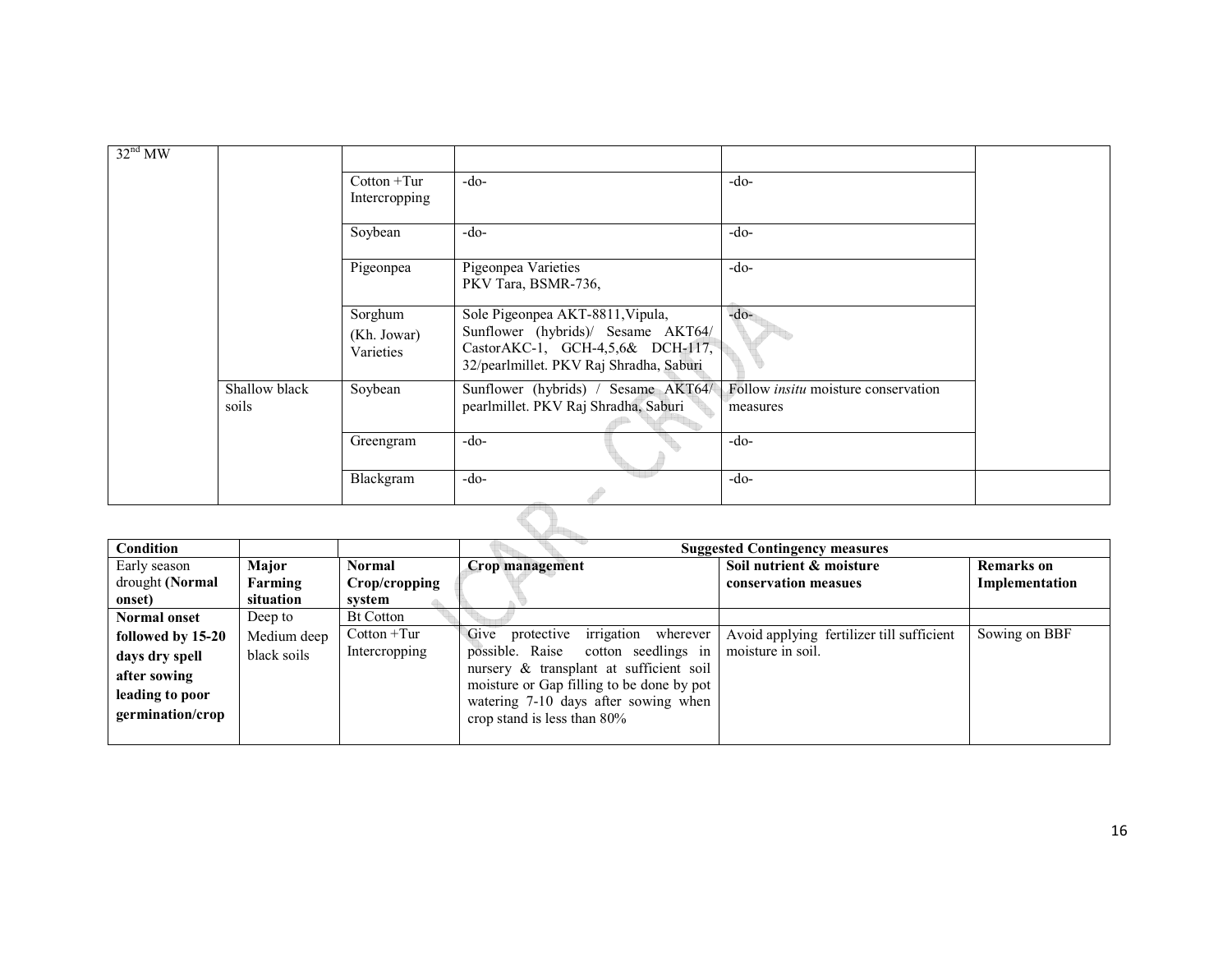| stand etc. |                        | Soybean                | Give protective irrigation wherever<br>possible. Gap filling with maize and<br>Sesame. If germination is less than 50%<br>resowing immediately after receipt of<br>rains. | One hoeing                                                     | Rain water<br>harvesting<br>&recycling to be<br>strengthened |
|------------|------------------------|------------------------|---------------------------------------------------------------------------------------------------------------------------------------------------------------------------|----------------------------------------------------------------|--------------------------------------------------------------|
|            |                        | Pigeonpea              | Gap filling either by Sesame or maize.<br>Provide protective irrigation, wherever is<br>possible                                                                          | $-do-$                                                         | $-do-$                                                       |
|            |                        | Sorghum<br>(Kh. Jowar) | Follow thinning to maintain optimum<br>plant population.                                                                                                                  | One hoeing. Fertilizer application at<br>sufficient moisture   | Rain water<br>harvesting<br>&recycling to be<br>strengthened |
|            | Shallow black<br>soils | Greengram              | Protective irrigation if possible.                                                                                                                                        | One hoeing is to be done for<br>conservation of soil moisture. |                                                              |
|            |                        | Blackgram              | $-do-$                                                                                                                                                                    | $-do-$                                                         |                                                              |
|            |                        |                        |                                                                                                                                                                           |                                                                |                                                              |

| Condition            |                      |                             |                            | <b>Suggested Contingency measures</b> |                                  |
|----------------------|----------------------|-----------------------------|----------------------------|---------------------------------------|----------------------------------|
| Mid season drought   | <b>Major Farming</b> | <b>Normal Crop/cropping</b> | Crop management            | Soil nutrient & moisture              | <b>Remarks on Implementation</b> |
| (long dry spell,     | situation            | system                      |                            | conservation measues                  |                                  |
| consecutive 2 weeks  |                      |                             |                            |                                       |                                  |
| rainless $(>2.5$ mm) |                      |                             |                            |                                       |                                  |
| period)              |                      |                             |                            |                                       |                                  |
| At vegetative stage  | Deep to Medium       | <b>Bt Cotton</b>            | weeding                    | Avoid applying                        |                                  |
|                      | deep black soils     |                             | Intercultivation to create | fertilizer till there is              |                                  |
|                      |                      |                             | soil mulch to conserve     | sufficient moisture in the            |                                  |
|                      |                      |                             | moisture. Protective       | soil.                                 |                                  |
|                      |                      |                             | irrigation if possible.    | Opening of alternate                  |                                  |
|                      |                      |                             |                            | furrows.                              |                                  |
|                      |                      | Cotton +Tur Intercropping   | $-do-$                     | $-do-$                                | With limited water               |
|                      |                      |                             |                            |                                       | availability prefer micro        |
|                      |                      |                             |                            |                                       | irrigation system                |
|                      |                      |                             |                            |                                       | Intercultivation implements/     |
|                      |                      |                             |                            |                                       | machineries to be popularized    |
|                      |                      | Soybean                     | -do-                       | $-do-$                                | through Govt. schemes.           |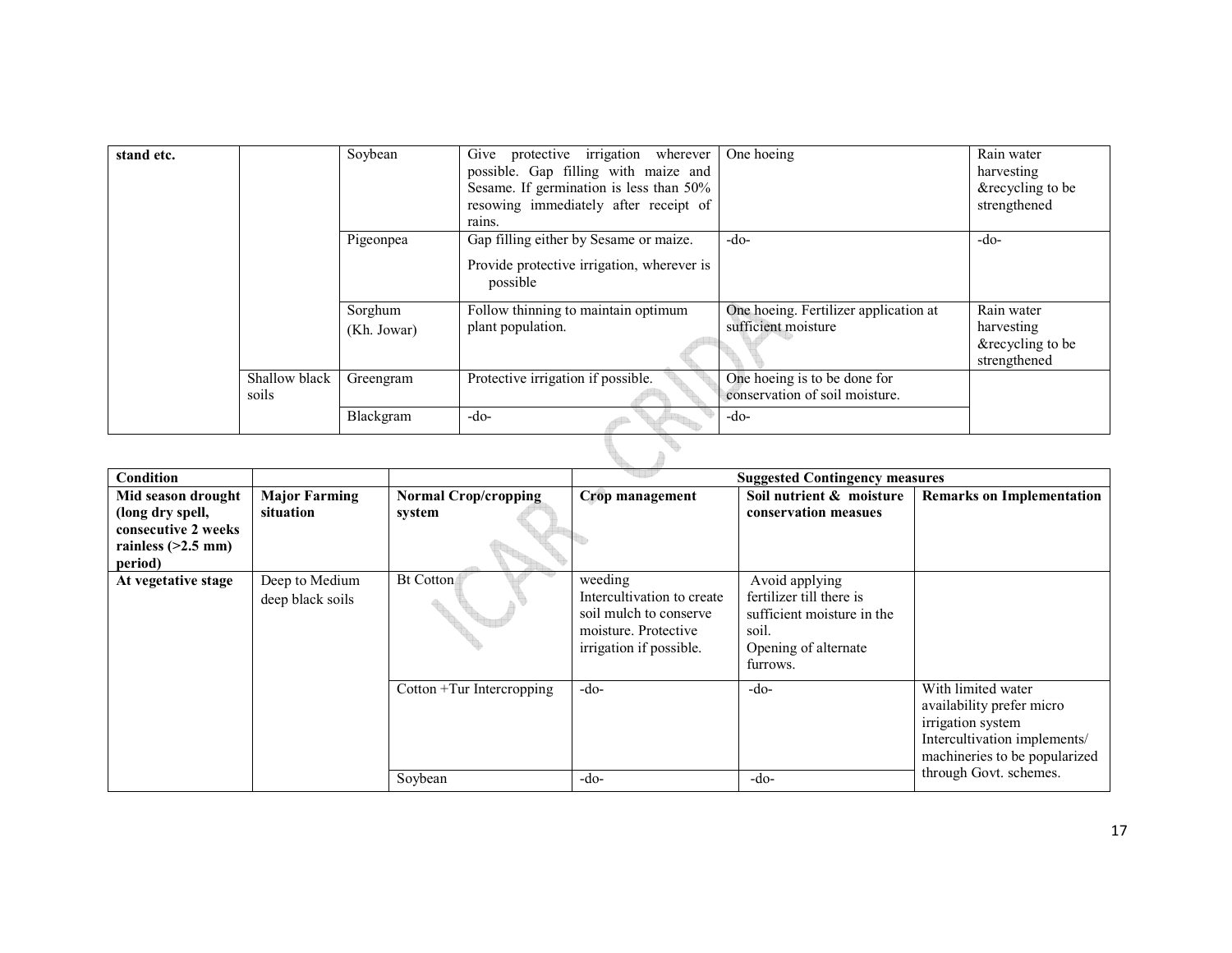|                     | Pigeonpea   | $-do-$                     | $-do-$                     |  |
|---------------------|-------------|----------------------------|----------------------------|--|
|                     | Sorghum     | $-do-$                     | Avoid applying             |  |
|                     | (Kh. Jowar) |                            | fertilizer till there is   |  |
|                     |             |                            | sufficient moisture in the |  |
|                     |             |                            | soil.                      |  |
|                     |             |                            | Opening of alternate       |  |
|                     |             |                            | furrows.                   |  |
| Shallow black soils | Soybean     | $-do-$                     | Opening of alternate       |  |
|                     |             |                            | furrows.                   |  |
|                     |             |                            | Spraying of 2 % urea or    |  |
|                     |             |                            | DAP.                       |  |
|                     | Greengram   | $-do-$                     | Spraying of 2 % urea or    |  |
|                     |             |                            | DAP.                       |  |
|                     | Blackgram   | Intercultivation to create | $-do-$                     |  |
|                     |             | soil mulch to conserve     |                            |  |
|                     |             | moisture. Protective       |                            |  |
|                     |             | irrigation if possible.    |                            |  |
|                     |             |                            |                            |  |

# <u>ta ang pag</u>

| Condition                                 |                                   |                                       |                                | <b>Suggested Contingency measures</b>               |                                  |
|-------------------------------------------|-----------------------------------|---------------------------------------|--------------------------------|-----------------------------------------------------|----------------------------------|
| Mid season<br>drought (long dry<br>spell) | <b>Major Farming</b><br>situation | <b>Normal Crop/cropping</b><br>system | Crop management                | Soil nutrient &<br>moisture conservation<br>measues | <b>Remarks on Implementation</b> |
| At flowering/                             | Deep to Medium                    | <b>Bt Cotton</b>                      | irrigation<br>if<br>Protective | Spraying of 2 % urea or                             |                                  |
| fruiting stage                            | deep black soils                  |                                       | possible.                      | DAP.                                                |                                  |
|                                           |                                   | Cotton + Pigeonpea<br>Intercropping   | $-do-$                         | $-do-$                                              |                                  |
|                                           |                                   | Soybean                               | $-do-$                         | $-do-$                                              |                                  |
|                                           |                                   | Pigeonpea                             | $-do-$                         | $-do-$                                              |                                  |
|                                           |                                   | Sorghum                               | $-do-$                         | $-do-$                                              |                                  |
|                                           |                                   | (Kh. Jowar)                           |                                |                                                     |                                  |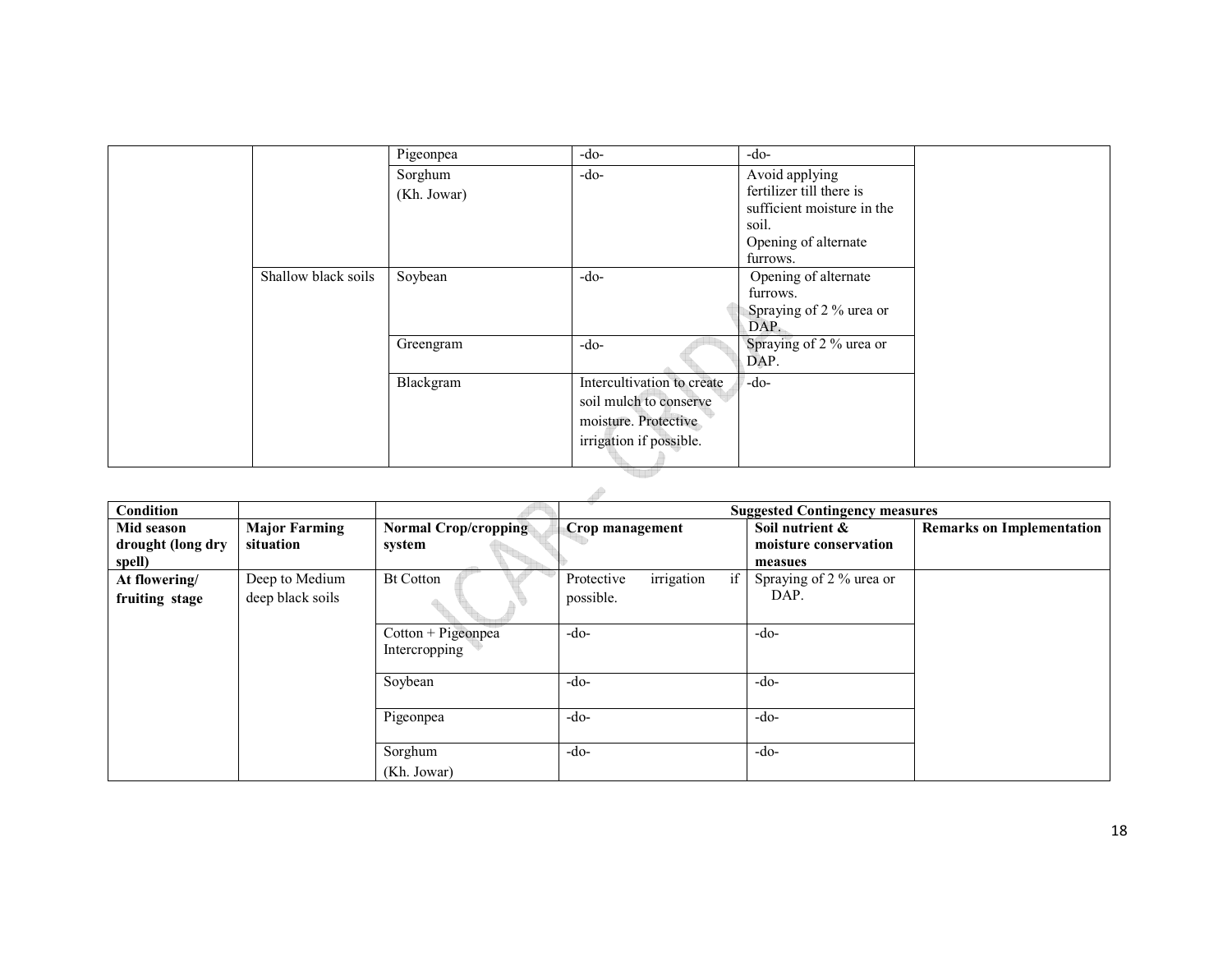| Shallow black soils | Soybean   | -do-                                  | -do- |  |
|---------------------|-----------|---------------------------------------|------|--|
|                     | Greengram | Protective irrigation if<br>possible. | -do- |  |
|                     | Blackgram | -do-                                  | -do- |  |

| Condition                                                   |                                   |                                          |                                    | <b>Suggested Contingency measures</b> |                                     |
|-------------------------------------------------------------|-----------------------------------|------------------------------------------|------------------------------------|---------------------------------------|-------------------------------------|
| <b>Terminal drought</b><br>(Early withdrawal<br>of monsoon) | <b>Major Farming</b><br>situation | <b>Normal</b><br>Crop/cropping<br>system | Crop management                    | <b>Rabi Crop planning</b>             | <b>Remarks</b> on<br>Implementation |
|                                                             | Deep to Medium                    | <b>Bt Cotton</b>                         | Giving life saving supplemental    |                                       |                                     |
|                                                             | deep black soils                  |                                          | irrigation, if available or taking |                                       |                                     |
|                                                             |                                   |                                          | up harvest at physiological        |                                       |                                     |
|                                                             |                                   |                                          | maturity with some realizable      |                                       |                                     |
|                                                             |                                   |                                          | yield.                             |                                       |                                     |
|                                                             |                                   | $Cottom + Pigeonpea$                     | $-do-$                             |                                       |                                     |
|                                                             |                                   | Intercropping                            |                                    |                                       |                                     |
|                                                             |                                   | Soybean                                  | $-do-$                             | Plan for rabi season                  | $\blacksquare$                      |
|                                                             |                                   | Pigeonpea                                | $-do-$                             |                                       |                                     |
|                                                             |                                   | Sorghum                                  | $-do-$                             | Plan for <i>rabi</i> season           | $\blacksquare$                      |
|                                                             |                                   | (Kh. Jowar)                              |                                    |                                       |                                     |
|                                                             | Shallow black soil                | Soybean                                  | Giving life saving supplemental    |                                       | ٠                                   |
|                                                             |                                   |                                          | irrigation, if available or taking |                                       |                                     |
|                                                             |                                   |                                          | up harvest at physiological        |                                       |                                     |
|                                                             |                                   |                                          | maturity with some realizable      |                                       |                                     |
|                                                             |                                   |                                          | yield.                             |                                       |                                     |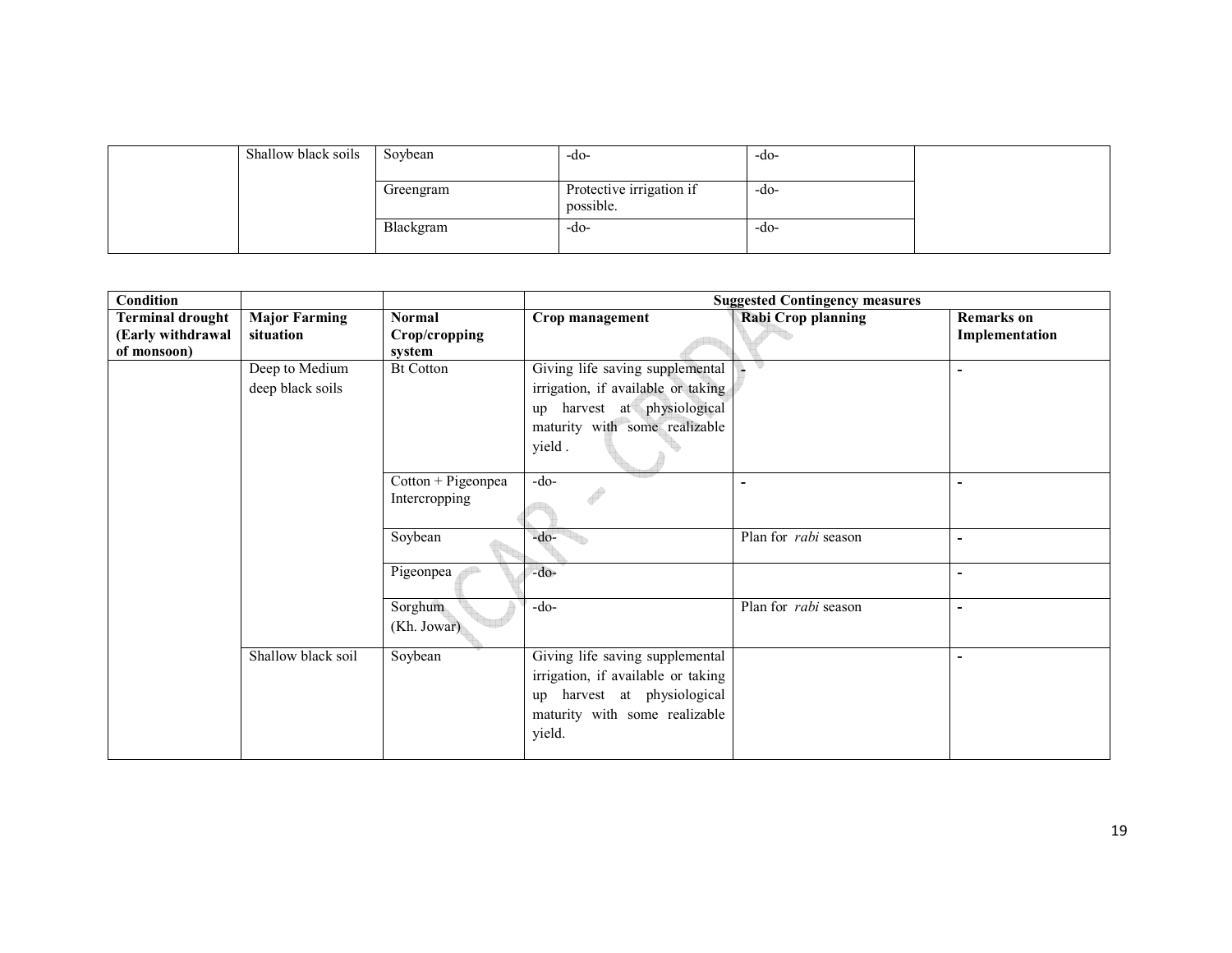| Greengram | Giving supplemental irrigation, Prepare for <i>rabi</i> sowing<br>I if available or taking up harvest   Provided irrigation is available<br>at physiological maturity with<br>some realizable yield |  |  |
|-----------|-----------------------------------------------------------------------------------------------------------------------------------------------------------------------------------------------------|--|--|
|-----------|-----------------------------------------------------------------------------------------------------------------------------------------------------------------------------------------------------|--|--|

## 2.1.2 Irrigated situation:

| <b>Normal Crop/cropping</b><br><b>Agronomic measures</b><br><b>Major Farming</b><br>Change in crop/cropping<br>situation<br>system<br>svstem<br>Wheat & Chickpea<br>Follow alternate row<br>Delayed release of<br>Wheat to be replaced by<br>Deep to<br>Chickpea/Safflower/Mustard<br>irrigation.<br>irrigation/irrigate at critical<br>water in canals due<br>Medium deep<br>black soils<br>Sprinkler Irrigation<br>to low rainfall<br>stages/<br>Stream cutoff | <b>Remarks on Implementation</b> |
|------------------------------------------------------------------------------------------------------------------------------------------------------------------------------------------------------------------------------------------------------------------------------------------------------------------------------------------------------------------------------------------------------------------------------------------------------------------|----------------------------------|
|                                                                                                                                                                                                                                                                                                                                                                                                                                                                  |                                  |
|                                                                                                                                                                                                                                                                                                                                                                                                                                                                  | Tapping of other sources of      |
| Chickpea<br>Shallow black<br>Safflower/Mustard<br>-do-<br>$-do-$<br>soils                                                                                                                                                                                                                                                                                                                                                                                        |                                  |

| Condition           |                      | <b>Suggested Contingency measures</b> |                             |                                 |                             |
|---------------------|----------------------|---------------------------------------|-----------------------------|---------------------------------|-----------------------------|
|                     | <b>Major Farming</b> | <b>Normal Crop/cropping</b>           | Change in crop/cropping     | <b>Agronomic measures</b>       | <b>Remarks</b> on           |
|                     | situation            | svstem                                | system                      |                                 | Implementation              |
| Limited release of  | Deep to Medium       | Wheat & Chickpea                      | Wheat to be replaced by     | Follow alternate row            | Tapping of other sources of |
| water in canals     | deep black soils     |                                       | Chickpea/Safflower/Mustard/ | irrigation/irrigate at critical | irrigation.                 |
| due to low rainfall |                      |                                       | Linseed/Sesamum             | stages/                         | Sprinkler Irrigation        |
|                     |                      |                                       |                             | Stream cutoff                   |                             |
|                     | Shallow black        | Chickpea                              | Safflower/Mustard           | -do-                            | -do-                        |
|                     | soils                |                                       |                             |                                 |                             |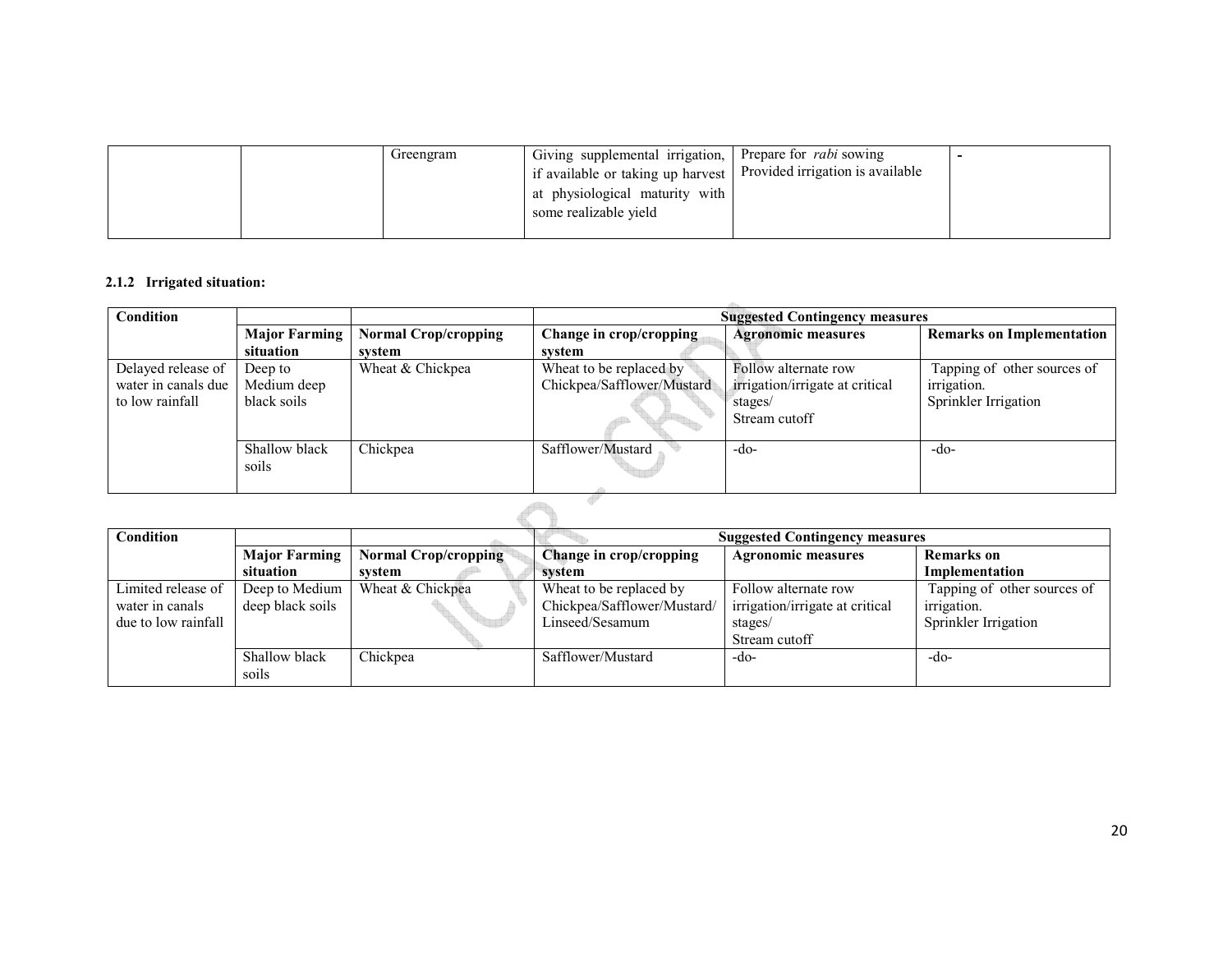| <b>Condition</b> |                                   |                             | <b>Suggested Contingency measures</b> |                           |                                  |  |
|------------------|-----------------------------------|-----------------------------|---------------------------------------|---------------------------|----------------------------------|--|
|                  | <b>Major Farming</b><br>situation | <b>Normal Crop/cropping</b> | Change in crop/cropping               | <b>Agronomic measures</b> | <b>Remarks on Implementation</b> |  |
|                  |                                   | system                      | system                                |                           |                                  |  |
| Non release of   |                                   |                             | NA                                    |                           |                                  |  |
| water in canals  |                                   |                             |                                       |                           |                                  |  |
| under delayed    |                                   |                             |                                       |                           |                                  |  |
| onset of monsoon |                                   |                             |                                       |                           |                                  |  |
| in catchment     |                                   |                             |                                       |                           |                                  |  |

| <b>Condition</b>                                                                 |                      |                             |                         | <b>Suggested Contingency measures</b> |                                  |
|----------------------------------------------------------------------------------|----------------------|-----------------------------|-------------------------|---------------------------------------|----------------------------------|
|                                                                                  | <b>Major Farming</b> | <b>Normal Crop/cropping</b> | Change in crop/cropping | <b>Agronomic measures</b>             | <b>Remarks on Implementation</b> |
|                                                                                  | situation            | system                      | system                  |                                       |                                  |
| Lack of inflows into<br>tanks due to<br>insufficient/delayed<br>onset of monsoon |                      |                             | NΑ                      |                                       |                                  |
|                                                                                  |                      |                             |                         |                                       |                                  |

| Condition           |                      |                             | <b>Suggested Contingency measures</b> |                           |                                  |
|---------------------|----------------------|-----------------------------|---------------------------------------|---------------------------|----------------------------------|
|                     | <b>Major Farming</b> | <b>Normal Crop/cropping</b> | Change in crop/cropping               | <b>Agronomic measures</b> | <b>Remarks on Implementation</b> |
|                     | situation            | system                      | svstem                                |                           |                                  |
| Insufficient        | Open well irrigated- | Wheat, Chickpea, Safflower  | Chickpea, Safflower                   | Sprinkler Irrigation      |                                  |
| groundwater         | Rabi cropping        |                             |                                       |                           |                                  |
| recharge due to low |                      |                             |                                       |                           |                                  |
| rainfall            |                      |                             |                                       |                           |                                  |

2.2 Unusual rains (untimely, unseasonal etc) (for both rainfed and irrigated situations)

| <b>Condition</b>                                                        |                                                                                    | Suggested contingency measure                                                                   |                                                            |              |  |  |
|-------------------------------------------------------------------------|------------------------------------------------------------------------------------|-------------------------------------------------------------------------------------------------|------------------------------------------------------------|--------------|--|--|
| Continuous high rainfall in a<br>short span leading to water<br>logging | Vegetative stage                                                                   | <b>Flowering stage</b>                                                                          | Crop maturity<br>stage                                     | Post harvest |  |  |
| Cotton                                                                  | Opening of field channels to remove<br>surface ponding,<br>Foliar spray of 2% Urea | Opening of field channels to remove<br>surface ponding,<br>Nutrient spray to arrest flower drop | Opening of field<br>channels to remove<br>surface ponding, |              |  |  |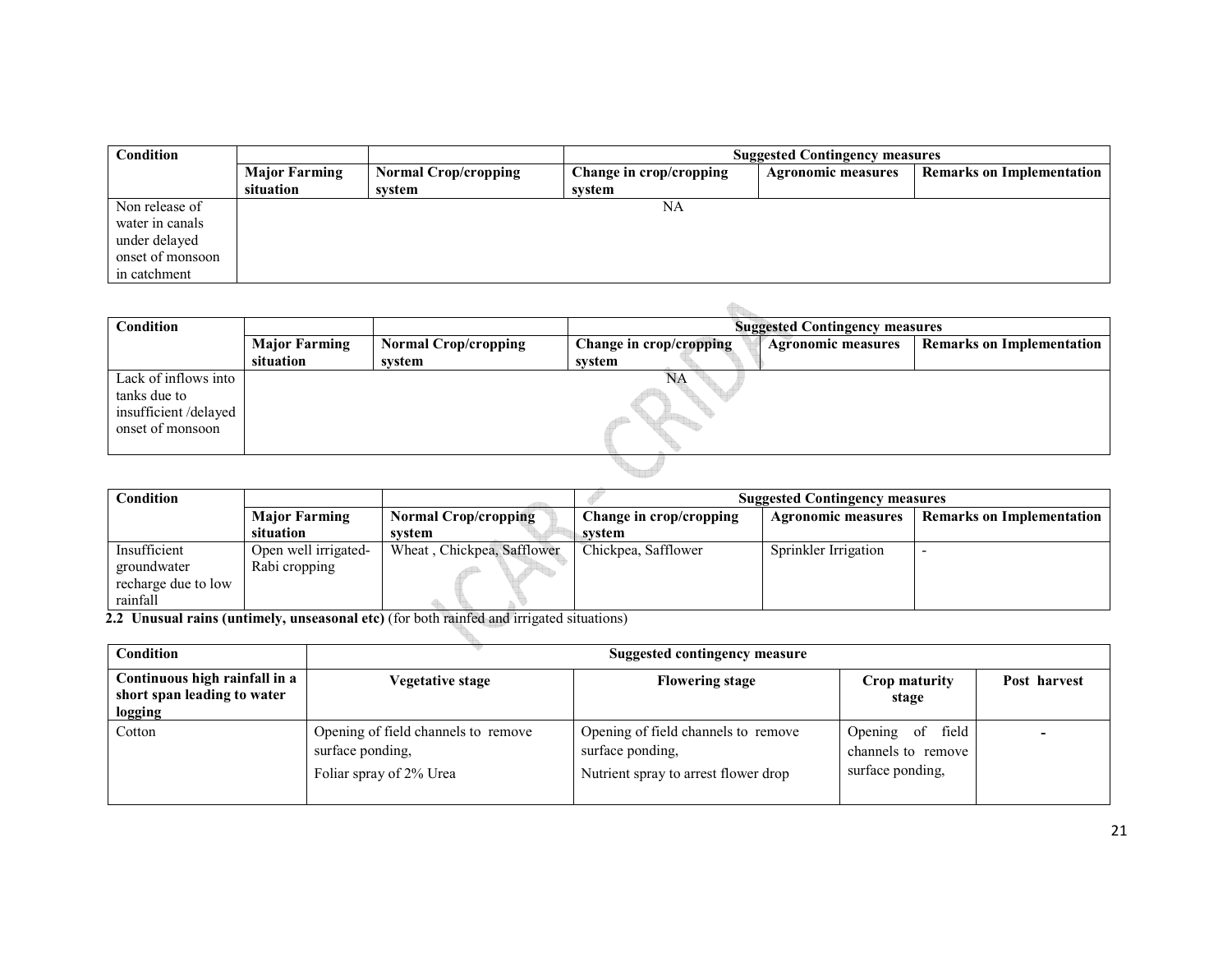|                                                         | Interculture at optimum soil moisture to<br>improve soil aeration                                                                                     |                                                                                                                                                                                                                                                                              |                                                                                     |                                                         |
|---------------------------------------------------------|-------------------------------------------------------------------------------------------------------------------------------------------------------|------------------------------------------------------------------------------------------------------------------------------------------------------------------------------------------------------------------------------------------------------------------------------|-------------------------------------------------------------------------------------|---------------------------------------------------------|
| Soybean                                                 | $-do-$                                                                                                                                                | $-do-$                                                                                                                                                                                                                                                                       | $-do-$                                                                              |                                                         |
| Greengram                                               | $-do-$                                                                                                                                                | $-do-$                                                                                                                                                                                                                                                                       | $-do-$                                                                              |                                                         |
| Blackgram                                               | $-do-$                                                                                                                                                | $-do-$                                                                                                                                                                                                                                                                       | $-do-$                                                                              |                                                         |
| Pigeon pea                                              | $-do-$                                                                                                                                                | $-do-$                                                                                                                                                                                                                                                                       | $-do-$                                                                              | Shifting to safer<br>place for drying                   |
| Horticulture                                            |                                                                                                                                                       |                                                                                                                                                                                                                                                                              |                                                                                     |                                                         |
| Acid Lime and orange                                    | Opening of field channels to remove<br>surface ponding,                                                                                               | Mrig bahar not affected<br>For Ambia bahar Opening of field<br>channels to remove surface ponding,<br>Nutrient spray of<br>NAA 10 ppm+1% urea to prevent flowers<br>drop                                                                                                     | Timely harvest to<br>avoid losses                                                   | Fungal<br>removal<br>followed<br>by<br>Washing & waxing |
| Heavy rainfall with high<br>speed winds in a short span |                                                                                                                                                       |                                                                                                                                                                                                                                                                              |                                                                                     |                                                         |
| Cotton                                                  | Opening of field channels to remove<br>surface ponding.<br>Improved drainage and drenching with<br>copper oxy chloride to avoid wilting<br>incidence. | Opening of field channels to remove<br>surface ponding,<br>Improved drainage and drenching with<br>copper oxy chloride by opening of the<br>nozzle of spray pump to avoid wilting<br>incidence. Occurrence of grey mildew-<br>control by sulphur spray $\omega$ 25 g/10 lit. | Occurrence of grey<br>mildew-control by<br>sulphur spray $\omega$ 25<br>$g/10$ lit. | Shifting to safer<br>place for drying                   |
| Soybean                                                 | Opening of field channels to remove<br>surface ponding                                                                                                | Opening of field channels to remove<br>surface ponding                                                                                                                                                                                                                       |                                                                                     | Shifting to safer<br>place for drying                   |
| Greengram                                               |                                                                                                                                                       |                                                                                                                                                                                                                                                                              |                                                                                     |                                                         |
| Blackgram                                               |                                                                                                                                                       |                                                                                                                                                                                                                                                                              |                                                                                     |                                                         |
| Pigeonpea                                               |                                                                                                                                                       |                                                                                                                                                                                                                                                                              |                                                                                     |                                                         |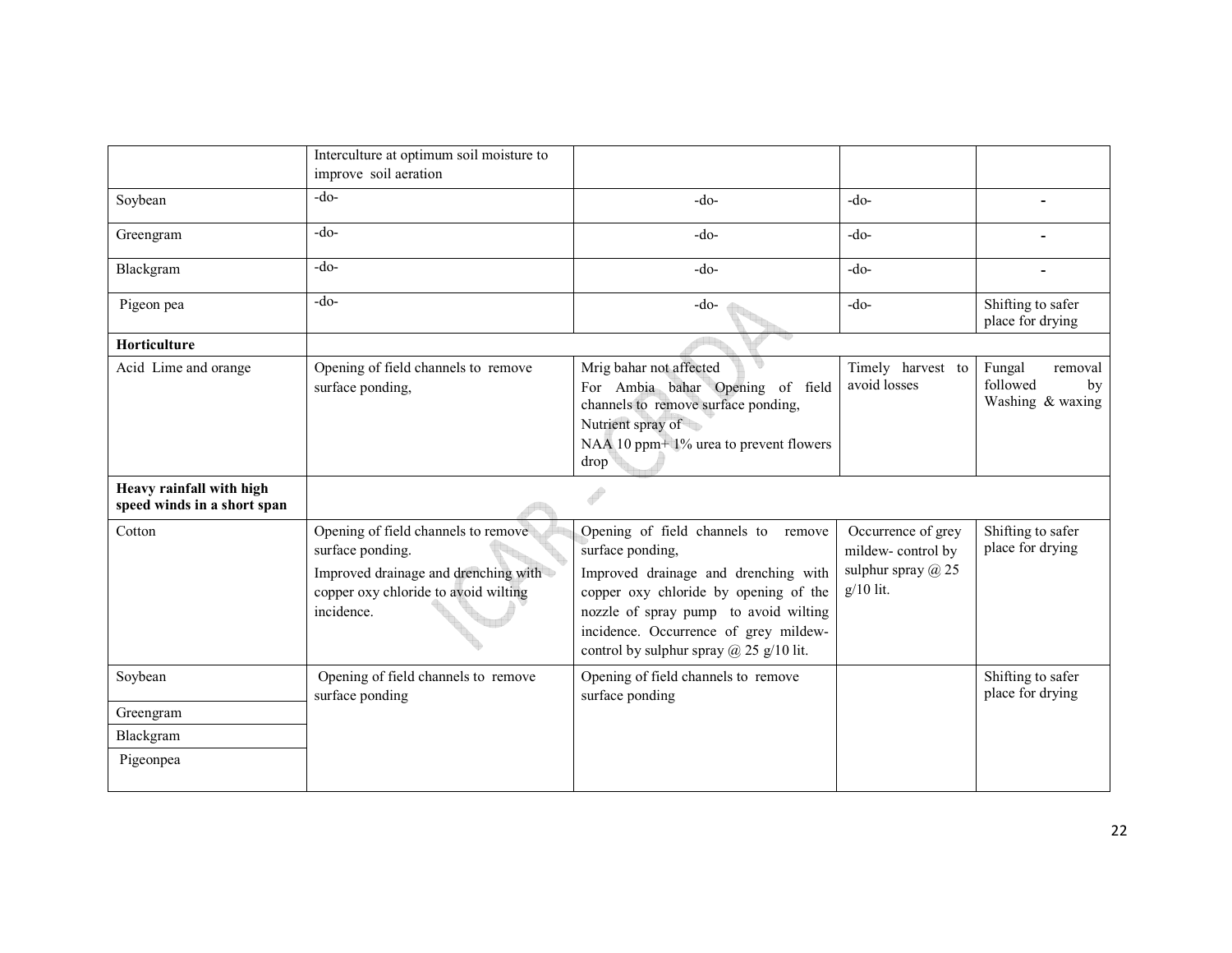| <b>Horticulture</b>                                            |                                                                                                                                       |                                                                                                                                                |                                                           |                                                   |
|----------------------------------------------------------------|---------------------------------------------------------------------------------------------------------------------------------------|------------------------------------------------------------------------------------------------------------------------------------------------|-----------------------------------------------------------|---------------------------------------------------|
| Nagpur Mandarin<br>Acid lime and sweet orange                  | Support by bamboo if $\leq$ 3 years plants.                                                                                           | Support by bamboo if $\leq$ 3 years<br>plants.<br>Opening of field channels to<br>remove surface ponding                                       | Opening of field<br>channels to remove<br>surface ponding | Fungal removal<br>followed by<br>Washing & waxing |
| Outbreak of pests and<br>diseases due to unseasonable<br>rains | <b>Vegetative stage</b>                                                                                                               | <b>Flowering stage</b>                                                                                                                         | Crop maturity stage                                       | Post harvest                                      |
| Cotton                                                         | To control Jassids and Thrips spray with<br>Acetamiprid 20 SP $(a)$ 1.5 g/ 10 lit.                                                    | Jassids and Thrips will increase<br>spray with Acetamiprid 20 SP @<br>$1.5 \text{ g} / 10 \text{ lit.}$                                        |                                                           |                                                   |
| Soybean                                                        | To control semi-looper spray NSKE 5% or<br>quinalphos 25 EC 20 ml/10 lit.                                                             | To control semi-looper spray<br>NSKE 5% or quinalphos 25 EC<br>20 ml/10 lit.                                                                   |                                                           |                                                   |
| Greengram                                                      | To control Powdery mildew penconozol 5 ml<br>or dinocap 10 ml or triadomorph 5 ml or<br>sulphur spray $\omega$ 30 g/10 lit. of water. | To control Powdery mildew<br>penconozol 5 ml or dinocap 10 ml<br>$\alpha$<br>triademorph 5 ml or sulphur spray<br>$(a)$ 30 g/10 lit. of water. |                                                           |                                                   |
| Blackgram                                                      | $-do-$                                                                                                                                | $-do-$                                                                                                                                         |                                                           |                                                   |
| Pigeon pea                                                     | Improved drainage and drenching with copper<br>oxy chloride @25g/10 lit of water to avoid<br>incidence of wilt and root rot           | Improved drainage and drenching<br>with copper oxy chloride<br>$(a)$ 25g/10 lit of water to avoid<br>incidence of wilt and root rot            |                                                           |                                                   |
| Horticulture                                                   |                                                                                                                                       |                                                                                                                                                |                                                           |                                                   |
| Mandarine Orange                                               | To control Citrus psylla Malathion 50EC 10ml<br>Or Quinolphos 25EC 10ml Or Cypermethrin 25<br>$EC$ 4 ml/10 lit                        | To control Citrus psylla<br>Malathion 50EC 10ml Or<br>Quinolphos 25EC 10ml Or<br>Cypermethrin 25 EC 4 ml/10 lit                                | Immediate harvesting                                      |                                                   |
| <b>Sweet Orange</b>                                            | $-do-$                                                                                                                                | $-do-$                                                                                                                                         | $-do-$                                                    |                                                   |

Note:- Field bunds on slopy area to be strengthened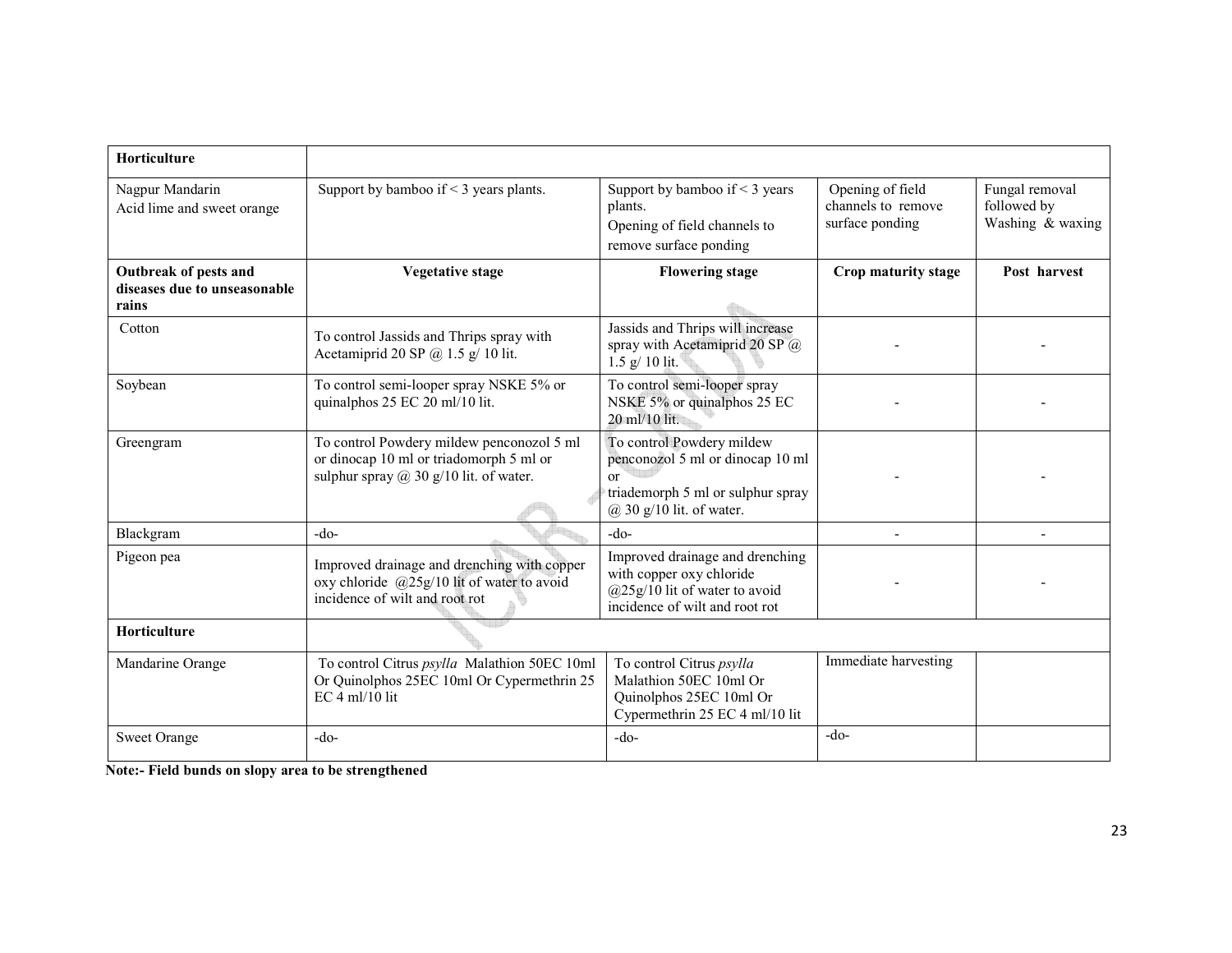# 2.3 Floods: Not Applicable

| Condition                                      | <b>Suggested contingency measure</b>                                  |                              |                           |            |  |  |
|------------------------------------------------|-----------------------------------------------------------------------|------------------------------|---------------------------|------------|--|--|
| Transient water logging/ partial<br>inundation | Seedling / nursery stage                                              | Vegetative stage             | <b>Reproductive stage</b> | At harvest |  |  |
| Continuous submergence                         |                                                                       |                              |                           |            |  |  |
| for more than 2 days                           | <b>NA</b>                                                             |                              |                           |            |  |  |
| Sea water intrusion                            | NA                                                                    |                              |                           |            |  |  |
|                                                | 2.4 Extreme events: Heat wave / Cold wave/Frost/ Hailstorm / Cyclone: |                              |                           |            |  |  |
| Extrama avant                                  |                                                                       | Cugasted contingency measure |                           |            |  |  |

# 2.4 Extreme events: Heat wave / Cold wave/Frost/ Hailstorm /Cyclone:

| <b>Extreme event</b> |                                                                                                                                            | <b>Suggested contingency measure</b>                                                                                                                                                |                                                                                                                              |                                                                                                                                                                                                                           |  |
|----------------------|--------------------------------------------------------------------------------------------------------------------------------------------|-------------------------------------------------------------------------------------------------------------------------------------------------------------------------------------|------------------------------------------------------------------------------------------------------------------------------|---------------------------------------------------------------------------------------------------------------------------------------------------------------------------------------------------------------------------|--|
| type                 | Seedling / nursery stage                                                                                                                   | Vegetative stage                                                                                                                                                                    | <b>Reproductive stage</b>                                                                                                    | At harvest                                                                                                                                                                                                                |  |
| <b>Heat Wave</b>     |                                                                                                                                            |                                                                                                                                                                                     |                                                                                                                              |                                                                                                                                                                                                                           |  |
| <b>Horticulture</b>  | Increase the frequency of irrigation, Use<br>of temporary shed net., Spraying of<br>antitranspirant, Mulching, Pruning of<br>damaged parts | of<br>the<br>frequency<br>Increase<br>of<br>Spraying<br><i>irrigation</i> ,<br>Mulching.<br>antitranspirant.<br>of<br>Pruning<br>damaged<br>parts,<br>Application of Bourdeux paste | frequency of<br>Increase the<br>irrigation,<br>Spraying<br>-of<br>Mulching.,<br>antitranspirant.<br>Pruning of damaged parts | Immediate harvesting of fruits<br>the<br>of<br>frequency<br>Increase<br>Spraying<br>of<br><i>irrigation</i> ,<br>Mulching.<br>antitranspirant<br>$\cdot$<br>Pruning of damaged<br>parts,<br>Application of Bourdeux paste |  |
| Cold wave            |                                                                                                                                            |                                                                                                                                                                                     |                                                                                                                              |                                                                                                                                                                                                                           |  |
| <b>Horticulture</b>  | flood<br>poly<br>tunnel,<br>Covering<br>with<br>irrigation at evening                                                                      | Flood<br>Smogging,<br>irrigation at<br>Basin<br>Mulching,<br>evening,<br>Supplementary dose of fertilizer                                                                           | Smogging,<br>Flood irrigation<br>at evening, Basin Mulching,<br>Foliar application of potash<br>fertilizers                  | Immediate<br>harvesting.<br>Flood<br>irrigation,<br>smogging,<br>Mulching,<br>Foliar<br>Basin<br>application of potash fertilizers                                                                                        |  |
| Frost                |                                                                                                                                            |                                                                                                                                                                                     |                                                                                                                              |                                                                                                                                                                                                                           |  |
| <b>Horticulture</b>  |                                                                                                                                            | NA                                                                                                                                                                                  |                                                                                                                              |                                                                                                                                                                                                                           |  |
| <b>Hailstorm</b>     |                                                                                                                                            |                                                                                                                                                                                     |                                                                                                                              |                                                                                                                                                                                                                           |  |
| <b>Horticulture</b>  | Remove damaged parts, fungicidal spray                                                                                                     | Remove damaged parts,<br>fungicidal spray                                                                                                                                           | Remove damaged parts,<br>fungicidal spray, Spraying of<br>NAA 20 ppm + $1\%$ urea.                                           | Harvesting and grading                                                                                                                                                                                                    |  |
| Cyclone              |                                                                                                                                            | NA                                                                                                                                                                                  |                                                                                                                              |                                                                                                                                                                                                                           |  |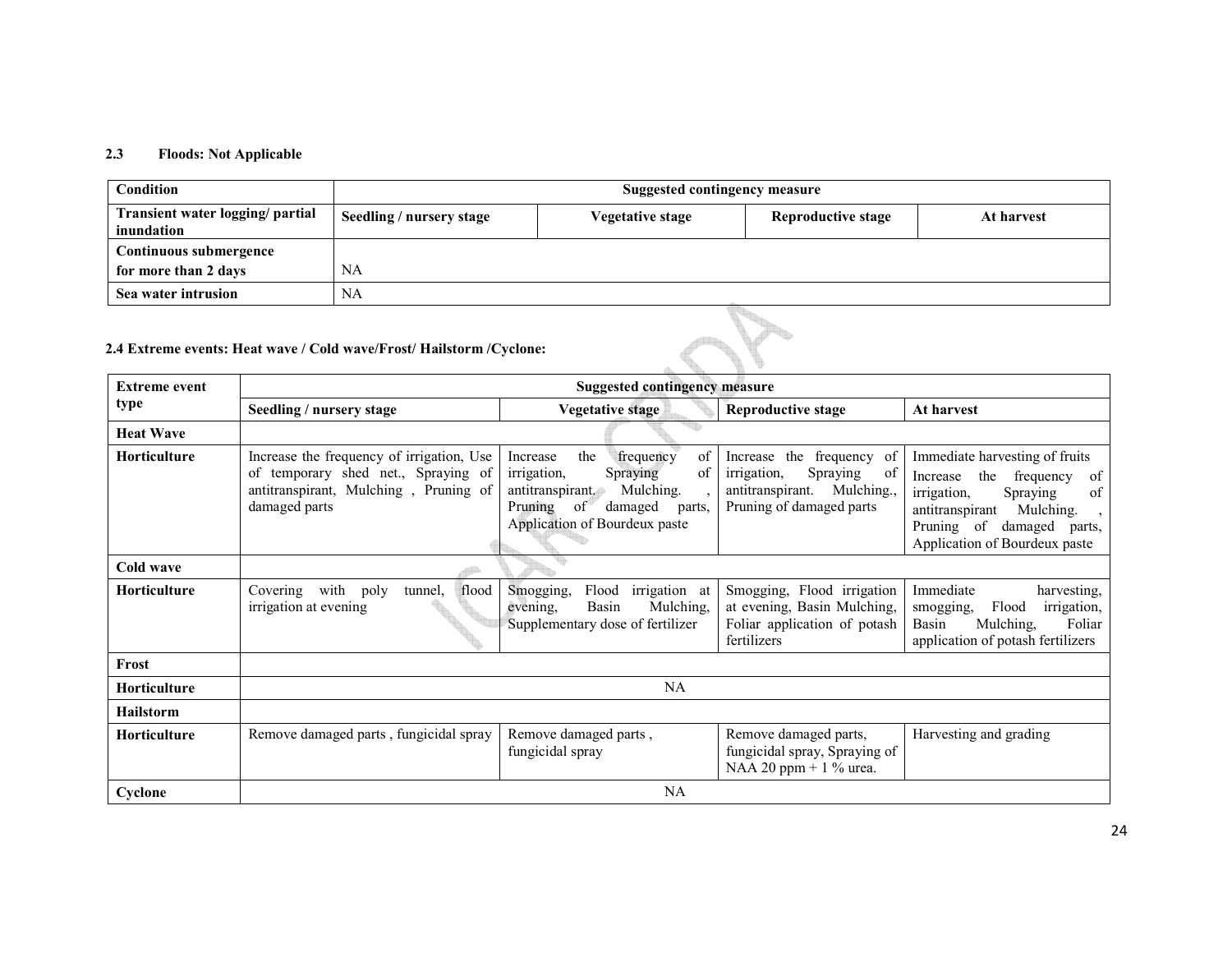# 2.5Contingent strategies for Livestock, Poultry & Fisheries 2.5.1 Livestock

|                                           |                                                                                                                                                                                                                                                                                                                                                                                                                                                                                                                                                                                                                                                                                                                                                                                                                                                                                                                                                                                                                                                                                                   | <b>Suggested contingency measures</b>                                                                                                                                                                                                                                                                                                                                                                                                                                                                                                                                                                                                                                                                                                                                                                                                                                                                                                                                                                                                                                |                                                                                                                                                                                                                                                                                                                                                                                                                                                                                                                    |
|-------------------------------------------|---------------------------------------------------------------------------------------------------------------------------------------------------------------------------------------------------------------------------------------------------------------------------------------------------------------------------------------------------------------------------------------------------------------------------------------------------------------------------------------------------------------------------------------------------------------------------------------------------------------------------------------------------------------------------------------------------------------------------------------------------------------------------------------------------------------------------------------------------------------------------------------------------------------------------------------------------------------------------------------------------------------------------------------------------------------------------------------------------|----------------------------------------------------------------------------------------------------------------------------------------------------------------------------------------------------------------------------------------------------------------------------------------------------------------------------------------------------------------------------------------------------------------------------------------------------------------------------------------------------------------------------------------------------------------------------------------------------------------------------------------------------------------------------------------------------------------------------------------------------------------------------------------------------------------------------------------------------------------------------------------------------------------------------------------------------------------------------------------------------------------------------------------------------------------------|--------------------------------------------------------------------------------------------------------------------------------------------------------------------------------------------------------------------------------------------------------------------------------------------------------------------------------------------------------------------------------------------------------------------------------------------------------------------------------------------------------------------|
|                                           | Before the event <sup>s</sup>                                                                                                                                                                                                                                                                                                                                                                                                                                                                                                                                                                                                                                                                                                                                                                                                                                                                                                                                                                                                                                                                     | During the event                                                                                                                                                                                                                                                                                                                                                                                                                                                                                                                                                                                                                                                                                                                                                                                                                                                                                                                                                                                                                                                     | After the event                                                                                                                                                                                                                                                                                                                                                                                                                                                                                                    |
| <b>Drought</b>                            |                                                                                                                                                                                                                                                                                                                                                                                                                                                                                                                                                                                                                                                                                                                                                                                                                                                                                                                                                                                                                                                                                                   |                                                                                                                                                                                                                                                                                                                                                                                                                                                                                                                                                                                                                                                                                                                                                                                                                                                                                                                                                                                                                                                                      |                                                                                                                                                                                                                                                                                                                                                                                                                                                                                                                    |
| <b>Feed and</b><br>fodder<br>availability | As the district is occasionally prone to drought the following<br>measures to be taken to mitigate the fodder deficiency problem<br>Sowing of cereals (Sorghum/Bajra) and leguminous crops<br>(Lucerne, Berseem, Horse gram, Cowpea) during North-East<br>monsoon under dry land system for fodder production.<br>Collection of soya meal waste for use as feed supplement<br>during drought<br>Preserving the green maize fodder as silage<br>Establishment of fodder bank at village level with available dry<br>fodder (wheat straw, Sorghum/Bajra stover etc.)<br>Development of silvopastoral models with Leucaena, Glyricidia,<br>Prosopis as fodder trees and Marvel, Madras Anjan, Stylo,<br>Desmanthus, etc., as under storey grass<br>Encourage fodder production with Sorghum - stylo-Sorghum<br>on rotation basis and also to cultivate short-term fodder crops<br>like sunhemp<br>Promote Azola cultivation at backyard<br>Formation of village Disaster Management Committee<br>Capacity building and preparedness of the stakeholders and<br>official staff for the drought/floods | Harvest and use biomass of dried up crops (soybean,<br>sorghum, wheat, gram , green gram, black gram, bajra,<br>chick pea etc.) material as fodder<br>Use of unconventional and locally available cheap feed<br>ingredients especially soya meal waste for feeding of<br>livestock during drought<br>Harvest all the top fodder available (Subabul,<br>Glyricidia, Pipol, Prosopis etc) and feed the LS during<br>drought<br>Concentrate ingredients such as grains, brans, chunnies<br>& oilseed cakes, low grade grains etc. unfit for human<br>consumption should be procured from Govt. Godowns<br>for feeding as supplement for high productive animals<br>during drought<br>Promotion of Horse gram as contingent crop and<br>harvesting it at vegetative stage as fodder<br>All the hay should be enriched with 2% Urea molasses<br>solution or 1% common salt solution and fed to LS.<br>Continuous supplementation of minerals to prevent<br>infertility.<br>Encourage mixing available kitchen waste with dry<br>fodder while feeding to the milch animals | Encourage progressive farmers<br>to grow multi cut fodder crops<br>sorghum/bajra/maize(UP<br>of<br>chari, MP chari, HC-136, HD-<br>2, GAINT BAJRA, L-74, K-<br>Ananad/African<br>Tall.<br>677.<br>Kisan composite, Moti, Manjari,<br>B1-7 on their own lands with<br>input subsidy<br>Supply of quality seeds of<br>COFS 29, Stylo and fodder slips<br>of Marvel, Yaswant, Jaywant,<br>Napier,<br>guinea grass well<br>before monsoon<br>Flushing the stock to recoup<br>Replenish the feed and<br>fodder<br>banks |
| <b>Drinking</b>                           | Adopt various water conservation methods at village level to                                                                                                                                                                                                                                                                                                                                                                                                                                                                                                                                                                                                                                                                                                                                                                                                                                                                                                                                                                                                                                      | Adequate supply of drinking water.                                                                                                                                                                                                                                                                                                                                                                                                                                                                                                                                                                                                                                                                                                                                                                                                                                                                                                                                                                                                                                   | Watershed<br>management                                                                                                                                                                                                                                                                                                                                                                                                                                                                                            |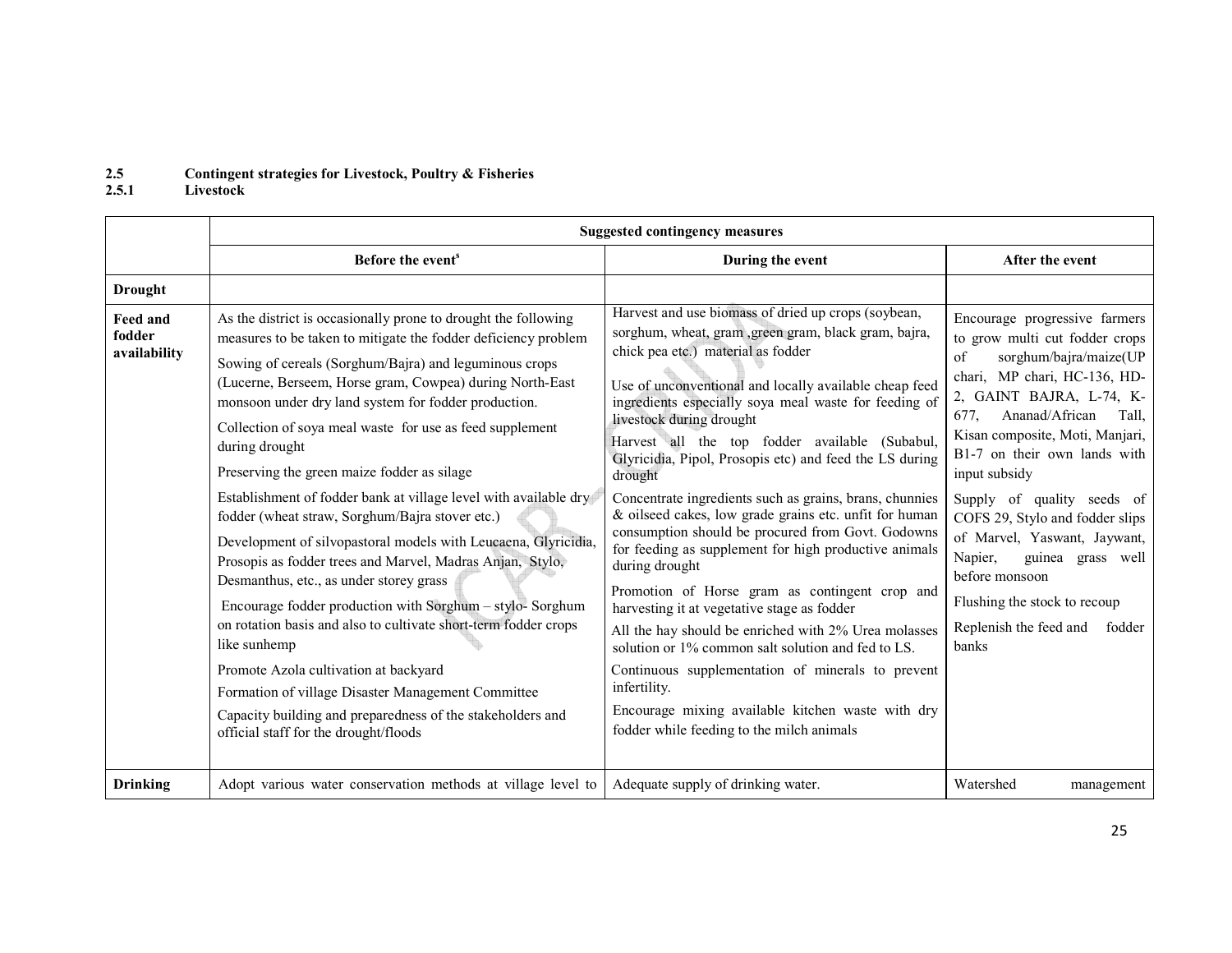| water                                      | improve the ground water level for adequate water supply.<br>Identification of water resources<br>Desilting of ponds<br>Rain water harvesting and create water bodies/watering points<br>(when water is scarce use only as drinking water for animals)<br>Construction of drinking water tanks in herding places/village<br>junctions/relief camp locations                                                                                                                                                              | wallowing<br>of<br>animals<br>Restrict<br>in<br>water<br>bodies/resources<br>Add alum in stagnated water bodies                                                                                                                                                                                                                                                                                                                                                                                                                | practices shall be promoted to<br>conserve the rainwater. Bleach<br>$(0.1\%)$ drinking water / water<br>sources<br>Provide clean drinking water                                                                                                                                                                              |
|--------------------------------------------|--------------------------------------------------------------------------------------------------------------------------------------------------------------------------------------------------------------------------------------------------------------------------------------------------------------------------------------------------------------------------------------------------------------------------------------------------------------------------------------------------------------------------|--------------------------------------------------------------------------------------------------------------------------------------------------------------------------------------------------------------------------------------------------------------------------------------------------------------------------------------------------------------------------------------------------------------------------------------------------------------------------------------------------------------------------------|------------------------------------------------------------------------------------------------------------------------------------------------------------------------------------------------------------------------------------------------------------------------------------------------------------------------------|
|                                            | Community drinking water trough can be arranged in shandies<br>/community grazing areas                                                                                                                                                                                                                                                                                                                                                                                                                                  |                                                                                                                                                                                                                                                                                                                                                                                                                                                                                                                                |                                                                                                                                                                                                                                                                                                                              |
| <b>Health and</b><br>disease<br>management | Procure and stock emergency medicines and<br>vaccines for<br>important endemic diseases of the area<br>All the stock must be immunized for endemic diseases of the<br>area<br>Surveillance and disease monitoring network to be established<br>at Joint Director (Animal Husbandry) office in the district<br>Adequate refreshment training on draught management to be<br>given to VAS, Jr.VAS, LI with regard to health & management<br>measures<br>Procure and stock multivitamins & area specific mineral<br>mixture | Carryout deworming to all animals entering into relief<br>camps<br>Identification and quarantine of sick animals<br>Constitution of Rapid Action Veterinary Force<br>Performing ring vaccination (8 km radius) in case of<br>any outbreak<br>Restricting movement of livestock in case of any<br>epidemic<br>Tick control measures be undertaken to prevent tick<br>borne diseases in animals<br>Rescue of sick and injured animals and their treatment<br>Organize with community, daily lifting of dung from<br>relief camps | Keep close surveillance on<br>disease outbreak.<br>Undertake the vaccination<br>depending on need<br>Keep the animal houses clean<br>and spray disinfectants Farmers<br>should be advised to breed their<br>milch animals during July-<br>September so that the peak milk<br>production does not coincide<br>with mid summer |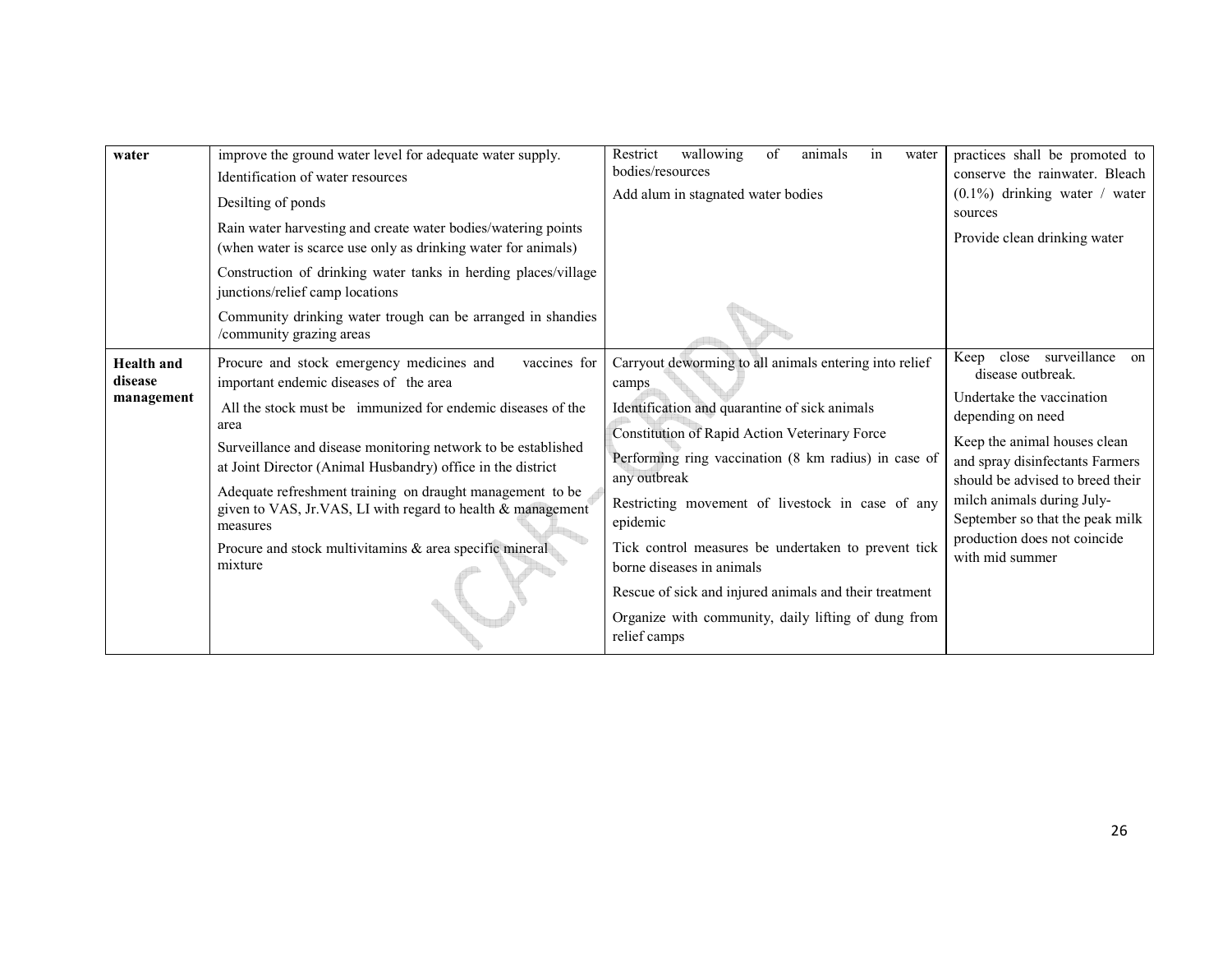| <b>Floods</b>       | <b>NA</b>                                                                                                                                                                                                                                                                          |                                                                                                                                                                                                                                                                                                                                                                                                                                                                                                 |                                                                                                           |
|---------------------|------------------------------------------------------------------------------------------------------------------------------------------------------------------------------------------------------------------------------------------------------------------------------------|-------------------------------------------------------------------------------------------------------------------------------------------------------------------------------------------------------------------------------------------------------------------------------------------------------------------------------------------------------------------------------------------------------------------------------------------------------------------------------------------------|-----------------------------------------------------------------------------------------------------------|
| Cyclone             | NA.                                                                                                                                                                                                                                                                                |                                                                                                                                                                                                                                                                                                                                                                                                                                                                                                 |                                                                                                           |
| Heat & Cold<br>wave | Arrangement for protection from heat wave<br>Plantation around the shed<br>i)<br>ii)<br>$H2O$ sprinklers / foggers in the shed<br>iii) Application of white reflector paint on the roof<br>iv) Thatched sheds should be provided as a shelter to<br>animal to minimize heat stress | Allow the animals early in the morning or late in the<br>evening for grazing during heat waves<br>Feed green fodder/silage / concentrates during day<br>time and roughages / hay during night time in case of<br>heat waves<br>Put on the foggers / sprinkerlers during heat weaves<br>In severe cases, vitamin 'C' and electrolytes should be<br>added in $H_2O$ during heat waves.<br>Apply / sprinkle lime powder in the animal shed during<br>cold waves to neutralize ammonia accumulation | Feed the animals as per routine<br>schedule<br>Allow the animals for grazing<br>(normal timings)          |
| Insurance           | Encouraging insurance of livestock                                                                                                                                                                                                                                                 | Listing out the details of the dead animals                                                                                                                                                                                                                                                                                                                                                                                                                                                     | Submission for insurance claim<br>and availing insurance benefit<br>Purchase of new productive<br>animals |

Vaccination schedule in small ruminants (Sheep & Goat)

| <i>vaccination schedule in sinan i unimants (Sheep &amp; Goat)</i> |                                      |
|--------------------------------------------------------------------|--------------------------------------|
| Disease                                                            | Season                               |
| Foot and mouth disease (FMD)                                       | Preferably in winter / autumn        |
| <b>PPR</b>                                                         | All seasons, preferably in June-July |
| Black quarter (BQ)                                                 | May / June                           |
| Enterotoxaemia (ET)                                                | May                                  |
| Haemorrhagic septicaemia (HS)                                      | March / June                         |
| Sheep pox (SP)                                                     | December / march                     |

t.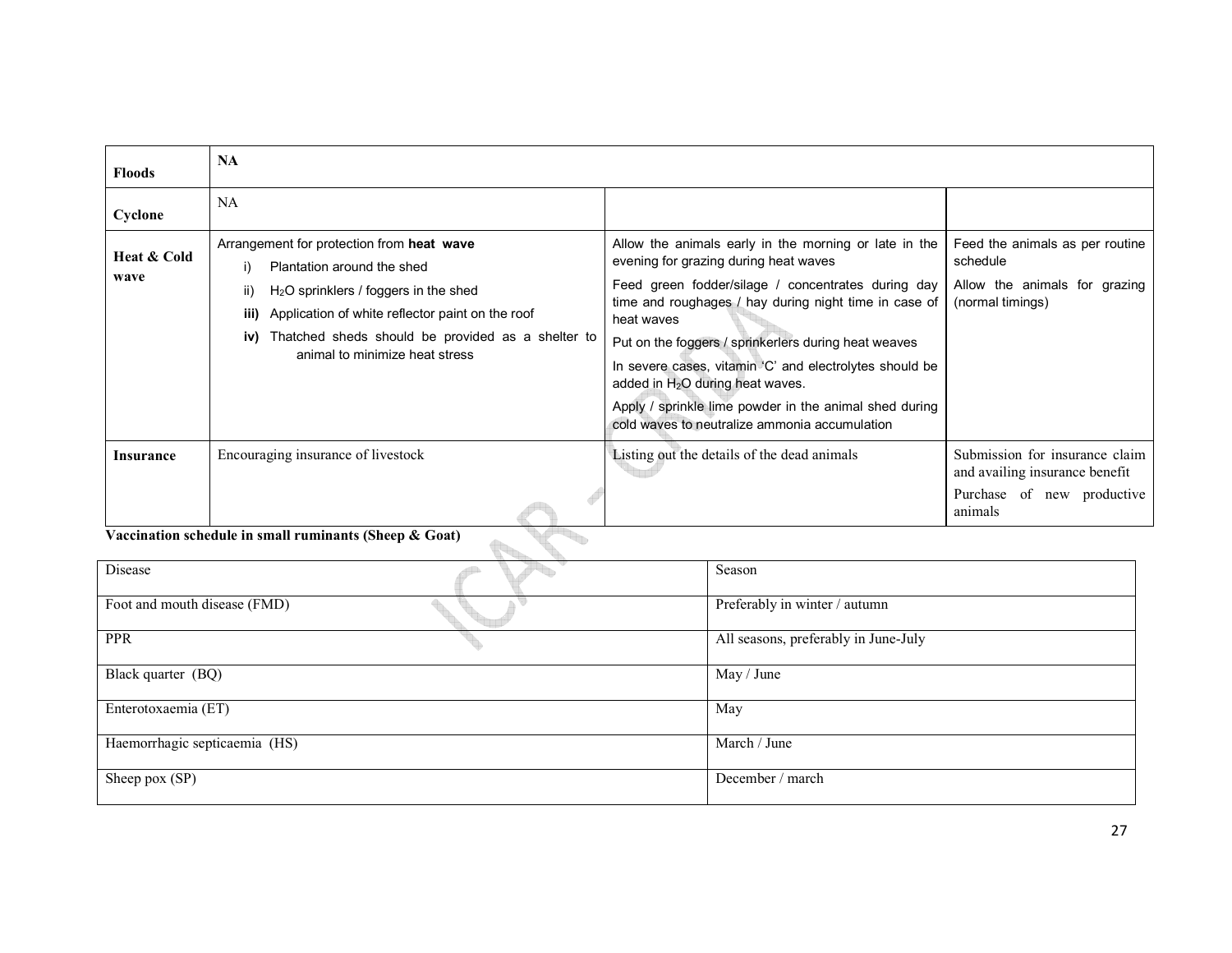# Vaccination programme for cattle and buffalo:

| <b>Disease</b>   | Age and season at vaccination     |
|------------------|-----------------------------------|
| Anthrax          | In endemic areas only, Feb to May |
| <b>HS</b>        | <b>May to June</b>                |
| <b>BQ</b>        | <b>May to June</b>                |
| <b>FMD</b>       | <b>November to December</b>       |
|                  |                                   |
| 2.5.2<br>Poultry |                                   |

# 2.5.2 Poultry

| <b>Drought</b>                | Suggested contingency measures                                                                             |                                                                                                                                                            |                                          |
|-------------------------------|------------------------------------------------------------------------------------------------------------|------------------------------------------------------------------------------------------------------------------------------------------------------------|------------------------------------------|
|                               | Before the event <sup>a</sup>                                                                              | During the event                                                                                                                                           | After the event                          |
| Shortage of feed ingredients  | Storing of house hold grain like<br>maize, broken rice etc, in to use<br>as feed in case of severe drought | Supplementation only for productive birds<br>with house hold grain<br>Supplementation of shell grit (calcium) for<br>laying birds<br>Culling of weak birds | Supplementation to all survived birds    |
| Drinking water                |                                                                                                            | Use water sanitizers or offer cool hygienic<br>drinking water                                                                                              |                                          |
| Health and disease management | Culling of sick birds.                                                                                     | Mixing of Vit. A, D, E, K and B-complex<br>including vit C in drinking water (5ml in one)                                                                  | Hygienic and sanitation of poultry house |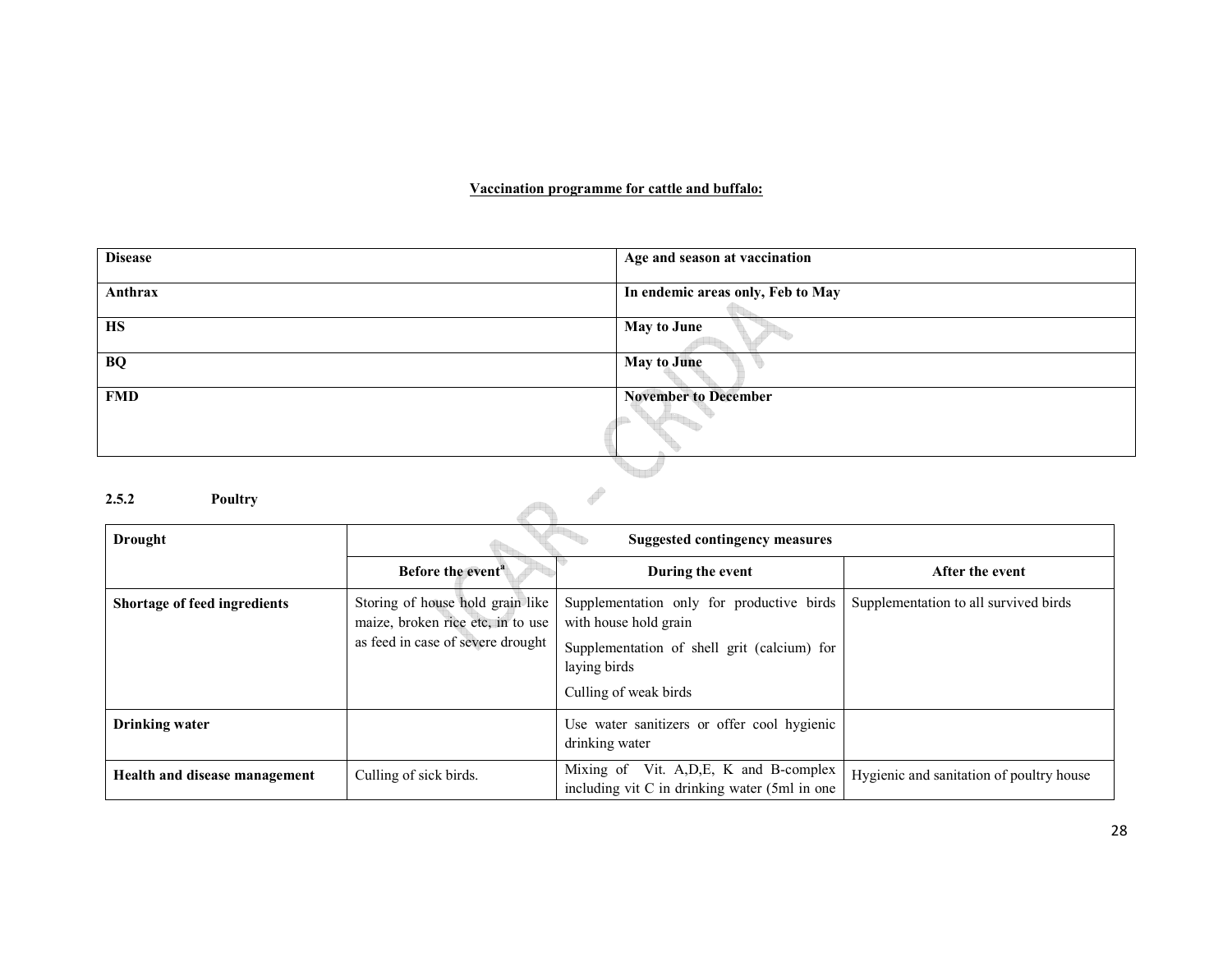|                                                      | Deworming<br>vaccination<br>and<br>against RD and IBD      | litre water)                                                                                                                                                                           | Disposal of dead birds by<br>burning<br>burying with lime powder in pit |  |
|------------------------------------------------------|------------------------------------------------------------|----------------------------------------------------------------------------------------------------------------------------------------------------------------------------------------|-------------------------------------------------------------------------|--|
| <b>Floods</b>                                        | NA                                                         |                                                                                                                                                                                        |                                                                         |  |
| Cyclone                                              | NA                                                         |                                                                                                                                                                                        |                                                                         |  |
| <b>Heat wave</b>                                     |                                                            |                                                                                                                                                                                        |                                                                         |  |
| Shelter/environment management                       | Provision of proper shelter with<br>good ventilation       | foggers/water<br>In<br>severe<br>cases.<br>of hanged gunny bags<br>sprinklers/wetting<br>should be arranged<br>Don't allow for scavenging during mid day                               | Routine practices are followed                                          |  |
| Health and disease management                        | Deworming<br>and<br>vaccination<br>against RD and fowl pox | Supplementation of house hold grain<br>Provide cool and clean drinking water with<br>electrolytes and vit. C<br>In hot summer, add anti-stress probiotics in<br>drinking water or feed | Routine practices are followed                                          |  |
| <b>Cold wave</b>                                     | <b>NA</b>                                                  |                                                                                                                                                                                        |                                                                         |  |
| <sup>a</sup> based on forewarning wherever available |                                                            |                                                                                                                                                                                        |                                                                         |  |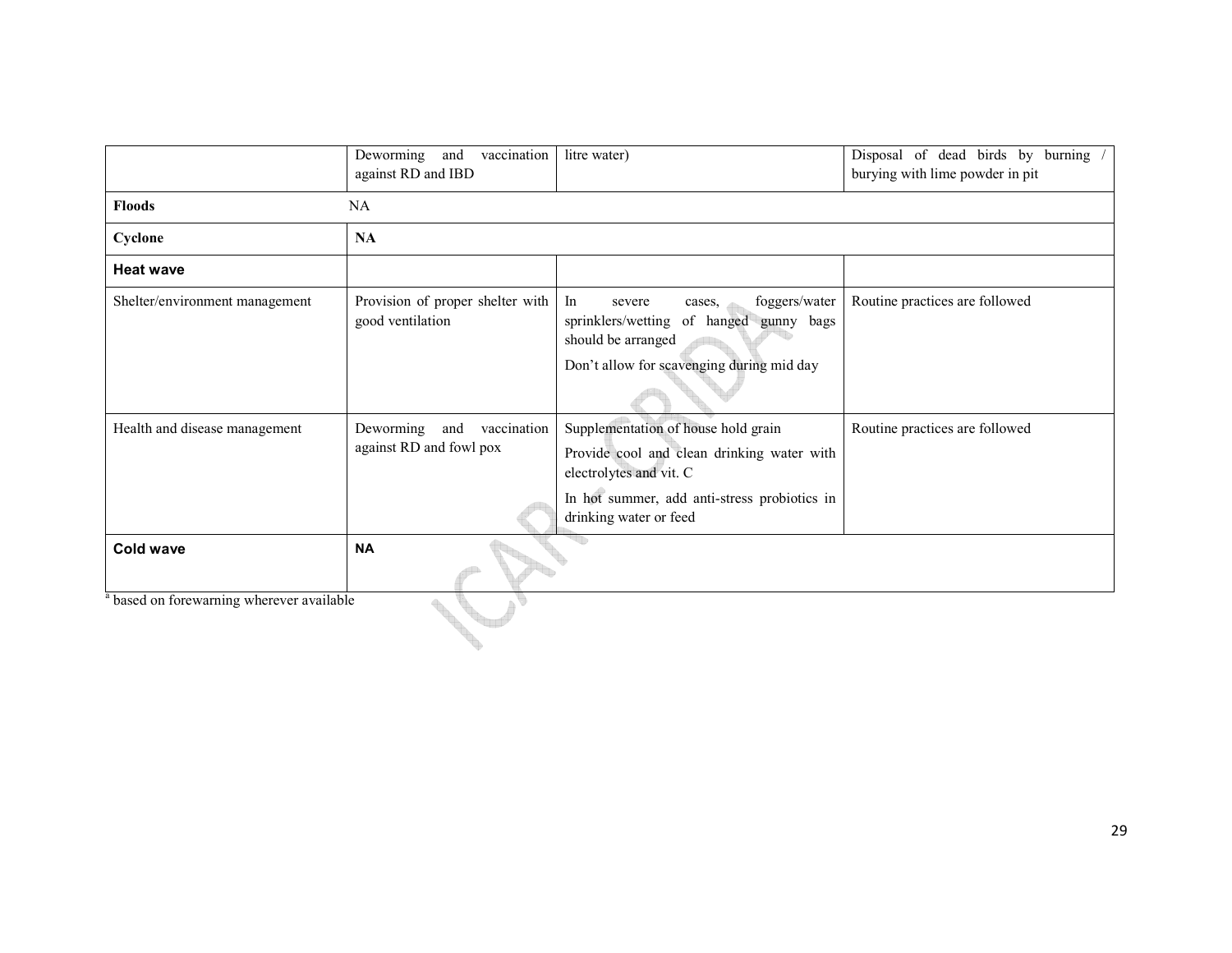# 2.5.3 Fisheries/ Aquaculture

|                                                                   | <b>Suggested contingency measures</b>                                                                                                                                                                                                                                                                                                                                                                                                                                                                                                                                                                                                                                   |                                                                                                                                                                                                                                                                                                                                                                                |                                                                                                                                                                                                                                                                                                                                                                                                                                                                                                                        |  |
|-------------------------------------------------------------------|-------------------------------------------------------------------------------------------------------------------------------------------------------------------------------------------------------------------------------------------------------------------------------------------------------------------------------------------------------------------------------------------------------------------------------------------------------------------------------------------------------------------------------------------------------------------------------------------------------------------------------------------------------------------------|--------------------------------------------------------------------------------------------------------------------------------------------------------------------------------------------------------------------------------------------------------------------------------------------------------------------------------------------------------------------------------|------------------------------------------------------------------------------------------------------------------------------------------------------------------------------------------------------------------------------------------------------------------------------------------------------------------------------------------------------------------------------------------------------------------------------------------------------------------------------------------------------------------------|--|
|                                                                   | <b>Before the event</b>                                                                                                                                                                                                                                                                                                                                                                                                                                                                                                                                                                                                                                                 | During the event                                                                                                                                                                                                                                                                                                                                                               | After the event                                                                                                                                                                                                                                                                                                                                                                                                                                                                                                        |  |
| 1) Drought                                                        |                                                                                                                                                                                                                                                                                                                                                                                                                                                                                                                                                                                                                                                                         |                                                                                                                                                                                                                                                                                                                                                                                |                                                                                                                                                                                                                                                                                                                                                                                                                                                                                                                        |  |
| A. Capture                                                        |                                                                                                                                                                                                                                                                                                                                                                                                                                                                                                                                                                                                                                                                         |                                                                                                                                                                                                                                                                                                                                                                                |                                                                                                                                                                                                                                                                                                                                                                                                                                                                                                                        |  |
| Marine                                                            | N.A                                                                                                                                                                                                                                                                                                                                                                                                                                                                                                                                                                                                                                                                     | N.A                                                                                                                                                                                                                                                                                                                                                                            | N.A                                                                                                                                                                                                                                                                                                                                                                                                                                                                                                                    |  |
| Inland                                                            |                                                                                                                                                                                                                                                                                                                                                                                                                                                                                                                                                                                                                                                                         |                                                                                                                                                                                                                                                                                                                                                                                |                                                                                                                                                                                                                                                                                                                                                                                                                                                                                                                        |  |
| (i) Shallow water<br>depth due to<br>insufficient<br>rains/inflow | 1. Proper planning of water storage<br>2. Conservation & development of water<br>resources by construction of reservoirs &<br>dams.<br>3. Avoid seepage losses by lining the canals.<br>4. Adopt rain water harvest techniques.<br>5. Farmer's organizations, water users $\&$<br>private sectors should be involved in<br>construction, operation & maintenance of<br>irrigation system.<br>6. To make people aware about conservation of<br>water.<br>7. Critical analysis of long range a Forecast<br>data.<br>8. Storage of water.<br>9. A forestation program.<br>10. Conservation of rivers/reservoir/ponds.<br>11. Re-excavation of local canals and reservoirs. | 1. Maintenance of dams & reservoirs to<br>avoid leakage & to control theft of water.<br>Proper use of water resources on priority<br>2.<br>base.<br>Add water in shallow water pond.<br>3.<br>Use stored water.<br>4.<br>5.<br>Use surface water flow.<br>Divert water from unutilized areas.<br>6.<br>Utilize canal water.<br>7.<br>8. Aeration of water in ponds/reservoirs. | 1. Regular desiltation of reservoirs &<br>dams.<br>2. Govt. should make laws on water<br>conservation.<br>3. To develop demand oriented system.<br>4. Govt. should make laws to stop<br>deforestation.<br>5. Need based monitoring through<br>research plan.<br>6. Intensive forestation program.<br>7. Augmentation of surface water flow.<br>8. Strengthening of water reservoirs.<br>9. Rain water harvesting.<br>10. Compensation claims.<br>11. Prepare vulnerability map and place it<br>to management committee |  |
| (ii) Changes in water<br>quality                                  | Storage of water disinfectant such as<br>chlorine, alum etc. at district level.<br>2. Prohibit dumping of solid, liquid and waste<br>in water sources.<br>3. Preparedness with stocks of chemicals,                                                                                                                                                                                                                                                                                                                                                                                                                                                                     | Provision of water filtration system for<br>the ponds to overcome the water<br>contamination.<br>Use disinfectants and therapeutic drugs.<br>3.<br>Adoption of bio-remedial measures                                                                                                                                                                                           | Removal of runoff from land by<br>proper means before decomposition.<br>2. Supply of water filtration system<br>even after the event $&$ creating<br>awareness in farmers.                                                                                                                                                                                                                                                                                                                                             |  |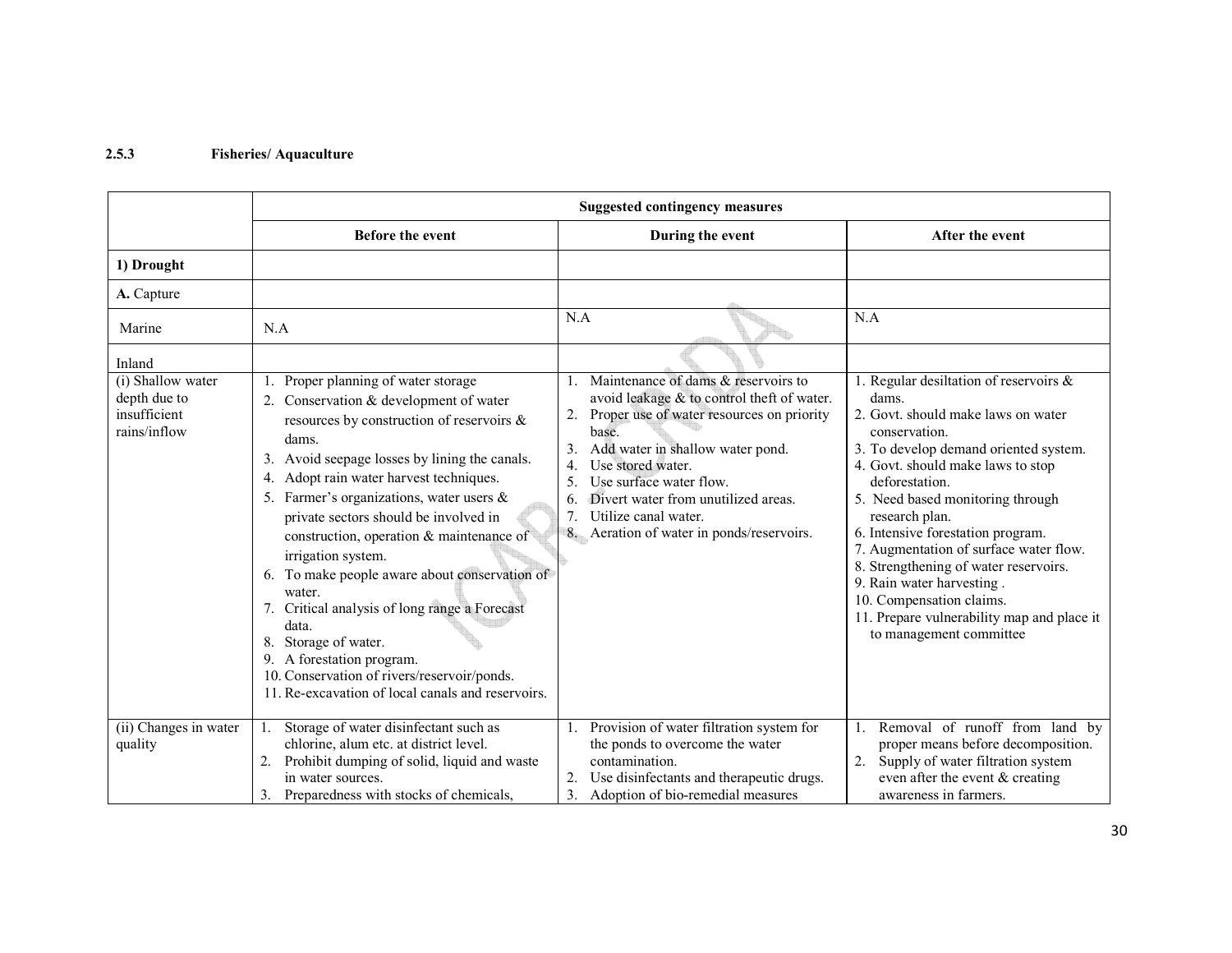|                                                                                               | disinfectants and therapeutic drugs.                                                                                                                                                                                                                                                                                                                                                                                                                                                                                                                                          |                                                                                                                                                                                                                                                                                                                                                                                                                                                                             | Need based research data should be<br>3 <sub>1</sub><br>generated on water quality.<br>4.<br>Dumping of solid, liquid and waste<br>in water bodies should be stopped<br>through enactment of legislation.                                                                                                                                                                                                                                                                                            |
|-----------------------------------------------------------------------------------------------|-------------------------------------------------------------------------------------------------------------------------------------------------------------------------------------------------------------------------------------------------------------------------------------------------------------------------------------------------------------------------------------------------------------------------------------------------------------------------------------------------------------------------------------------------------------------------------|-----------------------------------------------------------------------------------------------------------------------------------------------------------------------------------------------------------------------------------------------------------------------------------------------------------------------------------------------------------------------------------------------------------------------------------------------------------------------------|------------------------------------------------------------------------------------------------------------------------------------------------------------------------------------------------------------------------------------------------------------------------------------------------------------------------------------------------------------------------------------------------------------------------------------------------------------------------------------------------------|
| <b>B.</b> Aquaculture<br>(i) Shallow water in<br>ponds due to<br>insufficient<br>rains/inflow | 1. Available resources will be identified and<br>need to be kept ready for each district on the<br>basis of forecasting of insufficient rain.<br>2. To avoid loss due to seepage, infiltration $\&$<br>leakage by using bentonite, ash, polythene<br>liners etc.<br>3. Maintain the level of water by pumping<br>water into pond.<br>Critical analysis of long range Forecast data.<br>4.<br>5.<br>Storage of water.<br>6.<br>A forestation program.<br>7.<br>Conservation of rivers/reservoir/ponds.<br>8.<br>Re-excavation of local canals and<br>reservoirs.               | Water resources of the areas will be<br>exploited with planning of proper<br>transport facilities in affected areas.<br>Maintain the level of water to the required<br>depth.<br>Add stored water in shallow water depth.<br>3.<br>Harvesting of fishes as early as possible<br>4.<br>to avoid mortality.<br>Use stored water.<br>5.<br>Use surface water flow.<br>6.<br>7.<br>Divert water from unutilized areas.<br>8.<br>Utilize canal water.<br>9.<br>Aeration of ponds | 1. Available resources need to be listed<br>with adequate transport arrangement.<br>2. Desiltation of pond bottom.<br>3. Maintenance of tanks $&$ ponds<br>4.<br>Need based monitoring through<br>research plan.<br>5.<br>Intensive a forestation program.<br>6. Augmentation of surface water flow.<br>Construction of water reservoirs.<br>7.<br>8.<br>Adoption of rain harvesting methods.<br>Compensation claims.<br>9.<br>10. Prepare vulnerability map and place<br>it to management committee |
| (ii) Impact of salt<br>load build up in<br>ponds / change in<br>water quality                 | Minimize evaporation losses.<br>Dilution of water if salt load is high.<br>2.<br>$\mathbf{3}$ .<br>Available resources will be identified &<br>need to be kept ready for each district on the<br>basis of forecasting of insufficient rain to<br>reduce the salinity by trapping available<br>water resources.<br>On the basis of forecasting advising fish<br>4.<br>farmers for harvesting of marketable fish.<br>Prohibit dumping of solid, liquid and waste<br>5.<br>in water sources.<br>6. Preparedness with stocks of chemicals,<br>disinfectants and therapeutic drugs | Dilution of water or exchange water to<br>avoid salt builds up.<br>Harvesting the marketable fish to reduce<br>2.<br>the density.<br>Use disinfectants and therapeutic drugs.<br>3.<br>Adoption of bio-remedial measures                                                                                                                                                                                                                                                    | Trapping the water resources from<br>other places for dilution to reduce salt<br>load.<br>2. Need based research data should be<br>generated on water quality.<br>3. Dumping of solid, liquid and waste<br>should be stopped through enactment<br>of legislation.                                                                                                                                                                                                                                    |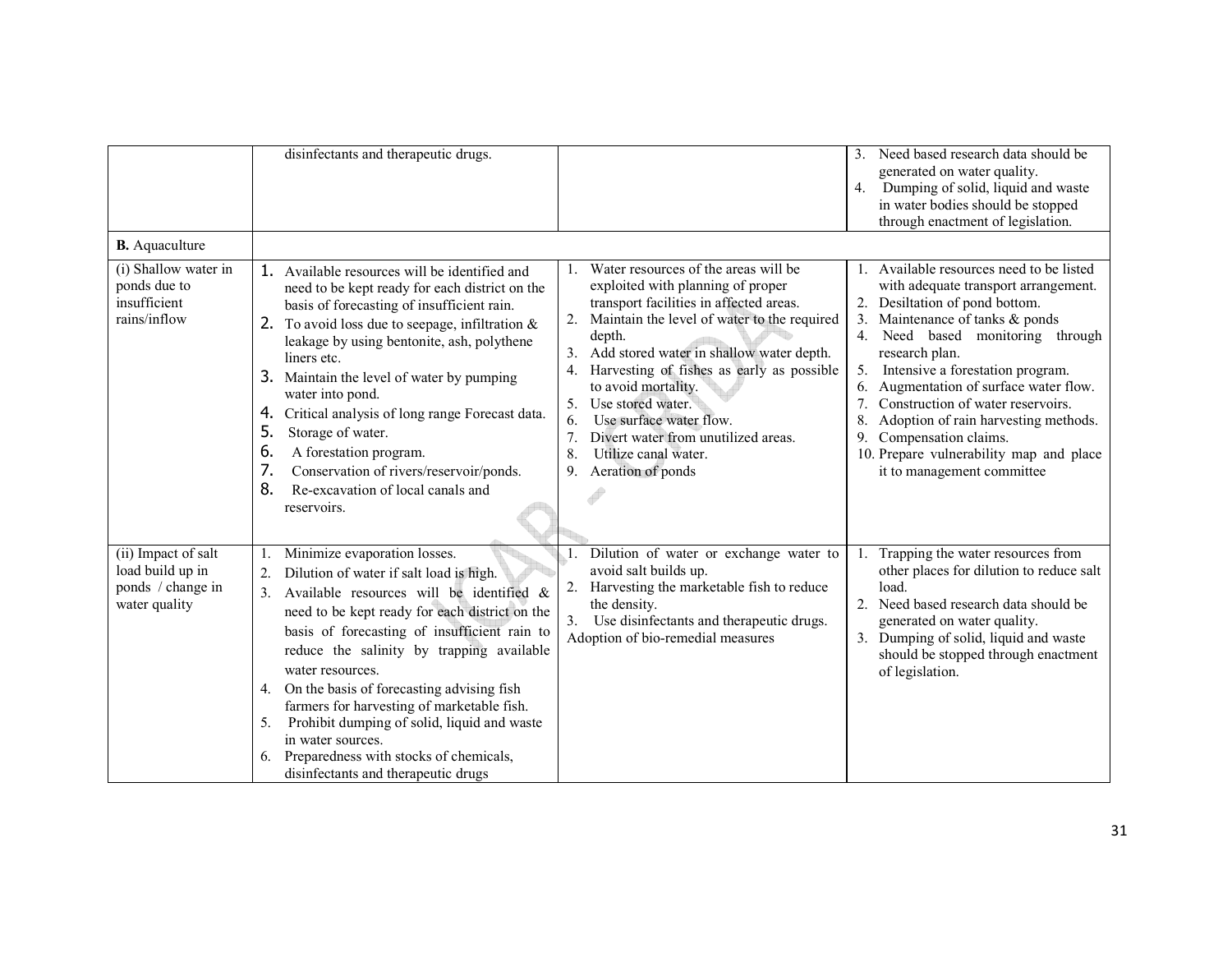| 2) Floods                                                                                                 |                                                                                                                                                                                                                                                                                                                                                                                                                                                                                                                                                                                                                                                                                                                                |                                                                                                                                                                                                                                                                                                                                                                                                                                                                                                                                                                                                                           |                                                                                                                                                                                                                                                                                                                                                                                                                                                                                                                                                                                                                                                                                                  |
|-----------------------------------------------------------------------------------------------------------|--------------------------------------------------------------------------------------------------------------------------------------------------------------------------------------------------------------------------------------------------------------------------------------------------------------------------------------------------------------------------------------------------------------------------------------------------------------------------------------------------------------------------------------------------------------------------------------------------------------------------------------------------------------------------------------------------------------------------------|---------------------------------------------------------------------------------------------------------------------------------------------------------------------------------------------------------------------------------------------------------------------------------------------------------------------------------------------------------------------------------------------------------------------------------------------------------------------------------------------------------------------------------------------------------------------------------------------------------------------------|--------------------------------------------------------------------------------------------------------------------------------------------------------------------------------------------------------------------------------------------------------------------------------------------------------------------------------------------------------------------------------------------------------------------------------------------------------------------------------------------------------------------------------------------------------------------------------------------------------------------------------------------------------------------------------------------------|
| A. Capture                                                                                                |                                                                                                                                                                                                                                                                                                                                                                                                                                                                                                                                                                                                                                                                                                                                |                                                                                                                                                                                                                                                                                                                                                                                                                                                                                                                                                                                                                           |                                                                                                                                                                                                                                                                                                                                                                                                                                                                                                                                                                                                                                                                                                  |
| Marine                                                                                                    | <b>NA</b>                                                                                                                                                                                                                                                                                                                                                                                                                                                                                                                                                                                                                                                                                                                      |                                                                                                                                                                                                                                                                                                                                                                                                                                                                                                                                                                                                                           |                                                                                                                                                                                                                                                                                                                                                                                                                                                                                                                                                                                                                                                                                                  |
| Inland                                                                                                    |                                                                                                                                                                                                                                                                                                                                                                                                                                                                                                                                                                                                                                                                                                                                |                                                                                                                                                                                                                                                                                                                                                                                                                                                                                                                                                                                                                           |                                                                                                                                                                                                                                                                                                                                                                                                                                                                                                                                                                                                                                                                                                  |
| (i) Average<br>compensation paid<br>due to loss of human<br>life<br>$(ii)$ No. of boats /<br>nets/damaged | 1. Fishermen will be given forewarning<br>regarding heavy rains and advised not to go<br>for fishing in rivers/reservoirs.<br>2. Areas need to be identified in each district<br>prone for flood.<br>3. Maintenance of water drainages in proper<br>way to avoid blockage.<br>4. Proper forecasting information should be<br>available.<br>Be prepared to evacuate at a short notice.<br>5.<br>Preparation of flood control action plan.<br>6.<br>Warning dissemination and precautionary<br>7.<br>response.<br>8. Formation of flood management committee.<br>Enhancement in coping capabilities of<br>9.<br>common people.<br>10. Insurance for the life of people/fishermen.<br>1. The prior information on safe keeping of | 1. Fishermen will be advised on use of Life<br>saving jackets and life boats. The life<br>saving appliances/machinery shall be kept<br>ready for rescue operation.<br>Sufficient stock of food, medicine etc.<br>2.<br>should be available.<br>3. Govt. should take necessary action $\&$<br>provide trained people for rescue<br>operation during flood.<br>Human evacuation from the area.<br>4 <sub>1</sub><br>Coordination of assistance.<br>5.<br>Damage and need assessment.<br>6.<br>Immediate management of relief supplies.<br>7.<br>Immediate help delivery.<br>8.<br>Fishermen will be advised to stop fishing | 1. The victim's family shall be provided<br>with compensation up to Rs. 1,<br>00,000/- for the deaths occurring<br>during the fishing.<br>2. Rehabilitation of people.<br>3. Identify the causes of flood affected<br>area & take necessary preventive<br>measures.<br>4. Arrangement for rescue and casualty<br>care.<br>5. Arrangement for burial control room.<br>6. Restoration of essential services,<br>security and protection of property.<br>7. Support to rehabilitation, logistics,<br>training and awareness build up $\&$<br>testing and updating the plan.<br>8. Insurance and compensation claim.<br>The affected fishermen will provided<br>with compensation up to Rs. 50,000/- |
|                                                                                                           | boats and nets will be provided to the<br>fishermen.<br>2. If prior information is given bring boats $\&$<br>nets towards the safer side.<br>3. Annual repair of boats/nets and gears.<br>4. Insurance of boats/nets/gears.                                                                                                                                                                                                                                                                                                                                                                                                                                                                                                    | during the floods and heavy rainfall.<br>2. Continuous monitoring on water level is<br>required.<br>3.<br>Coordination of assistance<br>4.<br>Immediate management of relief<br>supplies.<br>5.<br>Govt. support and compensation.                                                                                                                                                                                                                                                                                                                                                                                        | for damaged boats or nets.<br>2. Education and training for the repair<br>of boats/nets and gears.<br>3. Loss assessment & insurance claim.                                                                                                                                                                                                                                                                                                                                                                                                                                                                                                                                                      |
| (iii) No.of houses                                                                                        | 1. Forewarning regarding heavy rainfall,                                                                                                                                                                                                                                                                                                                                                                                                                                                                                                                                                                                                                                                                                       | Temporary shelter to the affected<br>1.                                                                                                                                                                                                                                                                                                                                                                                                                                                                                                                                                                                   | 1. The housing facilities on higher                                                                                                                                                                                                                                                                                                                                                                                                                                                                                                                                                                                                                                                              |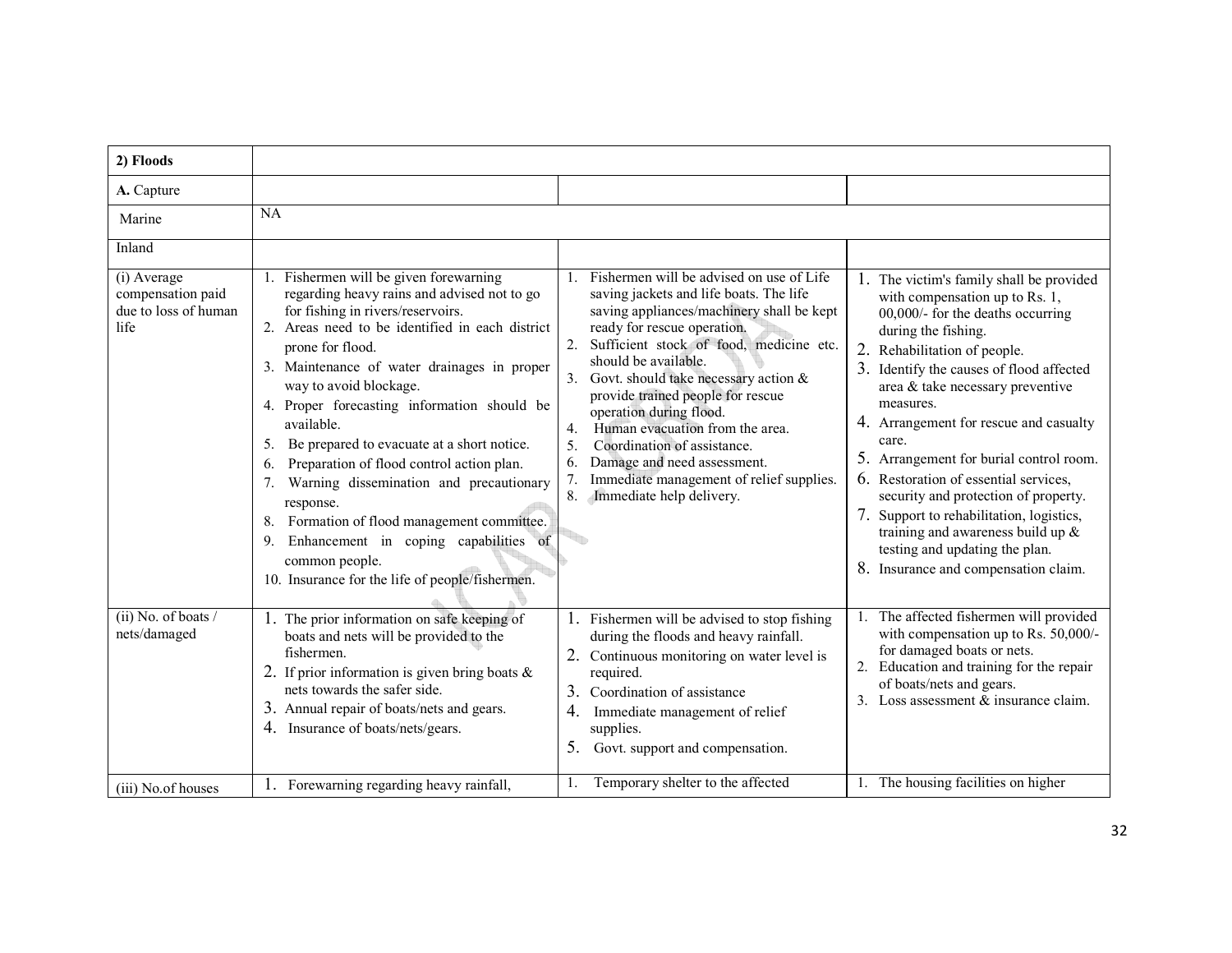| damaged                         | sudden downpour and floods will be spread<br>in the fishermen villages on the banks of<br>rivers.<br>2. Shift the people to safer places.<br>3. Proper maintenance of <i>Kaccha</i> houses.<br>4. Education and training for the repair of $\frac{1}{5}$ .<br>houses<br>5. Store raw material for emergency repair of<br>houses. | families will be provided.<br>2. Arrangement of temporary shelters for<br>homeless people.<br>Damaged house enumeration and need<br>3.<br>assessment.<br>Coordination of assistance.<br>4.<br>Immediate management of relief<br>supplies.                                                                                                                                                                                                              | elevation shall be provided to<br>affected families by the Government<br>agencies.<br>2. Provide compensation from Govt. to<br>build/repair houses.<br>3. Loss assessment & insurance claim.<br>4. Govt. assistance claim.                                                                                                                                                                                                                                                                                                                             |
|---------------------------------|----------------------------------------------------------------------------------------------------------------------------------------------------------------------------------------------------------------------------------------------------------------------------------------------------------------------------------|--------------------------------------------------------------------------------------------------------------------------------------------------------------------------------------------------------------------------------------------------------------------------------------------------------------------------------------------------------------------------------------------------------------------------------------------------------|--------------------------------------------------------------------------------------------------------------------------------------------------------------------------------------------------------------------------------------------------------------------------------------------------------------------------------------------------------------------------------------------------------------------------------------------------------------------------------------------------------------------------------------------------------|
|                                 | House insurance                                                                                                                                                                                                                                                                                                                  |                                                                                                                                                                                                                                                                                                                                                                                                                                                        |                                                                                                                                                                                                                                                                                                                                                                                                                                                                                                                                                        |
| (iv) Loss of stock              | 1. Harvesting the existing fish stock<br>2. Keep boats, nets/gears ready for emergency<br>use.<br>3. Store fuels, food/other item<br>4. Develop flood control management plans.<br>5. Stock material insurance.                                                                                                                  | 1. Search/locate the tock/input.<br>2. Mobilize local people for protection.<br>3. Hire stock/inputs from distant<br>areas/company/ farmers who are not<br>affected by flood                                                                                                                                                                                                                                                                           | Provided subsidy on seeds by<br>1.<br>Govt.<br>2.<br>Implementation of Insurance policy.<br>Locate backup stocks and verify its<br>3 <sub>1</sub><br>usability time.<br>Follow flood control management<br>4.<br>plan.<br>Notify utilities of the critical demand<br>5 <sub>1</sub><br>about loss of stock and inputs.<br>Loss assessment $&$ insurance claim.<br>6.                                                                                                                                                                                   |
| (v) Changes in water<br>quality | 1. Storage of water disinfectant such as chlorine,<br>alum etc. at district level.<br>2. Provision to stop/close the effluent/sewerage<br>discharge point in water odies<br>3. Store chemicals, disinfectants and therapeutic<br>drugs.<br>4. Develop flood control management plan.                                             | 1. Provision of water filtration system for the<br>ponds to overcome the water<br>contamination-<br>2. Do not use contaminated water<br>3. Proper preparation and management<br>through emergency aeration.<br>4. Use appropriate amount of disinfectants,<br>chemicals and therapeutic drugs.<br>5. Immediate support of Govt./industrial<br>organizations for maintaining the purity<br>and quality of water bodies.<br>6. Need based bioremediation | 1. Removal of runoff from land by proper<br>means before decomposition.<br>2. Supply of water filtration system even<br>after the event & creating awareness<br>in farmers.<br>3. Need based research data should be<br>generated to maintain water quality,<br>4. Dumping of solid, liquid and waste<br>should be stopped through enactment<br>of legislation.<br>5. Contact Govt. and industrial<br>organization for immediate remedy<br>and cleaning of the water bodies.<br>6. Regular water monitoring and bio-<br>monitoring of water bodies for |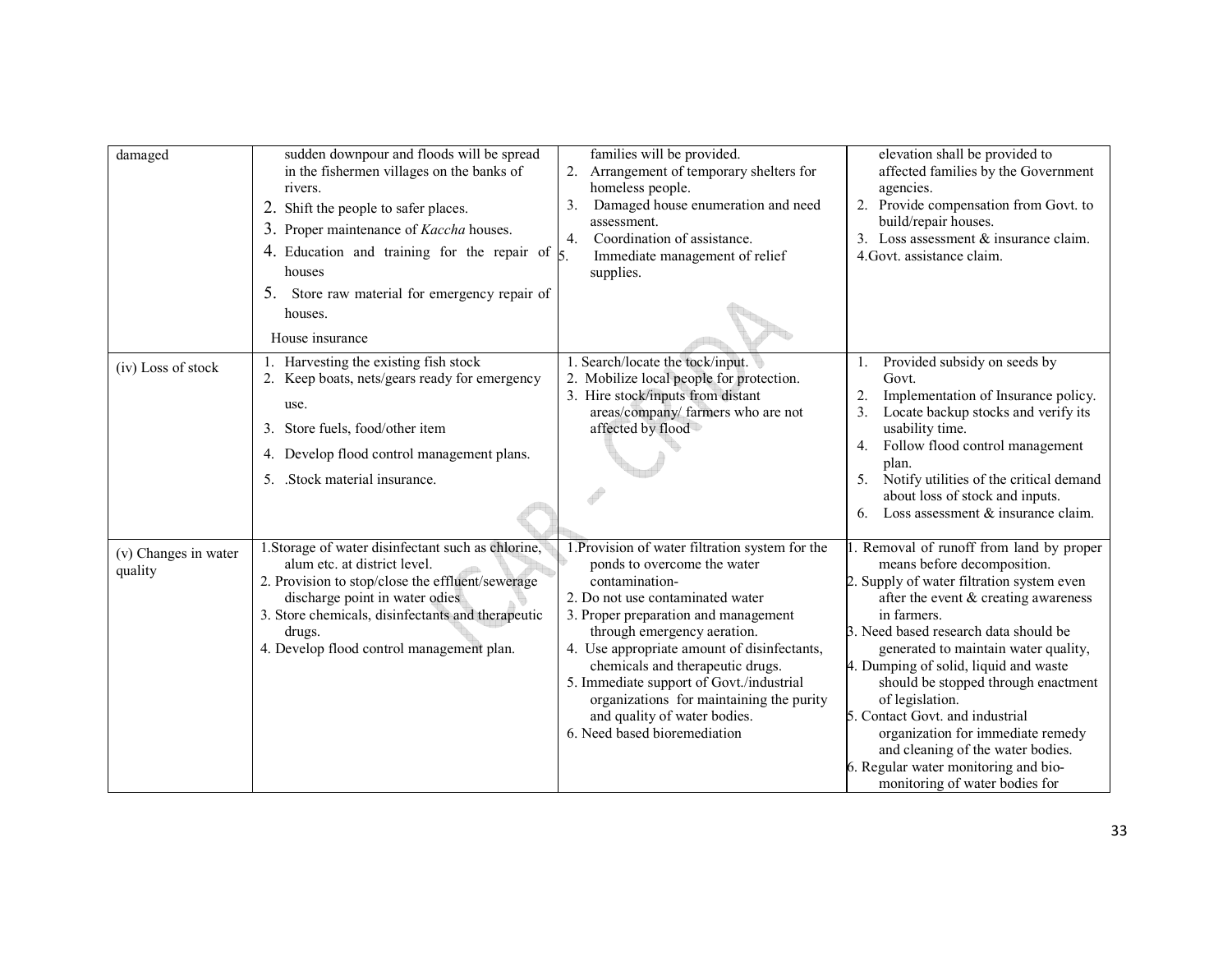|                             |                                                                                                                                                                                                                                       |                                                                                                                                                                                                                                                                                                                                                                                                                   | formulation of management plan                                                                                                                                                                                                                                                                                                                                                                                                                                                   |
|-----------------------------|---------------------------------------------------------------------------------------------------------------------------------------------------------------------------------------------------------------------------------------|-------------------------------------------------------------------------------------------------------------------------------------------------------------------------------------------------------------------------------------------------------------------------------------------------------------------------------------------------------------------------------------------------------------------|----------------------------------------------------------------------------------------------------------------------------------------------------------------------------------------------------------------------------------------------------------------------------------------------------------------------------------------------------------------------------------------------------------------------------------------------------------------------------------|
| (vi) Health and<br>diseases | 1. Water filtration system & control measures for<br>diseases should be available.<br>2. Advance planning and preparedness.<br>3. Store chemicals, disinfectants and therapeutic<br>drugs.<br>4. Stock sufficient stores of medicines | Periodical checking particularly with<br>respective fish mortality should be done<br>during flood & dead fishes disposed<br>properly.<br>2. Prompt action or immediate removal of<br>disease causing agents/ dead fish,<br>followed by sterile or landfill disposal.<br>3. Use appropriate amount of disinfectants,<br>chemicals and therapeutic drugs.<br>4. Emergency aeration or splashing in water<br>bodies. | 1. Setting health $&$ disease management<br>training centre at district level for<br>fisherman community by Govt. or<br>with the help of NGO.<br>2. Laboratory diagnosis of diseased fish,<br>generation of data about type or kind<br>of disease spread.<br>Eradicating the disease where possible.<br>Follow up surveillance and monitoring<br>4.<br>after disease outbreak.<br>5. Need based research data should be<br>generated.<br>6. Loss assessment $&$ insurance claim. |

| <b>B.</b> Aquaculture              |                                                                                                                                                                                                                                                                                                                                                                                                                                                                                                                                                                                                                                                                                                                          |                      |                                                                                                                                                                                                                                                                                                                                                                                                                                                                                                                                                                                                                                                                                                                                                                            |  |                                                                                                                                                                                                                                                                                                                                                                                                                                                                                                                                                                                                                                                                                         |
|------------------------------------|--------------------------------------------------------------------------------------------------------------------------------------------------------------------------------------------------------------------------------------------------------------------------------------------------------------------------------------------------------------------------------------------------------------------------------------------------------------------------------------------------------------------------------------------------------------------------------------------------------------------------------------------------------------------------------------------------------------------------|----------------------|----------------------------------------------------------------------------------------------------------------------------------------------------------------------------------------------------------------------------------------------------------------------------------------------------------------------------------------------------------------------------------------------------------------------------------------------------------------------------------------------------------------------------------------------------------------------------------------------------------------------------------------------------------------------------------------------------------------------------------------------------------------------------|--|-----------------------------------------------------------------------------------------------------------------------------------------------------------------------------------------------------------------------------------------------------------------------------------------------------------------------------------------------------------------------------------------------------------------------------------------------------------------------------------------------------------------------------------------------------------------------------------------------------------------------------------------------------------------------------------------|
| (i) Inundation with<br>flood water | 1. In the flood prone areas proper draining system<br>from ponds need to be developed and<br>planned in flood situation before forecasting<br>of flood.<br>2. Site should be away from flood prone area.<br>3. Dyke should be stable in all weather condition<br>& not liable to collapse during heavy rains.<br>4. Proper channels to be provided to pass surplus<br>water & to avoid breakage to the bundh.<br>5. Proper facility construction for ponds and its<br>stock safety.<br>6. Development of flood control management<br>plan.<br>7. Preparedness with emergency backup<br>equipment on site.<br>8. Stock insurance.<br>9. Preventive measures against entry of alien/wild<br>organisms through flood water. | 3.<br>4.<br>5.<br>6. | On the basis of forecasting information to<br>farmers for sale of marketable fish with<br>sufficient transport facility through<br>various media. Proper drainage should be<br>adopted so that inundation with flood<br>water should be minimized.<br>On the basis of forecasting, information to<br>farmers for sale of marketable fish with<br>sufficient transport facility through<br>various media.<br>Proper drainage should be adopted so that<br>inundation with flood water should be<br>minimized. Excess water should be<br>drained from pond by providing screen<br>outlets or using pumps.<br>Arrangement for evacuation.<br>Arrangement for rescue and casualty care.<br>Arrangement for burial control room.<br>Restoration of essential services, security |  | 1. Planning even after the event should<br>be made for proper drainage and<br>creating awareness and trainings in<br>flood situations.<br>2. Pinning even after the event should be.<br>made for proper drainage $\&$ creating<br>awareness & training in flood<br>situation.<br>3. Support to rehabilitation, logistics,<br>training and awareness build up $\&$<br>testing and updating the plan<br>4. Reallocate fish to maintain<br>appropriate biomass so that waste<br>assimilation capacity of pond is not<br>exceeded.<br>5. Reduce or cease feeding because<br>uneaten food and fish waste decreases<br>the dissolved oxygen level.<br>6. Strengthening of water bodies/ponds. |
|                                    |                                                                                                                                                                                                                                                                                                                                                                                                                                                                                                                                                                                                                                                                                                                          |                      |                                                                                                                                                                                                                                                                                                                                                                                                                                                                                                                                                                                                                                                                                                                                                                            |  |                                                                                                                                                                                                                                                                                                                                                                                                                                                                                                                                                                                                                                                                                         |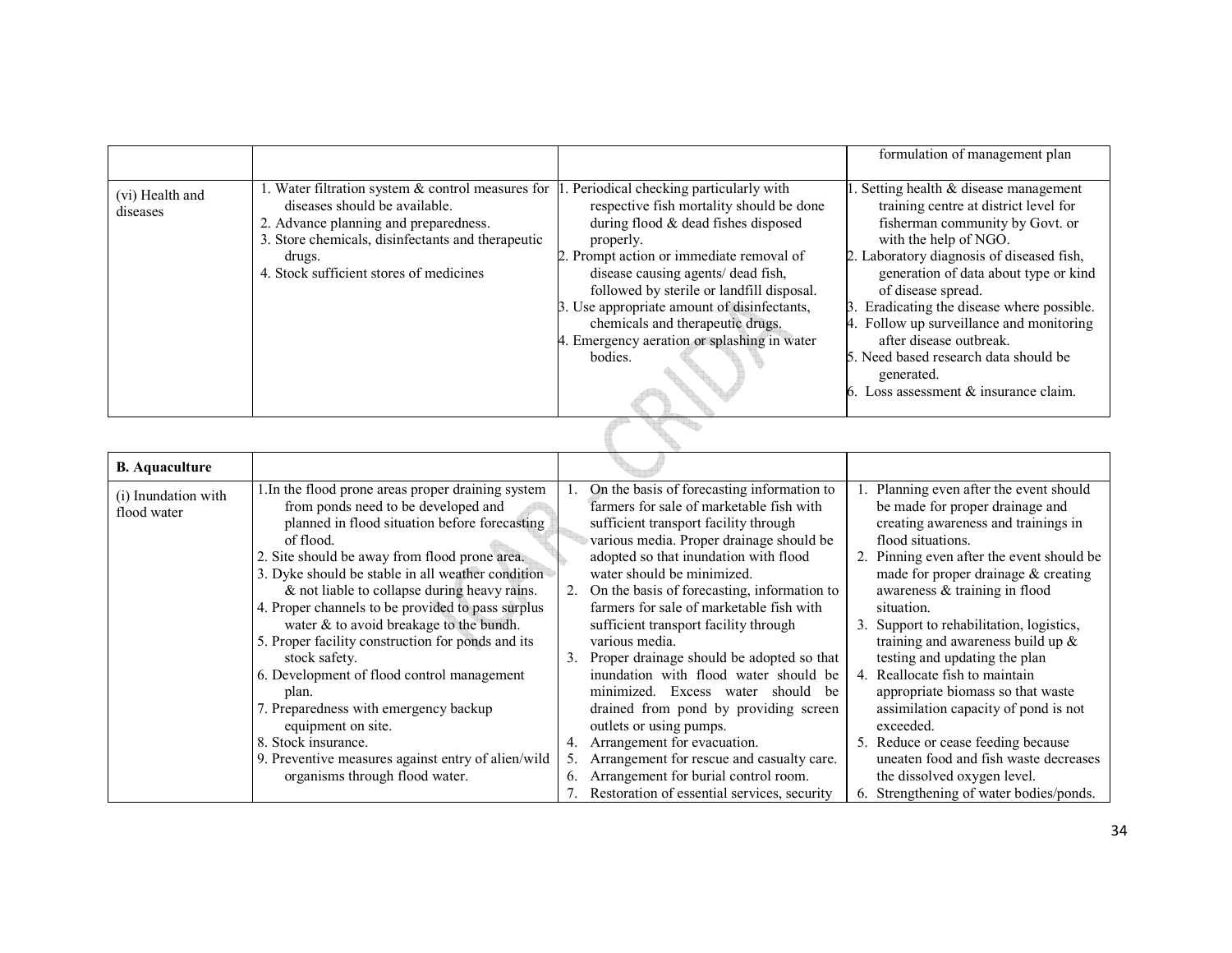|  | and protection of property.<br>Coordination of assistance.<br>Damage and need assessment.<br>9.<br>10. Immediate management of relief supplies.<br>11. Release excess water from height of T. | Loss assessment $\&$ insurance claim. |
|--|-----------------------------------------------------------------------------------------------------------------------------------------------------------------------------------------------|---------------------------------------|
|  | 12. Lower the water level in culture facilities.                                                                                                                                              |                                       |

| (ii) Water<br>contamination and<br>changes in water<br>quality | 1. Availability of water purifier i.e., chlorine,<br>alum etc at district level.<br>2. Availability of water disinfectant such as<br>chlorine, alum etc at district level.<br>3. Use of calcium hydroxide $\omega$ 150 kg/ha<br>4. Store chemicals, disinfectants and<br>therapeutic drugs<br>5. Develop flood control management plan                                                                                                                                                                      | 2.<br>5.<br>6.<br>8 | Supply of water purifier for the ponds to<br>overcome the contamination and changes<br>in BOD.<br>Supply of water filtration system for ponds<br>to overcome the contamination.<br>3. Use of kmno <sub>4</sub> for bath of fish as<br>prophylactics<br>4. Do not use contaminated water.<br>Proper preparation and management<br>through emergency aeration (paddle wheel<br>aerator/circulating aerator), that may<br>improve water quality in affected areas.<br>Use appropriate amount of disinfectants,<br>chemicals and therapeutic drugs.<br>• Maintaining the purity and quality of<br>water bodies.<br>Need based bioremediation. | 1. Supply of water purifier even after the<br>event and creating awareness in<br>farmers.<br>2. Supply of water filtration system even<br>after the event $&$ crating awareness in<br>farmers.<br>3. Lime treatment for oxidation<br>4. To maintain water quality, need based<br>research data should be generated<br>5. Dumping of solid, liquid and waste<br>should be stopped through enactment<br>of legislation.<br>6 Immediate remedy and cleaning of<br>water bodies.<br>7. Regular water monitoring and bio-<br>monitoring of water bodies for<br>formulation of management plan. |
|----------------------------------------------------------------|-------------------------------------------------------------------------------------------------------------------------------------------------------------------------------------------------------------------------------------------------------------------------------------------------------------------------------------------------------------------------------------------------------------------------------------------------------------------------------------------------------------|---------------------|-------------------------------------------------------------------------------------------------------------------------------------------------------------------------------------------------------------------------------------------------------------------------------------------------------------------------------------------------------------------------------------------------------------------------------------------------------------------------------------------------------------------------------------------------------------------------------------------------------------------------------------------|-------------------------------------------------------------------------------------------------------------------------------------------------------------------------------------------------------------------------------------------------------------------------------------------------------------------------------------------------------------------------------------------------------------------------------------------------------------------------------------------------------------------------------------------------------------------------------------------|
| (iii) Health and<br>diseases                                   | 1. Storage of water purifiers and control<br>measures for diseases should be available.<br>2. Personnel should be trained for health &<br>disease management through training<br>3. & list of trained personnel should be available<br>at each district level.<br>4. Adequate stock of medicine should be<br>available at each district level.<br>5. Antibiotics fortified feeding as prophylactics<br>6. Advance planning and preparedness.<br>7. Store chemicals, disinfectants and therapeutic<br>drugs. | 1.<br>3.            | Periodical checking particularly with<br>respective fish mortality should be done<br>during flood.<br>Services of trained personnel need to be<br>made available in affected areas with<br>sufficient supply of life saving medicines.<br>Disinfectants formalin treatments as<br>prophylactics<br>4. Identification of type of disease outbreak,<br>immediate removal of disease causing<br>agents/ dead fish.<br>5. Use appropriate amount of disinfectants,                                                                                                                                                                            | 1. Setting health and disease management<br>training centre at district level for<br>fishermen and government officials.<br>2. Routine training programmed as a<br>refresher course need to be<br>implemented in relation to health $\&$<br>disease management during flood.<br>3. Lime treatment for oxidation<br>4. Laboratory diagnosis of diseased fish,<br>generation of data about type or kind<br>of disease spread.<br>5. Eradicating the disease.                                                                                                                                |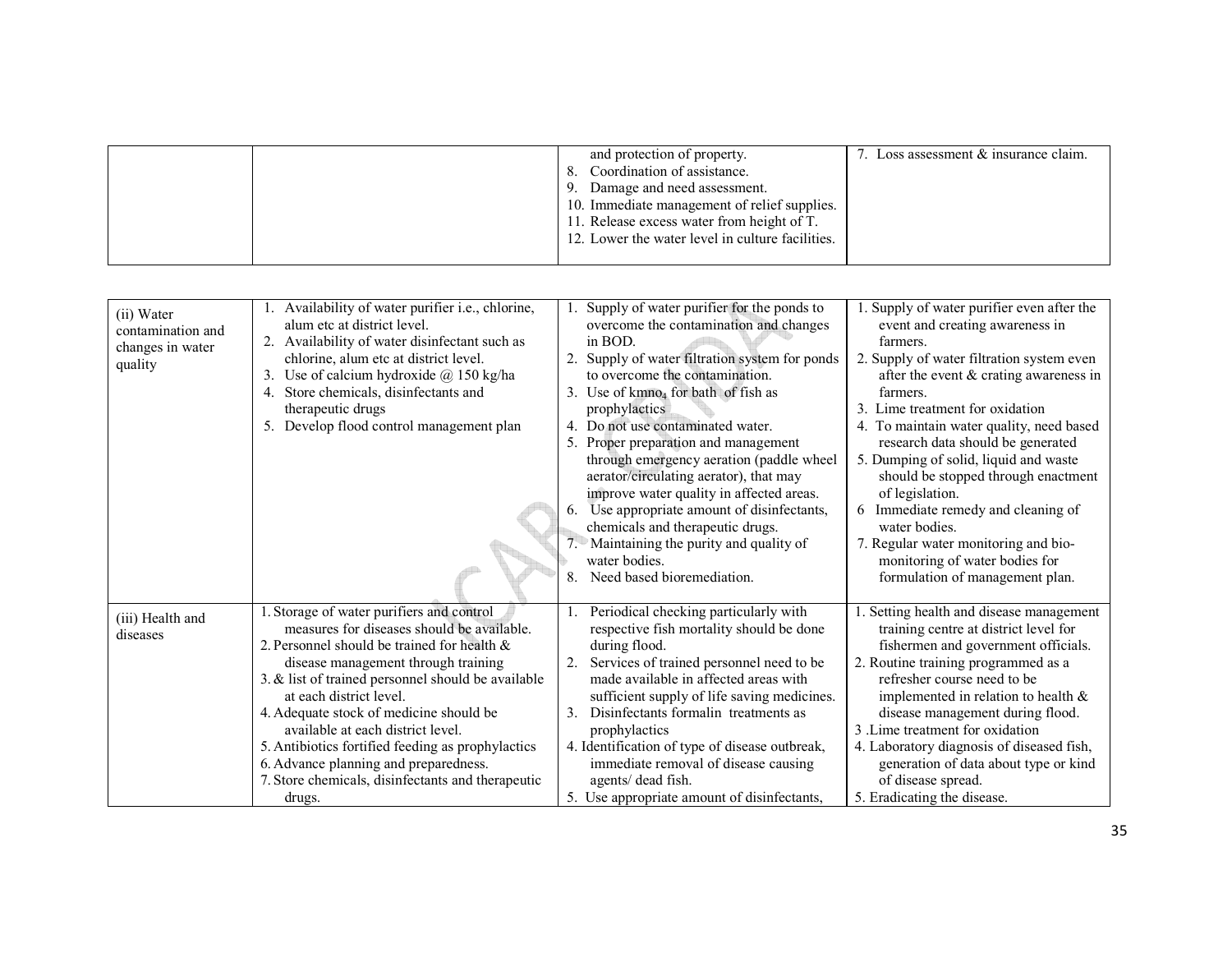|                                                             | 8. Stock sufficient emergency medicines.                                                                                                                                                                                                                                                                                                                                                                                                                          | chemicals and therapeutic drugs.<br>6. Determination of nature and speed of<br>transmission of diseases.<br>7. Emergency aeration or splashing in water<br>bodies                                                                                                                                                                                                                                  | 6. Follow up surveillance and monitoring.<br>7. Proper disposal of dead fish.<br>8. Loss assessment & insurance claim                                                                                                                                                                                                                          |
|-------------------------------------------------------------|-------------------------------------------------------------------------------------------------------------------------------------------------------------------------------------------------------------------------------------------------------------------------------------------------------------------------------------------------------------------------------------------------------------------------------------------------------------------|----------------------------------------------------------------------------------------------------------------------------------------------------------------------------------------------------------------------------------------------------------------------------------------------------------------------------------------------------------------------------------------------------|------------------------------------------------------------------------------------------------------------------------------------------------------------------------------------------------------------------------------------------------------------------------------------------------------------------------------------------------|
| (iv) Loss of stock and<br>inputs (feed,<br>chemicals etc)   | ) Harvestable sized fishes shall be marketed<br>before the event to avoid losses. The inputs<br>like feed and chemical etc. shall be stored at<br>safe places.<br>2) Flood situation going to exist then moves the<br>feed, chemicals & other accessories to safer<br>places.<br>3) Keep the stock/input at safe place for<br>emergency purpose.<br>4) Store fuels, food/other item.<br>5) Develop flood control management plan.<br>6) Stock material insurance. | 1) The pond embankments will be fenced with<br>netting to avoid fish losses. The store<br>rooms for inputs like feed, chemicals etc.<br>shall be created.<br>2) Available fish stock should be recovered.<br>Stock of inputs must be stored in well<br>protected area.<br>3) Search/locate the stock/input.<br>4) Purchase/hire valuable stock/inputs from<br>distant areas not affected by flood. | The fish farmers shall be provided<br>1)<br>with fish seed and feed at<br>concessional rates.<br>2) Feeds, chemicals etc required for the<br>culture operation should be<br>purchased.<br>3) Strengthening of stocks.<br>4) Assessment of total loss.<br>Insurance claims<br>5)                                                                |
| (v) Infrastructure<br>damage (pumps,<br>aerators, huts etc) | 1) Prior information regarding removal of Pumps<br>and aerators shall be given to the fish<br>farmers.<br>2) Flood situation going to exist then move the<br>pumps, aerators & other accessories to safer<br>places.<br>3) Educate and provide training for the repair of<br>infrastructure.<br>4) Follow flood control management plan.<br>5) Store raw materials for repairing of pumps<br>aerators, huts etc.<br>6) Infrastructure insurance.                  | 1) Pumps, aerator and generators shall be  1.<br>removed from the pond before the event.<br>2) Use manual techniques for aeration or<br>make substitute arrangement for the same. 2.<br>3) Notify utilities of the critical demand.<br>4) Coordination of assistance.<br>5) Immediate management of relief supplies.                                                                               | Suitable Compensation for the<br>damaged machinery shall be given to<br>the fish farmers.<br>Install the equipments during flood.<br>3.<br>Damaged infrastructure enumeration<br>and need assessment.<br>Locate backup equipment and verify<br>4.<br>its operation.<br>Repair of damaged infrastructure.<br>Loss assessment & insurance claim. |
| (vi) Any other                                              |                                                                                                                                                                                                                                                                                                                                                                                                                                                                   |                                                                                                                                                                                                                                                                                                                                                                                                    |                                                                                                                                                                                                                                                                                                                                                |
| 3. Cyclone /<br><b>Tsunami</b>                              |                                                                                                                                                                                                                                                                                                                                                                                                                                                                   |                                                                                                                                                                                                                                                                                                                                                                                                    |                                                                                                                                                                                                                                                                                                                                                |
| A. Capture                                                  |                                                                                                                                                                                                                                                                                                                                                                                                                                                                   |                                                                                                                                                                                                                                                                                                                                                                                                    |                                                                                                                                                                                                                                                                                                                                                |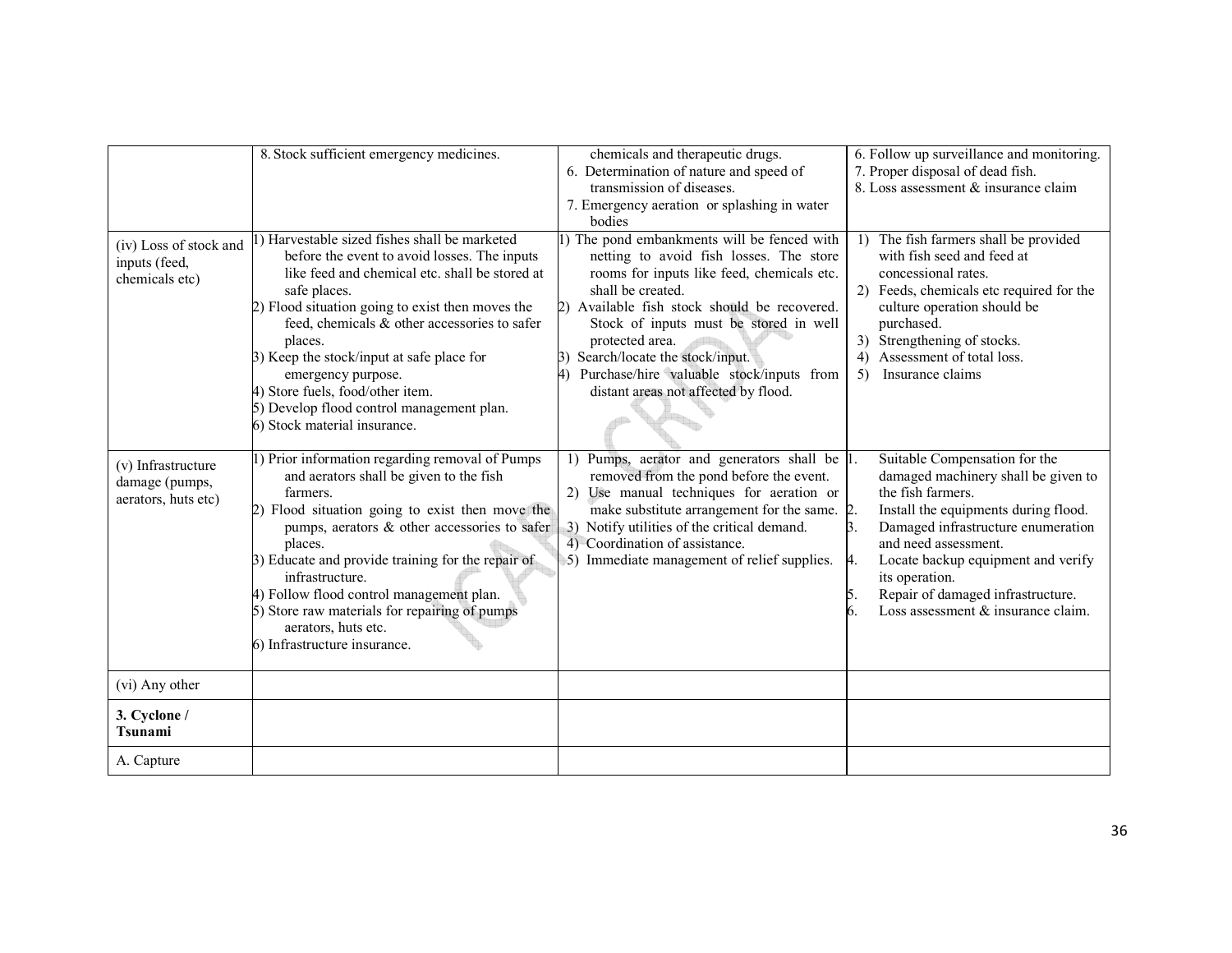| Marine                                                                   | N.A                                                                                                                                                                                                    | N.A                                                                                                                                                                                                                                                                                               | N.A                                                                                                                                                                   |
|--------------------------------------------------------------------------|--------------------------------------------------------------------------------------------------------------------------------------------------------------------------------------------------------|---------------------------------------------------------------------------------------------------------------------------------------------------------------------------------------------------------------------------------------------------------------------------------------------------|-----------------------------------------------------------------------------------------------------------------------------------------------------------------------|
| (i) Average<br>compensation paid<br>due to loss of<br>fishermen lives    |                                                                                                                                                                                                        |                                                                                                                                                                                                                                                                                                   |                                                                                                                                                                       |
| (ii) Avg. no. of boats<br>nets/damaged                                   |                                                                                                                                                                                                        |                                                                                                                                                                                                                                                                                                   |                                                                                                                                                                       |
| (iii) Avg. no. of<br>houses damaged                                      |                                                                                                                                                                                                        |                                                                                                                                                                                                                                                                                                   |                                                                                                                                                                       |
| Inland                                                                   |                                                                                                                                                                                                        |                                                                                                                                                                                                                                                                                                   |                                                                                                                                                                       |
| B. Aquaculture                                                           |                                                                                                                                                                                                        |                                                                                                                                                                                                                                                                                                   |                                                                                                                                                                       |
| $(i)$ Overflow /<br>flooding of ponds                                    | 1. If intensity of cyclone with heavy rain fall<br>exists then harvest existing fish stock.<br>2. Dike should be stable in all weather<br>condition $\&$ not liable to collapse during<br>flood.       | 1. On the basis of forecasting information to<br>farmers for sale of marketable fish with<br>sufficient transport facility through<br>various media. Proper drainage should be<br>adopted so that inundation with storm<br>water should be managed<br>2. Enhancement of dykes height by sand bags | Planning even after the event should<br>be made for proper drainage $\&$<br>creating awareness $\&$ training in<br>storm situation.                                   |
| (ii) Changes in water<br>quality (fresh water /<br>brackish water ratio) | 1. Supply of water for correcting the changes in<br>fresh water & brackish water.<br>2. Maintain salinity by addition of fresh water up<br>to 20-25 ppt.                                               | 1. Supply of water for correcting the<br>changes in fresh water & brackish water.<br>2. Use euryhaline species                                                                                                                                                                                    | Water storage facility needs to be<br>developed to overcome the problem<br>of changes in fresh & brackish water<br>ratio.<br>Use Euryhaline species for culture<br>2. |
| (iii) Health and<br>diseases                                             | 1. Water filtration system & control measures<br>for disease should be available.<br>2. Adequate stock of medicine should be<br>available at each district level.<br>3. Liming and formal in treatment | Periodically checking particularly in<br>respective of fish mortality & water<br>parameter during flood.<br>2. Disinfectants treatments                                                                                                                                                           | 1. Settling<br>health<br>$\&$<br>disease<br>management training centre at district<br>level for fishermen $&$ Govt. official.                                         |
| (iv) Loss of stock and<br>inputs (feed,<br>chemicals etc)                | 1. Cyclone with heavy rain fall situation going<br>to exist then move the feed, chemicals $\&$<br>other accessories to safer places.                                                                   | Available fish stock should be recovered.                                                                                                                                                                                                                                                         | 1. Feeds, chemicals etc required for the<br>culture<br>operation<br>should<br>be<br>purchased.                                                                        |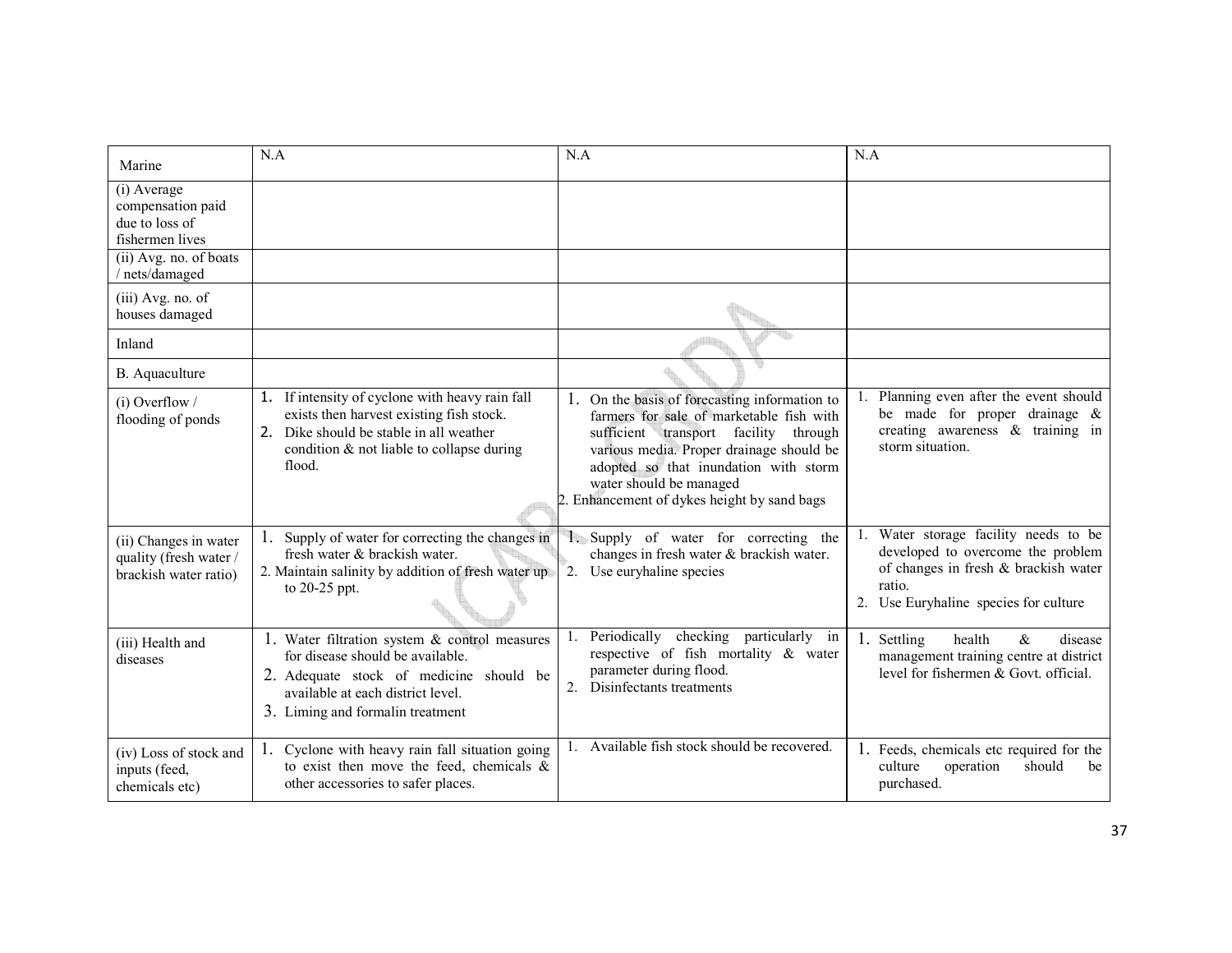|                                                                         | 2. Stock cover under insurance                                                                                                          |                                                                                    | Seed and feed to be supplied<br>through Deptt of fisheries,                                                                       |
|-------------------------------------------------------------------------|-----------------------------------------------------------------------------------------------------------------------------------------|------------------------------------------------------------------------------------|-----------------------------------------------------------------------------------------------------------------------------------|
| (v) Infrastructure<br>damage (pumps,<br>aerators, shelters/huts<br>etc) | Cyclone with heavy rain fall situation going 1)<br>to exist then shifted the pumps, aerators $\&$<br>other accessories to safer places. | Use manual techniques for aeration or<br>make substitute arrangement for the same. | Compensation on assessment of actual<br>losses & damage of pumps, aerators,<br>shelters/huts given through RKVY,<br>NCDC, NREGSui |

| 4. Heat wave and<br>cold wave                         |                                                                                                                                                                                                                                                                                                                                                                                                                                                                                                                                                                                                                                                                                                    |                                                                                                                                                                                                                                                                                                                                                                                                                                                                                                                                                    |                                                                                                                                                                                                                                                                                                                                                                                                                                                                                                                                                                                                                   |
|-------------------------------------------------------|----------------------------------------------------------------------------------------------------------------------------------------------------------------------------------------------------------------------------------------------------------------------------------------------------------------------------------------------------------------------------------------------------------------------------------------------------------------------------------------------------------------------------------------------------------------------------------------------------------------------------------------------------------------------------------------------------|----------------------------------------------------------------------------------------------------------------------------------------------------------------------------------------------------------------------------------------------------------------------------------------------------------------------------------------------------------------------------------------------------------------------------------------------------------------------------------------------------------------------------------------------------|-------------------------------------------------------------------------------------------------------------------------------------------------------------------------------------------------------------------------------------------------------------------------------------------------------------------------------------------------------------------------------------------------------------------------------------------------------------------------------------------------------------------------------------------------------------------------------------------------------------------|
| A. Capture                                            |                                                                                                                                                                                                                                                                                                                                                                                                                                                                                                                                                                                                                                                                                                    |                                                                                                                                                                                                                                                                                                                                                                                                                                                                                                                                                    |                                                                                                                                                                                                                                                                                                                                                                                                                                                                                                                                                                                                                   |
| Marine                                                | N.A                                                                                                                                                                                                                                                                                                                                                                                                                                                                                                                                                                                                                                                                                                | N.A                                                                                                                                                                                                                                                                                                                                                                                                                                                                                                                                                | N.A                                                                                                                                                                                                                                                                                                                                                                                                                                                                                                                                                                                                               |
| Inland                                                |                                                                                                                                                                                                                                                                                                                                                                                                                                                                                                                                                                                                                                                                                                    |                                                                                                                                                                                                                                                                                                                                                                                                                                                                                                                                                    |                                                                                                                                                                                                                                                                                                                                                                                                                                                                                                                                                                                                                   |
| <b>B</b> . Aquaculture                                |                                                                                                                                                                                                                                                                                                                                                                                                                                                                                                                                                                                                                                                                                                    |                                                                                                                                                                                                                                                                                                                                                                                                                                                                                                                                                    |                                                                                                                                                                                                                                                                                                                                                                                                                                                                                                                                                                                                                   |
| (i) Changes in pond<br>environment (water<br>quality) | 1) If intensity of heat wave high, add water from $\ket{1}$ Adequate facility should be ready for heat $\ket{1}$ Adequate facility should be ready for<br>other source.<br>2) Harvest existing fish stock.<br>$\beta$ ) Adequate facility should be ready for heat wave $\beta$ ) Monitor fishing sites frequently to ensure<br>$&$ system for changing water temperature<br>during cold wave.<br>4) Listen to local weather forecasts and stay aware<br>of upcoming temperature changes.<br>5) Arrange the aerators.<br>6) Ensure sufficient water quantity in water<br>bodies.<br>7) Formulate strategic fishing management for the<br>heat /cold waves.<br>8) Tree plantation around fish ponds | wave & system for changing water<br>temperature during cold wave.<br>that they are not affected by heat or cold<br>waves.<br>3) Use dark materials to cover the water bodies<br>during excessive heat waves.<br>4) Stay hydrated by drinking plenty of fluids<br>during fishing/field work.<br>5) Adopt proper care and management during<br>the fishing period of cold/heat wave like<br>keeping stock of drinking water and extra<br>cloths.<br>6) Educating the farmers through electronic or<br>print media<br>7) Maintain Water level in pond | heat wave & system for changing<br>water temperature during cold wave.<br>2) Intensive afforestation program for<br>reducing heat waves.<br>3) Collect basic weather data and incidence<br>of extreme and physical data of water<br>bodies, water chemistry and seasonal<br>changes, plankton profile and<br>seasonal blooms, topography and soil<br>composition.<br>4) Gather information about history of<br>catch per unit effort as well as fish<br>yield rate during heat wave and cold<br>wave and accordingly simulate future<br>plan for sustainable fishing.<br>5) Loss assessment $\&$ insurance claim. |